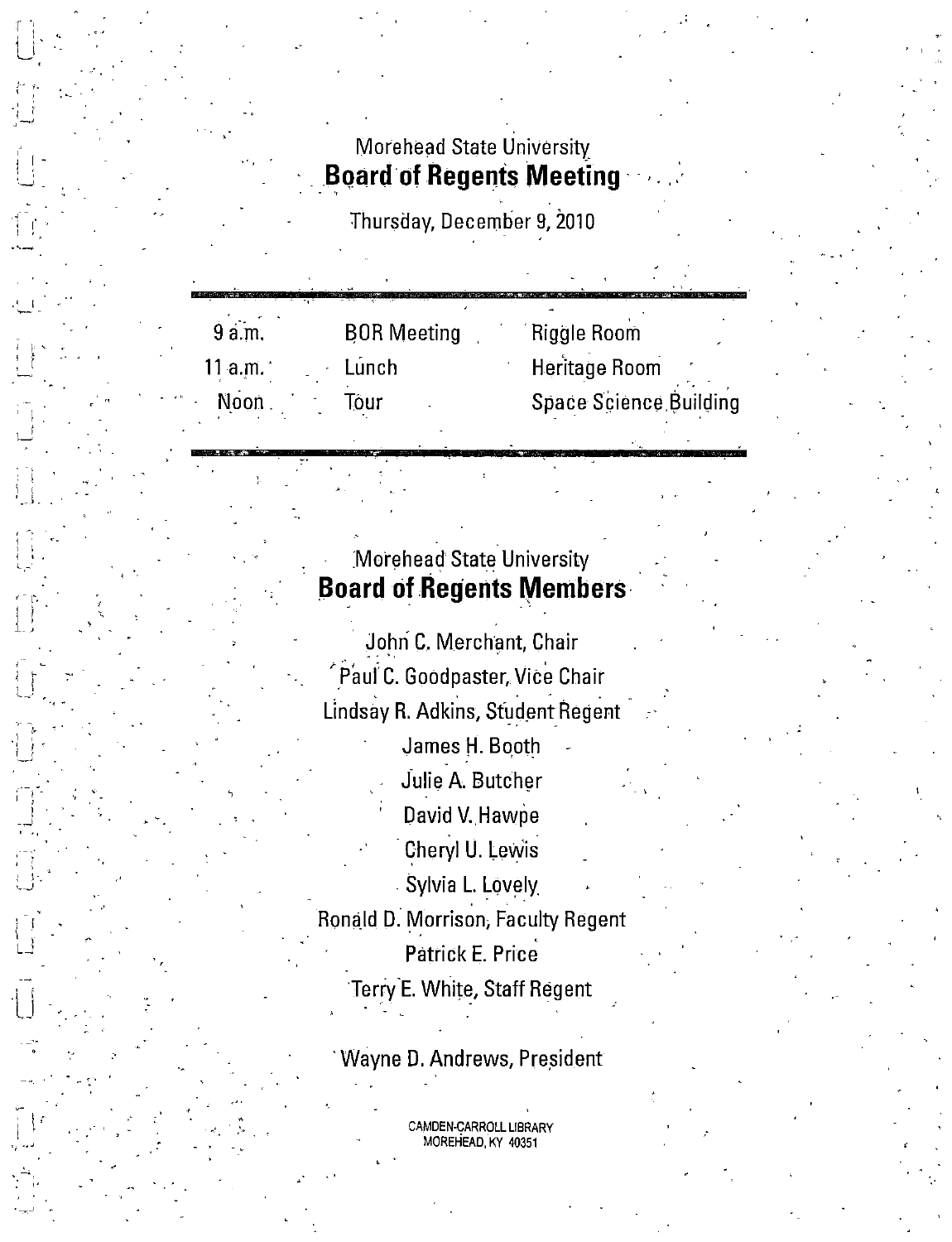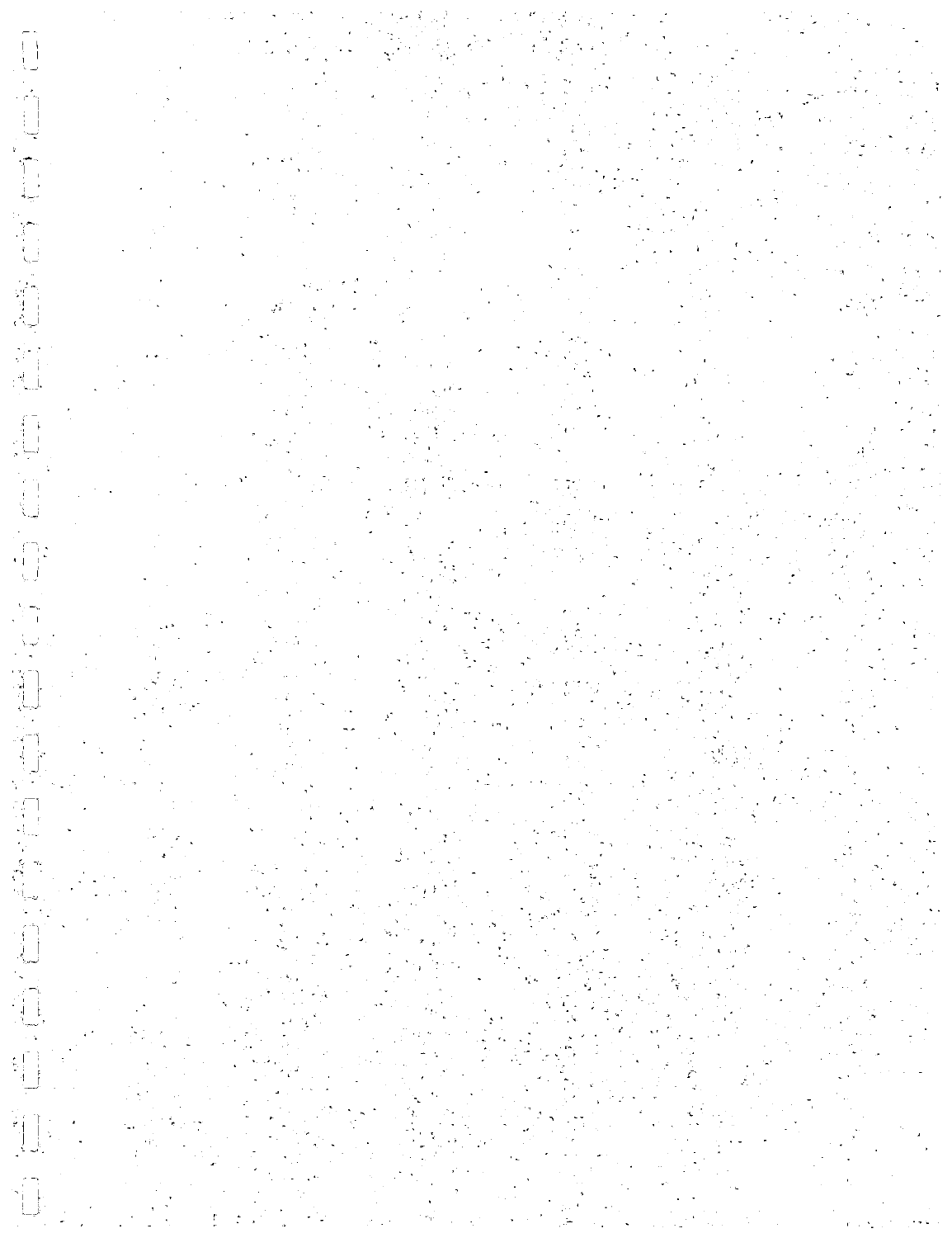# **Board of Regents Meeting**

**Morehead State University** Riggle Room, Adron Doran University Center 9 a.m., Thursday, December 9, 2010

|  | <b>CALL TO ORDER</b> |  |
|--|----------------------|--|
|  |                      |  |
|  |                      |  |

**ROLL CALL** 

Ĩ.

 $\mathbf{u}$ .

Щ,

IV.

V.

# SABBATICAL LEAVE REPORT - Gary Mesa-Gaido, Professor of Art

**SPOTLIGHT PRESENTATION - Space Science Center** Dr. Ben Malphrus, Chair of the Department of Earth and Space Sciences Robert Twiggs, Professor of Space Science

## PRESIDENT'S RECOMMENDATIONS AND REPORTS

### A. Consent Agenda (Recommendations)

| 5. Accept 2009-10 Audit Report and Amend Operating Budget 16-20          |  |
|--------------------------------------------------------------------------|--|
| 6. Accept First Quarter Financial Report and Amend Operating Budget21-30 |  |
|                                                                          |  |

### B. Consent Agenda (Reports)

# C. President's Report

# **OTHER BUSINESS**

# A. Executive Session

# **BOR Meetings for Calendar Year 2011**

| <b>Work Session</b>      | February 24     |
|--------------------------|-----------------|
| Quarterly Meeting        | March 10        |
|                          |                 |
| <b>Work Session</b>      | May, 5          |
| <b>Quarterly Meeting</b> | June $9 \cdot$  |
|                          |                 |
| Work Session             | August $25 - 1$ |
| <b>Quarterly Meeting</b> | September 15    |
|                          |                 |
| Work Session             | November 17     |
| <b>Quarterly Meeting</b> | December 8      |

# C. Midyear Pay Supplement

# **ADJOURNMENT**

VII.

Agenda materials are available online at http://www.moreheadstate.edu/bor/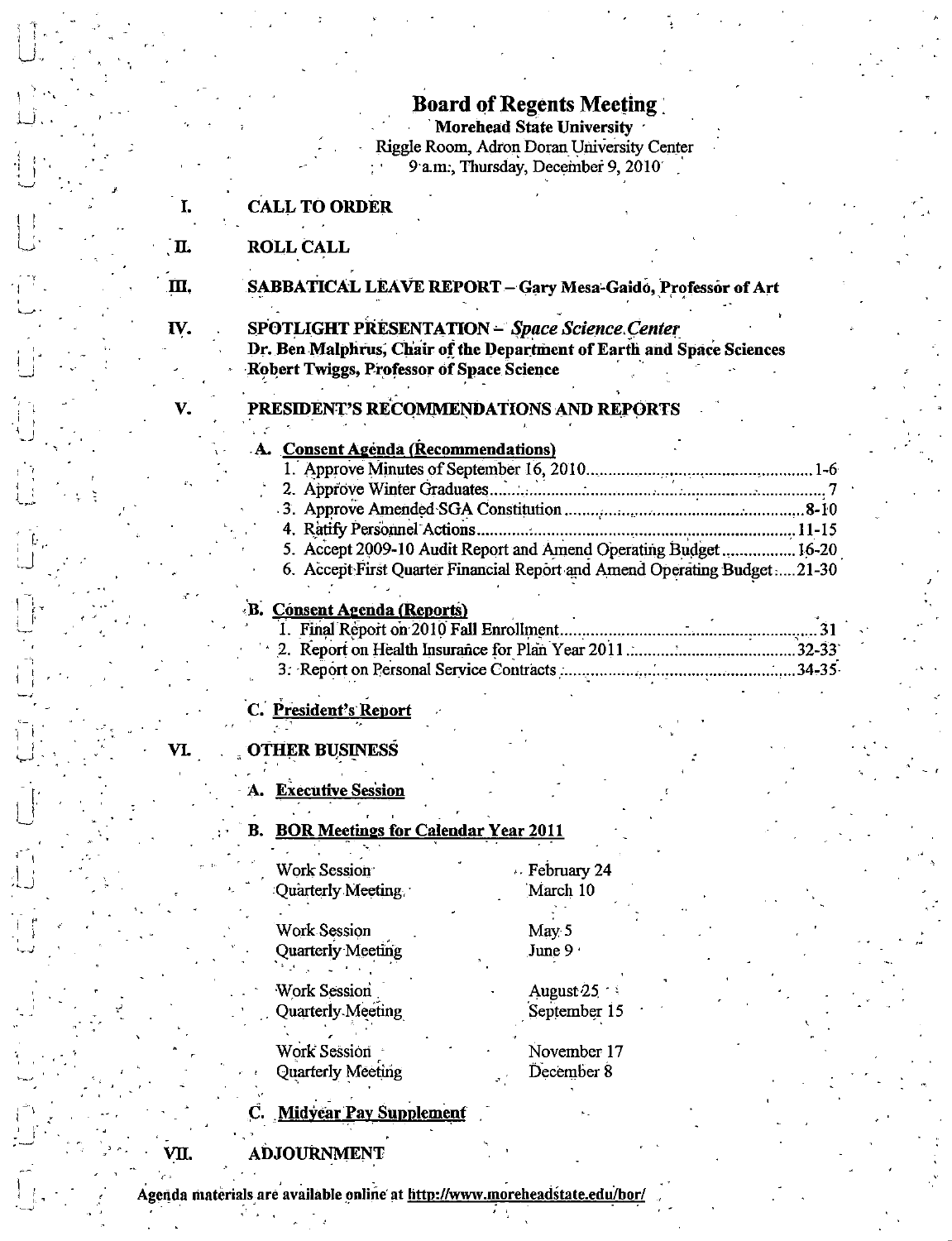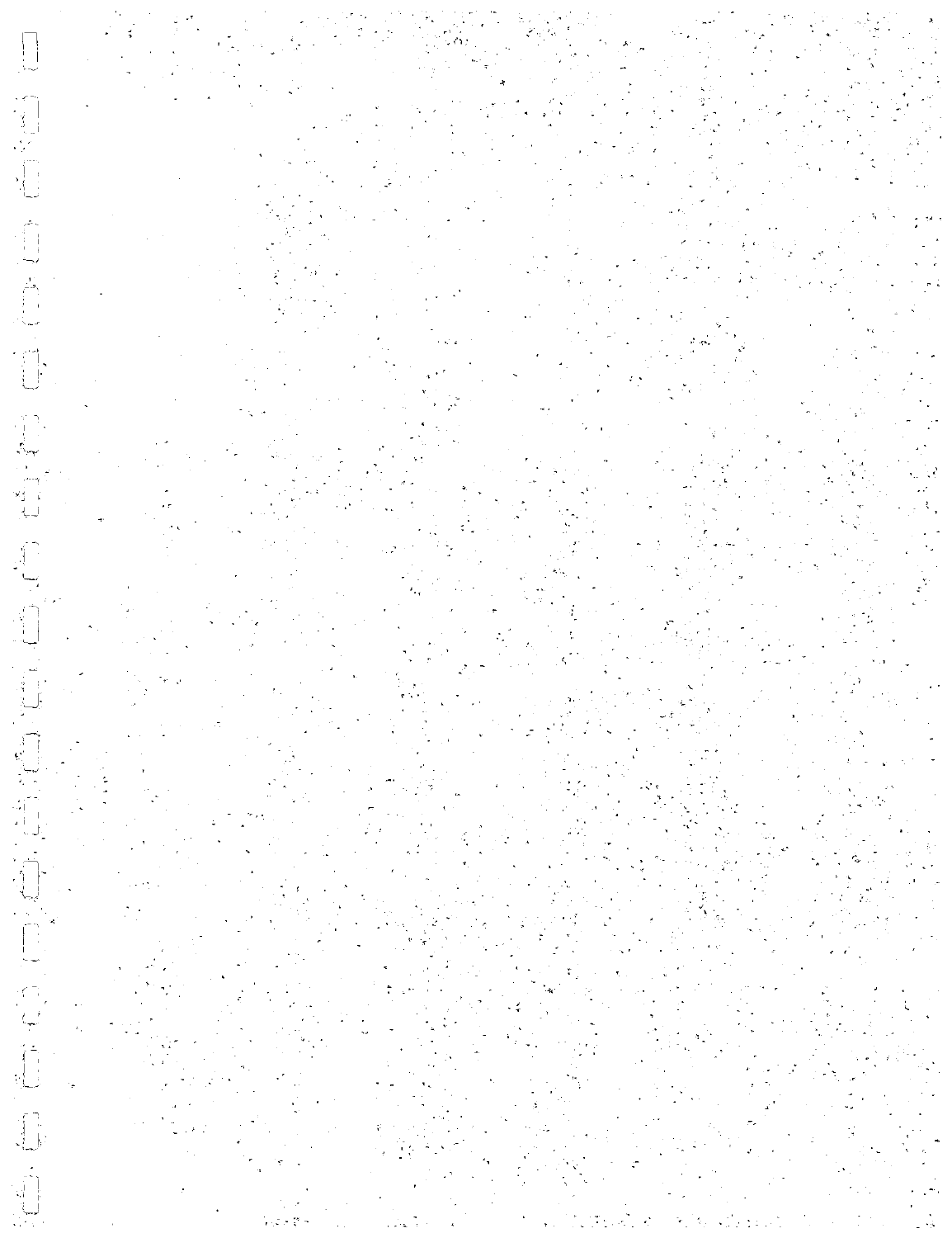# BOARD OF REGENTS MEETING MOREHEAD STATE UNIVERSITY September 16,2010

The Board of Regents of Morehead State University met at 9:30 a.m. on Thursday, September 16, 2010, at MSU's Regional Campus in Mt. Sterling. Chair John Merchant presided.

CALL TO ORDER Chair Merchant called the meeting to order.

 $\overline{\phantom{0}}$ 

ROLLCALL

**GUESTS** 

PRESS

**RESOLUTIONS** 

O'CULL&

HONORING JOHN

. JILL HALL ROSE

**RESOLUTION** HONORING BILLY

JOE HALL

:\_'

I I c ' On roll call, the following Board members were present: Lindsay R. Adkins, James H. Booth, Julie A. Butcher, Paul C. Goodpaster, David V. Hawpe, Cheryl U. Lewis, Sylvia L. Lovely, John C. Merchant, Dr. Ronald D. Morrison, Patrick E. Price, and Terry E. White.

Mr. Merchant introduced members of the MSU at Mt. Sterling Advisory Board who were present: Dr. Daniel Freeman, Superintendent of Montgomery County Schools, and Floyd Arnold, Montgomery County Judge Executive; and Dr. Janet Kenney, Director of the MSU at Mt. Sterling Center. Also, Dr. Kim Sharp, Chair-elect of the Faculty Senate and Rebecca McGinnis, Chair of the Staff Congress, were present.

Jason Blanton, Director of Media Relations, announced that there were no members of the news media present.

Chair Merchant opened the floor for a motion to adopt resolutions honoring two former Regents, Ms. Jill Hall Rose and Dr. John D. O'Cull, who served on the Board from 2004 to 2010. *(Resolutions attached to these minutes and marked III)* 

MOTION: Ms. Butcher moved that the Board adopt the resolutions. Mr. Booth seconded the motion.

VOTE: The motion carried. (Ms. Rose was present at lunch to accept the resolution.)

Chair Merchant opened the floor for a motion to adopt a resolution in memory of Billy Joe Hall, a two-time graduate of Morehead State University, who served as MSU's first alumni director, as a member of the Board of Regents, as vice chair of the MSU Foundation Board of Trustees, and as chairman of the MSU at Mt. Sterling Advisory Board. *(Resolution attached to these minutes and marked IV)* 

MOTION: Mr. Goodpaster moved that the Board adopt the memorial resolution. Ms. Lovely seconded the motion.

VOTE: The motion carried. (Mr. Hall's wife, Joyce, and children Sarah and David were present at lunch to accept the resolution.)

1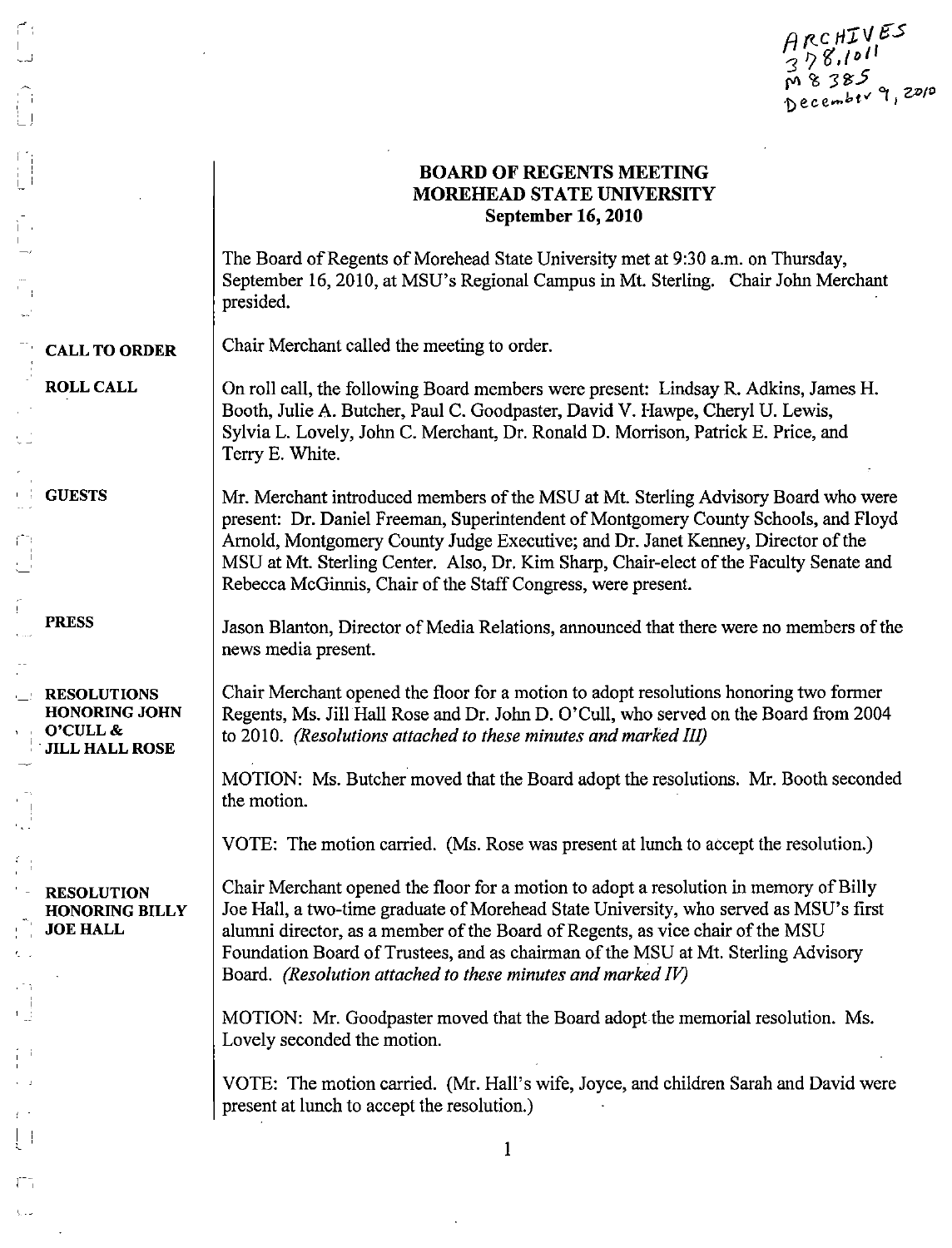'--

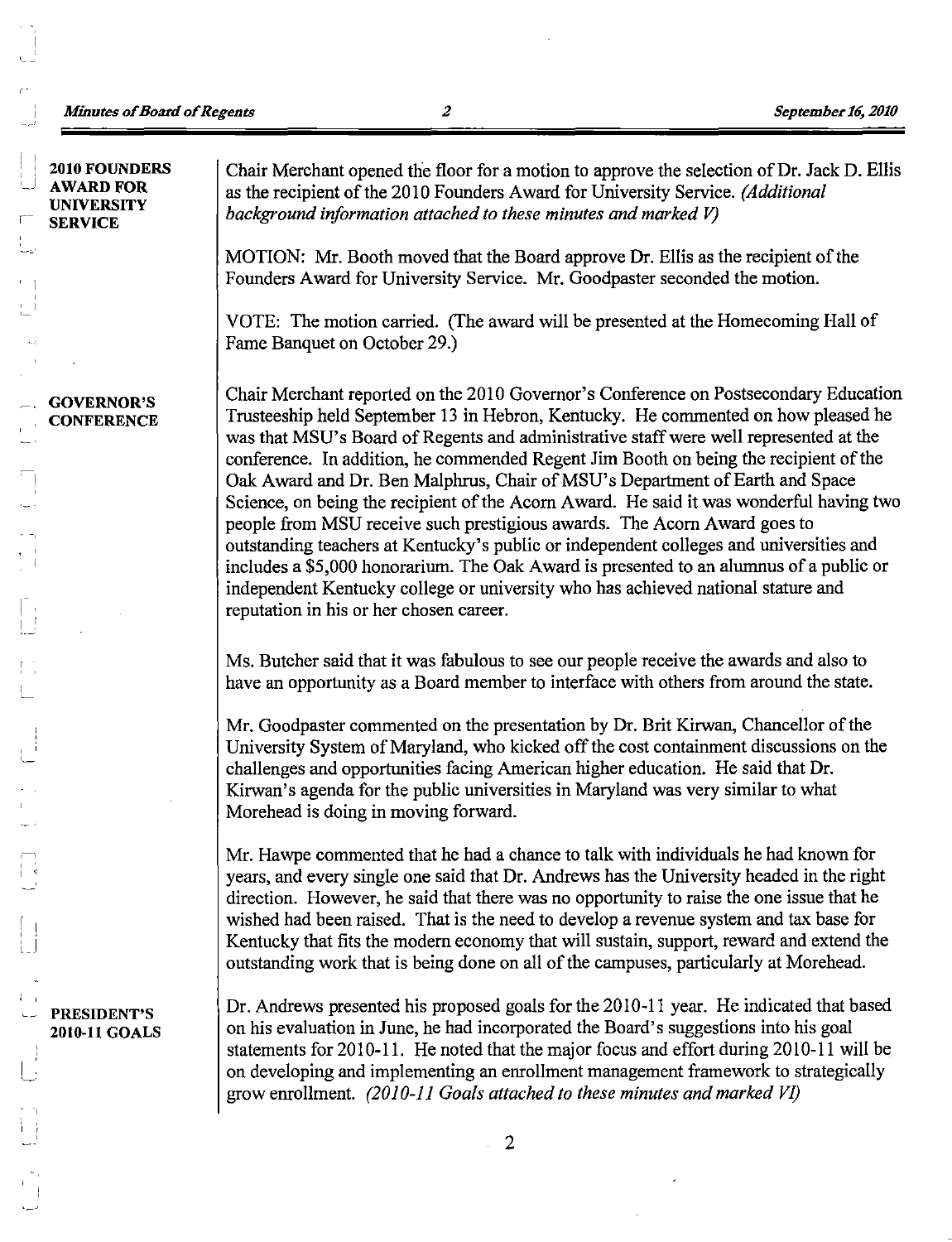'·- I

 $\mathcal{C}(\mathcal{Y})$ 

' ~ -, '

 $\mathcal{A}$ 

'  $\mathbf{I}$  j

 $\prod_{i=1}^n$  $\mathbf{1}$  .

 $\begin{bmatrix} 1 \\ 1 \end{bmatrix}$ 

 $-1$ 

 $\begin{bmatrix} 1 \\ 1 \end{bmatrix}$ 

Dr. Andrews said that another goal on which the University is diligently working is the new diversity plan. He noted that in his goal statements, it says the Kentucky Plan for Equal Opportunities; however, the Commonwealth has been released from that plan. He said that the Council on Postsecondary Education (CPE) and the institutions acknowledged the need to work within a common framework for diversity across higher education in Kentucky, and each institution will develop a diversity plan for its respective campus. The framework was approved by the Council at its meeting on September 12, 2010. Charles Holloway, MSU's Chief Diversity Officer, will provide the leadership in developing the University's plan according to that framework. The Board will be asked to review and approve the plan prior to its submission to the CPE in the spring of2011.

Discussion followed on the development of the emollment and diversity plans. In response to a question on whether the Southern Association of Colleges and Schools (SACS) has a diversity standard, Dr. Andrews advised that SACS does not have a particular diversity standard. However, the framework developed by CPE sets out categories that each institution must look at especially as it relates to each institution's service region in terms of race, ethnicity, poverty level, high school completion rates, etc. The University will set goals based on this analysis. The CPE will then advise whether MSU's goals are appropriate.

Chair Merchant talked about the importance in today's society for young people attending MSU to see more people of color. As a student at Morehead State in the 80's, he said it was not necessarily an issue, but it was important to blaze the trail for future students.

Mr. Holloway discussed an initiative he implemented this fall referred to as DREAMS. Students participating in this program are assigned advisors and mentors to whom they can go for help with academic and/or social issues. Approximately 80 students are involved in the program, which is being offered not only to freshmen but also to sophomores, juniors and seniors to work with them on leadership skills.

Dr. Morrison stressed the importance of developmental education to help those students who have deficiencies in one or more core subjects.

Dr. Andrews stated that approximately 30 percent of high school students nationally do not matriculate through to graduation. Senate Bill 1, which was approved by the General Assembly in 2009, will ensure that the standards are aligned from elementary to high school to postsecondary education so that all children in Kentucky schools are working toward a common curriculum and can be successful at each educational level.

Mr. Hawpe said that the downside of Senate Bill I is the change in the way the writing portfolio was treated. If the state is not going to be as effective in encouraging writing instruction and vigorous training in writing in K-12, he suggested that the University operate in such a way to encourage preparation in writing.

3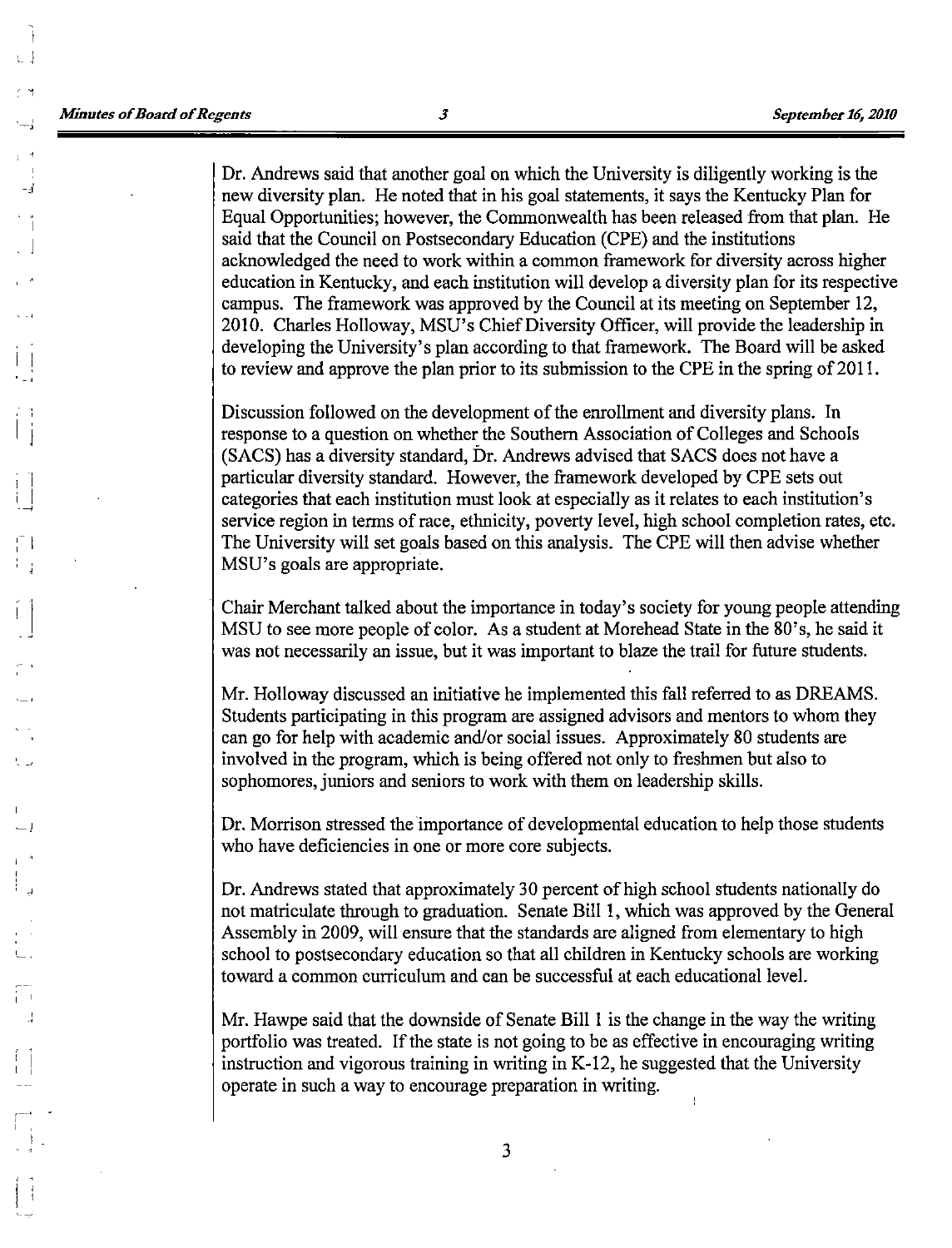*Minutes of Board of Regents 4 September 16, 2010* 

1 ' )

Following discussion, Dr. Morrison suggested that developmental education be the spotlight at a future Board meeting.

Dr. Andrews next turned to the draft Strategic Enrollment Plan, which will be the major focus and effort during 2010-11. Beth Patrick, Chief of Staff and Vice President for Planning and Budgets, presented the framework of the plan to strategically grow enrollment across the institution.

Following discussion of the framework, Chair Merchant entertained a motion to approve the President's Goals for 2010-11.

MOTION: Ms. Butcher moved that the Board approve the goals. Mr. Goodpaster seconded the motion.

Dr. Morrison stated that all of the goals are worthwhile; however, he said that he was still not entirely comfortable that they were specific enough.

Discussion followed with several Regents indicating that they believed the goals were very comprehensive and appropriately addressed the specific areas.

VOTE: The motion unanimously carried.

CONSENT AGENDA

 $\downarrow$ 

 $( \ \ )$ 

Chair Merchant opened the floor for a motion to approve the items in the consent agenda. Dr. Morrison requested that two items, Tenure for Department Chair and Personnel Actions, be removed for further discussion.

MOTION: Ms. Lewis moved that the Board approve/ratify the following consent agenda items:

- 1. Minutes of June 10, 2010, and August 5, 2010, meetings; *(VII-A-1)*
- 2. Student Conduct Code for the *2010-11 Eagle Student Handbook; {Vll-A-3)*
- 3. Submission of new gifts eligible to be matched in the Regional University Excellence Trust Fund program *{Vll-A-5);* and
- 4. Naming of the Dr. Gerald L. DeMoss Conference Suite in the Center for Health, Education and Research *{Vll-A-6).*

Ms. Lovely seconded the motion.

VOTE: The motion carried.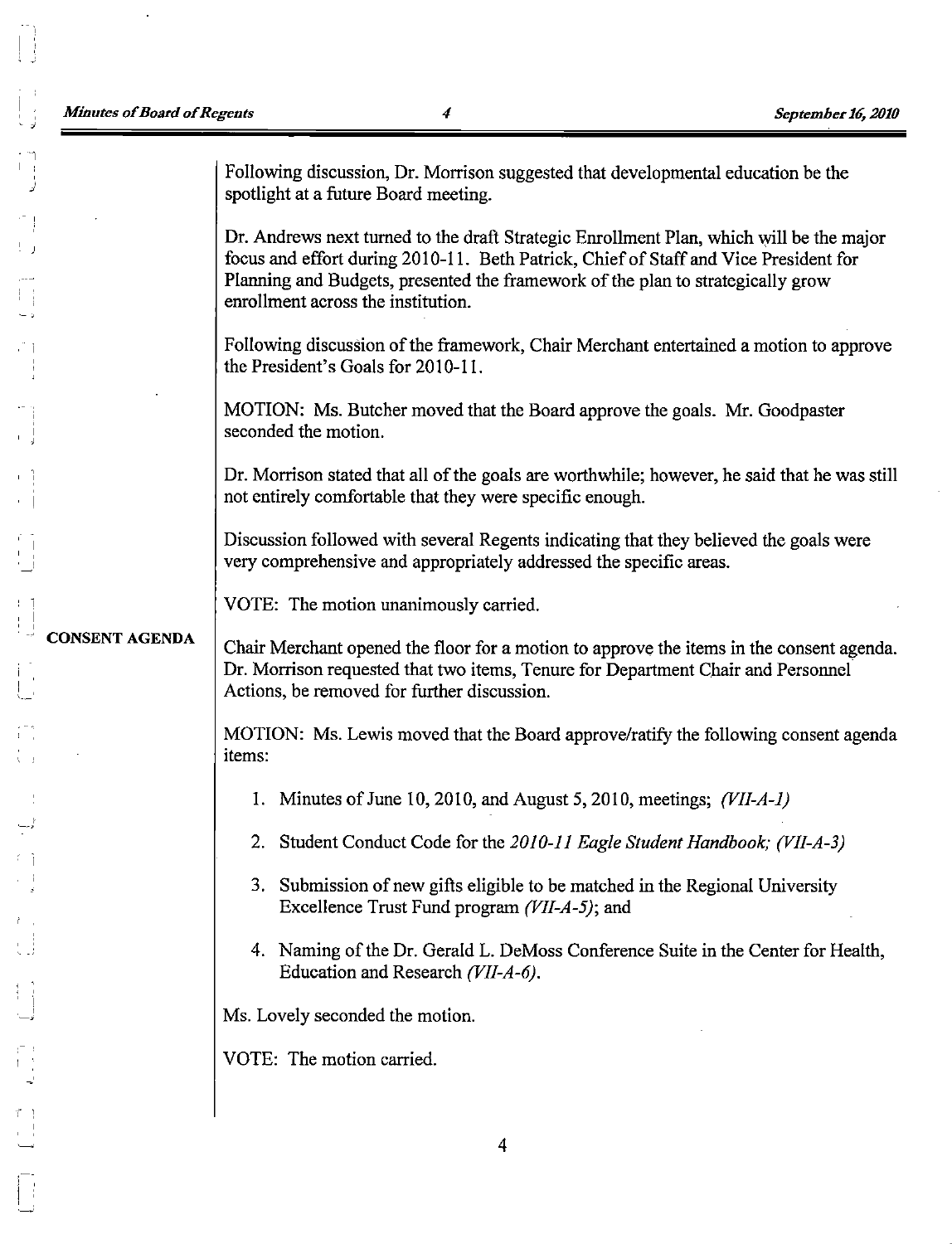#### TENURE FOR ADMINISTRATORS

 $\cdot$  -J

 $! \perp$ L)

Dr. Morrison indicated that PAc 27, related to Tenure for Administrators, presents rules for tenure and specifically states that the search committee, faculty dean, and University Tenure Committee will make the recommendation on tenure. The University Tenure Committee was left off of the recommendation. He asked if that were an oversight or did the committee not approve the recommendation? Dr. Andrews stated that it was an oversight and that the template used by the Provost's Office did not have the University Tenure Committee listed. Further, he said that he had confirmed with the Provost that the University Tenure Committee had, in fact, recommended tenure for Dr. Calvin Meyer, Chair of Middle Grades and Secondary Education. The letter that came to Dr. Andrews from the Provost specifically stated: "Dr. Meyer's credentials have been reviewed consistent with PAc-27 and upon the recommendation of the search committee, the dean, University Tenure Committee, and my (Provost) review of his credentials, I (Provost) recommend that he be granted tenure." As a result, Dr. Morrison asked that the minutes reflect the change.

MOTION: Dr. Morrison moved that the Board approve the recommendation granting tenure and the rank of Professor of Education to Dr. Calvin Meyer, Chair of Middle Grades and Secondary Education. Ms. Lewis seconded the motion.-

*(Additional background information attached to these minutes and marked VII-A-2)* 

VOTE: The motion carried.

Dr. Morrison said that there were a large number of supplemental personnel actions that he would rather see in the personnel roster.

Dr. Andrews said that a supplemental action provides additional pay to an individual for specific work that is not part of the employee's regular appointment contract. While it may seem that these are excessive, Dr. Andrews said that each has a logical explanation for the additional work. Also, there was general discussion about fixed term faculty positions.

MOTION: Dr. Morrison moved that the Board approve the Personnel Actions. Mr. Goodpaster seconded the motion.

*(Personnel Actions and additional background information attached to these minutes and marked VII-A-4)* 

VOTE: The motion carried.

Ms. Patrick presented the Fall2010 Preliminary Enrollment report. *(Report attached to these minutes and marked VII-B-1)* 

### PERSONNEL ACTIONS

PRESIDENT'S REPORTS

 $\frac{1}{2}$ 

 $\mathbf{i}$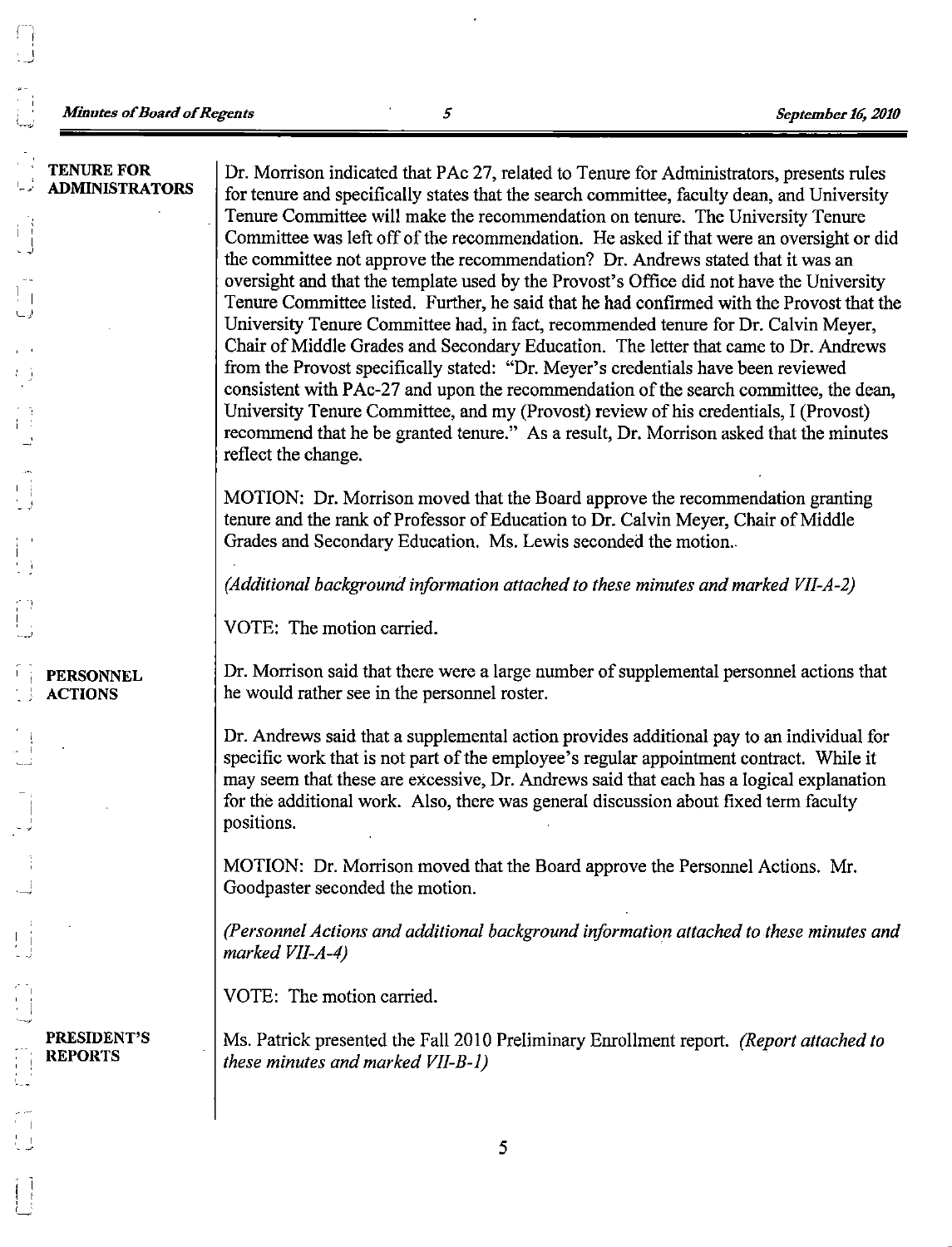' *Minutes of Board of Regents* 6 *September 16, 2010* 

'- )  $\overline{\phantom{a}}^+_{x'}$ I ' I ', ~ l \_; *i*  ' I I J I I -~ ' J  $\bigcup$ 

 $\cdot$  .

Michael Walters, Vice President for Administration and Fiscal Services, presented the Annual Report on Real Property Leases *(Report attached to these minutes and marked VIJ-B-2)* and the Report on Personal Service Contract *(Report attached to these minutes and marked VII-B-3).* 

Jim Shaw, Vice President for University Advancement, presented the Gift Income Report *(Report attached to these minutes and marked VII-B-4).* 

Following a ten-minute break, Chair Merchant reconvened the Board at 11:35 a.m.

**OVERVIEW OF MSU AT MT. STERLING** 

Dr. Andrews thanked the members of the MSU at Mt. Sterling Board for their good work. He also thanked Dr. Daniel Freeman, Superintendent of Montgomery County Schools, and Mr. Charles Mitchell, Superintendent of Menifee County Schools, for the fine relationship the University has with these two school systems.

Dr. Kenney presented an overview of the MSU at Mt. Sterling Regional Campus. In her presentation, she included student testimonials of what the center has meant to the citizens of Montgomery and surrounding counties.

**ADJOURNMENT** 

There being no further business to conduct, Mr. Goodpaster moved that the meeting adjourn at 12:10 p.m. Mr. Booth seconded the motion. The motion carried.

Respectfully submitted,

 $l$ *Adamno* 

Carol Johnsen, Secretary Board of Regents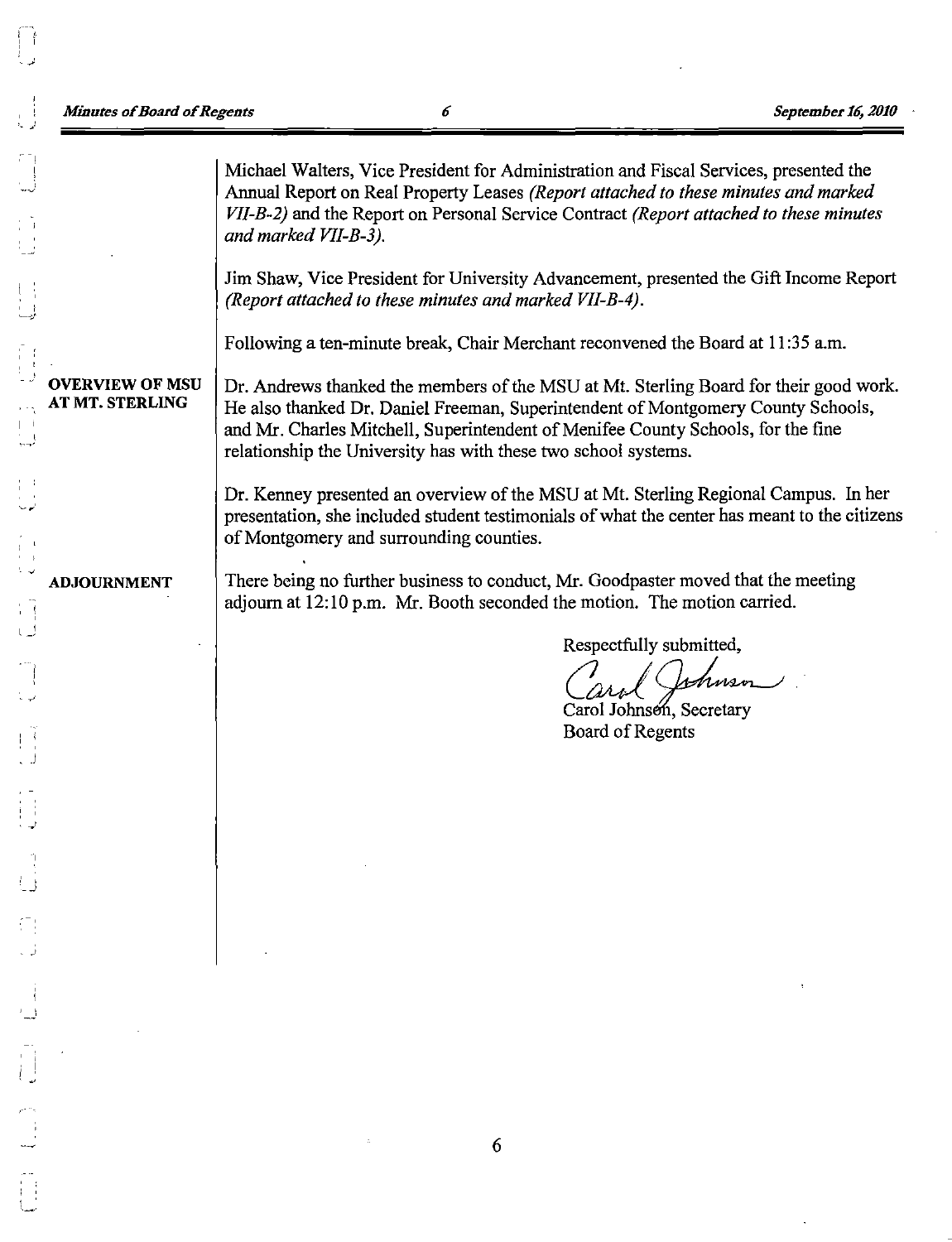# **2010 WINTER GRADUATES**

# **Recommendation:**

That the Board approve the awarding of degrees to all candidates who successfully complete all degree requirements as approved by the faculty of the University at the 2010 Winter Commencement on December 18,2010.

### **Background:**

Five hundred seventy-six (576) students have applied for graduation at the Winter Commencement on December 18, 2010. This includes 60 associate degrees, 366 baccalaureate degrees, and 150 masters degrees.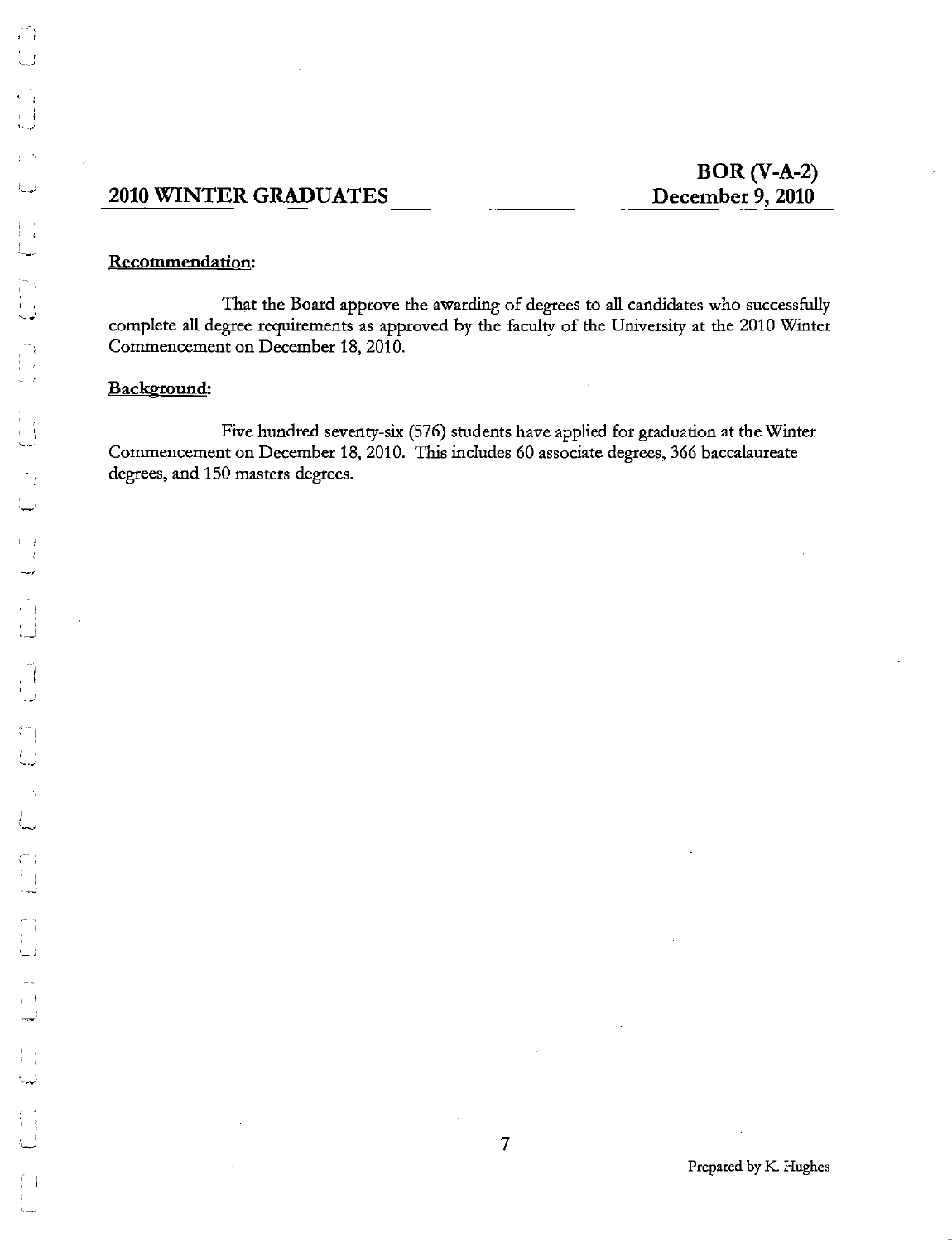# **STUDENT GOVERNMENT ASSOCIATION (SGA) BOR (V-A-3) CONSTITUTIONAL AMENDMENTS December 9, 2010**

# <sup>1</sup>**Recommendation:** ~J

That the Board of Regents approve amendments to the SGA Constitution.

# **Background:**

Per Article XII, Section 1 of the SGA Constitution, proposed amendments to the constitution must be presented to Student Congress for consideration. A proposed amendment will become effective when ratified by a two-thirds majority of those voting on the amendment in a campus-wide election, and when approved by the Student Life Committee and the Board of Regents.

## **Analysis:**

The Student Government Association has engaged in an in-depth examination of its Constitution and By-Laws to ensure they reflect the current needs of the organization as it attempts to represent students in an effective and efficient manner. The proposals voted on by student body on October 19 and20, 2010, taken to Student Life Committee and approved on November 29,2010.

Highlights of the recommended amendments are:

**1) Change the GPA requirements for Congress members as listed in Article V, Section 2.** 

# SGA Constitutional Amendment 2

In order to ensure higher academic quality, do you approve of raising the required accumulative grade point average for Congress members to 2.75 (previously 2.25)?

Proposed changes:

Change the GPA requirement for representatives from 2.25 to 2.75.

Results:

Students: For = 661 (80.7%) Against = 158 (19.3%) n=819

Student Life Committee: Approved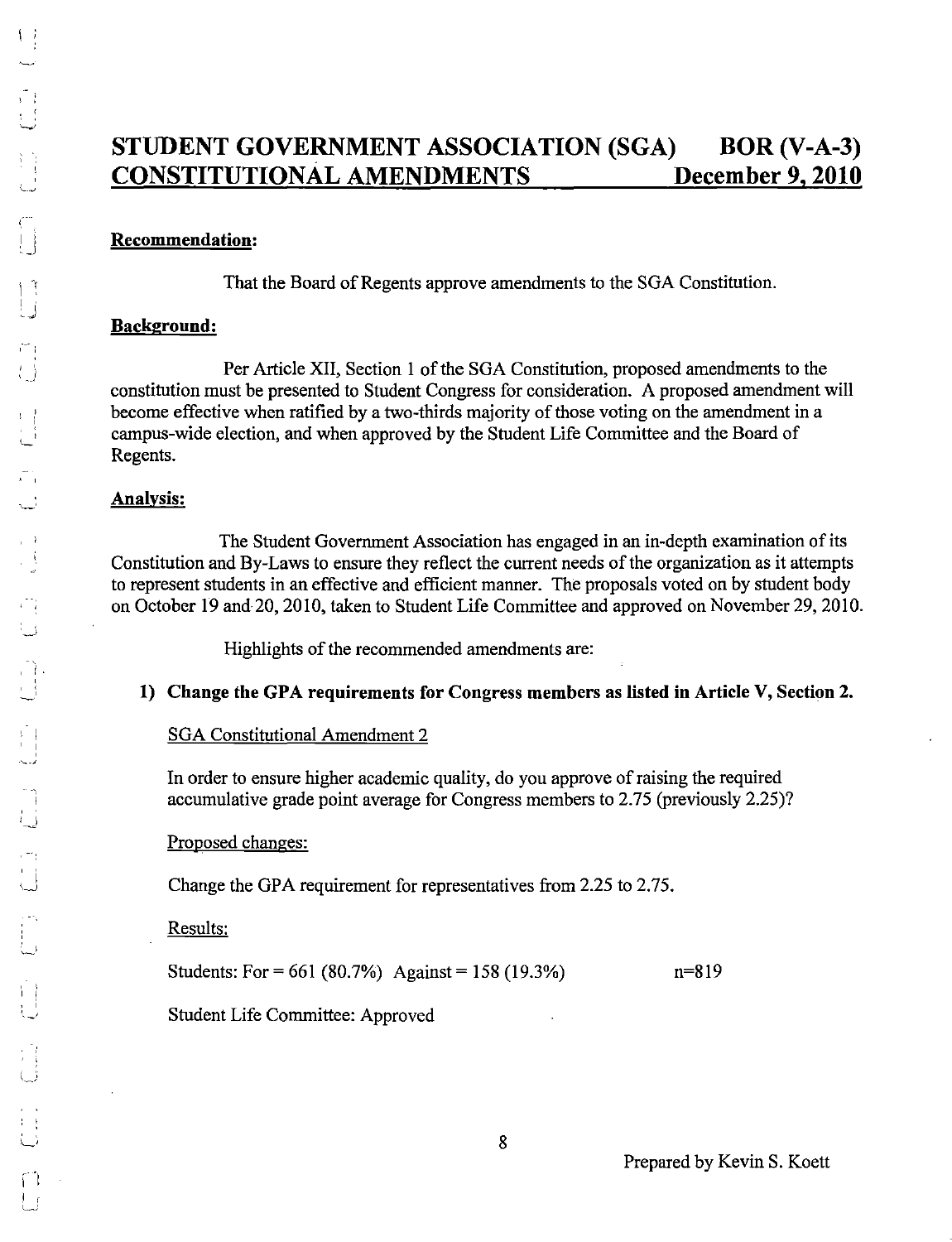# **2) Change the GPA requirements for Executive Branch members as listed in Article IV, Section 2.**

# SGA Constitutional Amendment 3

In order to ensure higher academic quality, do you approve of raising the required accumulative grade point average for Executive Branch members to 3.00 (previously 2.50)?

Proposed changes: Change the GPA requirement for executives from 2.50 to 3.00.

Results: Students: For =  $635 (77.6%)$  Against = 183 (22.4%) n=818

Student Life Committee: Approved

# **3) Adjustments to number of representatives as listed in Article V, Section 1.**

# SGA Constitutional Amendment 4

In order to assure better campus-wide representation, do you approve of the following adjustments to the number of Representatives in Congress?

|    | (previously 4)      |
|----|---------------------|
| 2  | (previously 4)      |
| 2  | (previously 4)      |
| 2  | (previously 4)      |
|    | (previously 2)      |
|    | (previously 5)      |
|    | (previously 5)<br>3 |
|    | (previously 8)<br>4 |
| ንበ | (previously 2)      |
|    |                     |

# Results:

Students: For= 593 (72.7%)

Against =  $223 (27.3%)$  n=816

Student Life Committee: Approved

# **4) Add ALLY ance Representative to Congress to be included in Article V, Section 1.**

# SGA Constitutional Amendment 5

Add one (1) ALLY ance Representative to be elected by their constituency when recognized by and in good standing with Morehead State University.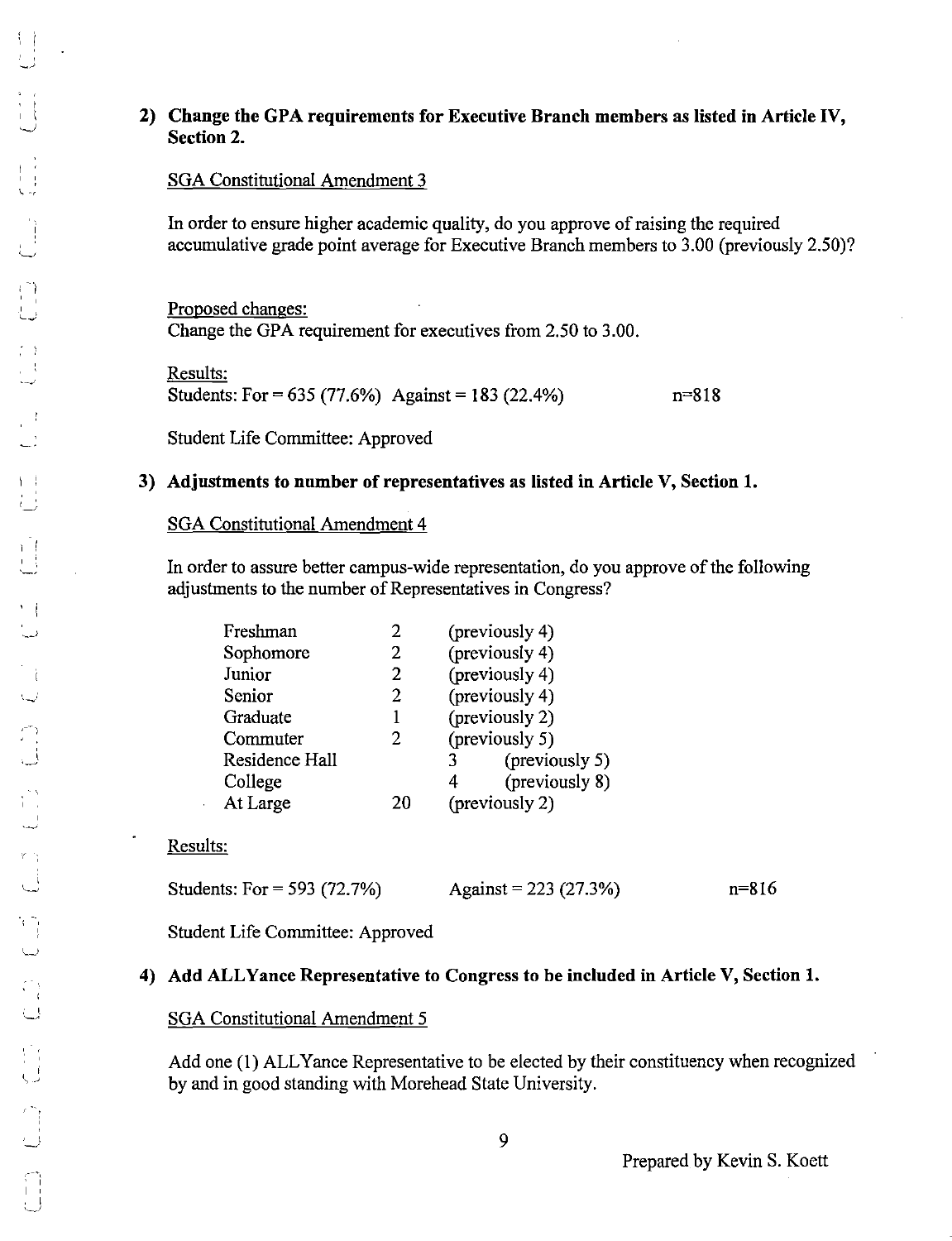Add one representative from ALLY ance to the SGA Congress membership,

Results:

Students: For = 600 (74.5%)  $\text{Again } = 205 \, (25.5\%)$  n=805

Student Life Committee: Approved

# 5) Add the planning and executing Fall and Spring Congress retreats to the duties of the SGA Executive Vice President in Article IV, Section 5.

SGA Constitutional Amendment 6

Do you approve of adding the planning and executing Fall and Spring Congress retreats to the duties of the SGA Executive Vice President?

Results:

Students: For =  $636 (79.3\%)$  Against =  $166 (20.7\%)$  n=802

Student Life Committee: Approved

6) Authorize SGA to make "housekeeping" changes (as approved by the SGA Congress) related to grammar, punctuation, and clarity in the SGA Constitution.

SGA Constitutional Amendment 7

Do you approve of"housekeeping" changes (as approved by the SGA Congress) related to grammar, punctuation, and clarity in the SGA Constitution?

Results:

Students: For = 719 (88.9%) Against = 90 (11.1%)  $n=809$ 

Student Life Committee: Approved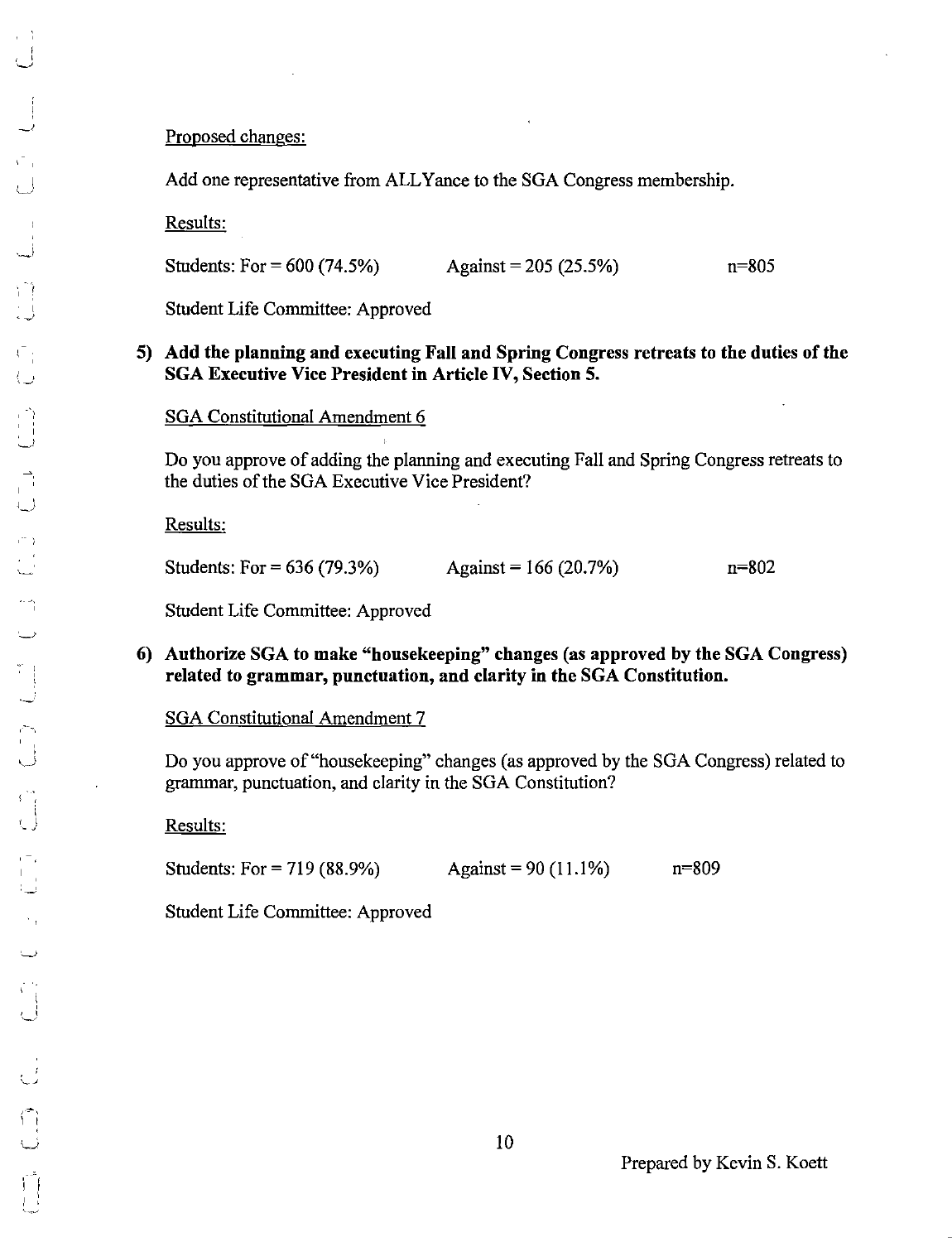# **Recommendation:**

That the Board ratify the Personnel Actions for the period August 25, 2010, through November 16, 2010.

# **Background:**

The Personnel Action Request Report includes actions related to:

- 1) full-time and continuing part-time faculty, librarians and Executive, Administrative and Managerial employees, excluding supplemental actions not listed under Item 3, below;
- 2) full-time and continuing part-time non-classified Executive, Administrative and Managerial and Professional Staff positions (including supplemental actions);
- 3) supplemental actions for faculty acquiring managerial duties, excluding normal grant activities;
- 4) discipline;
- 5) leave of absences;
- 6) sabbaticals; and
- 7) retirements.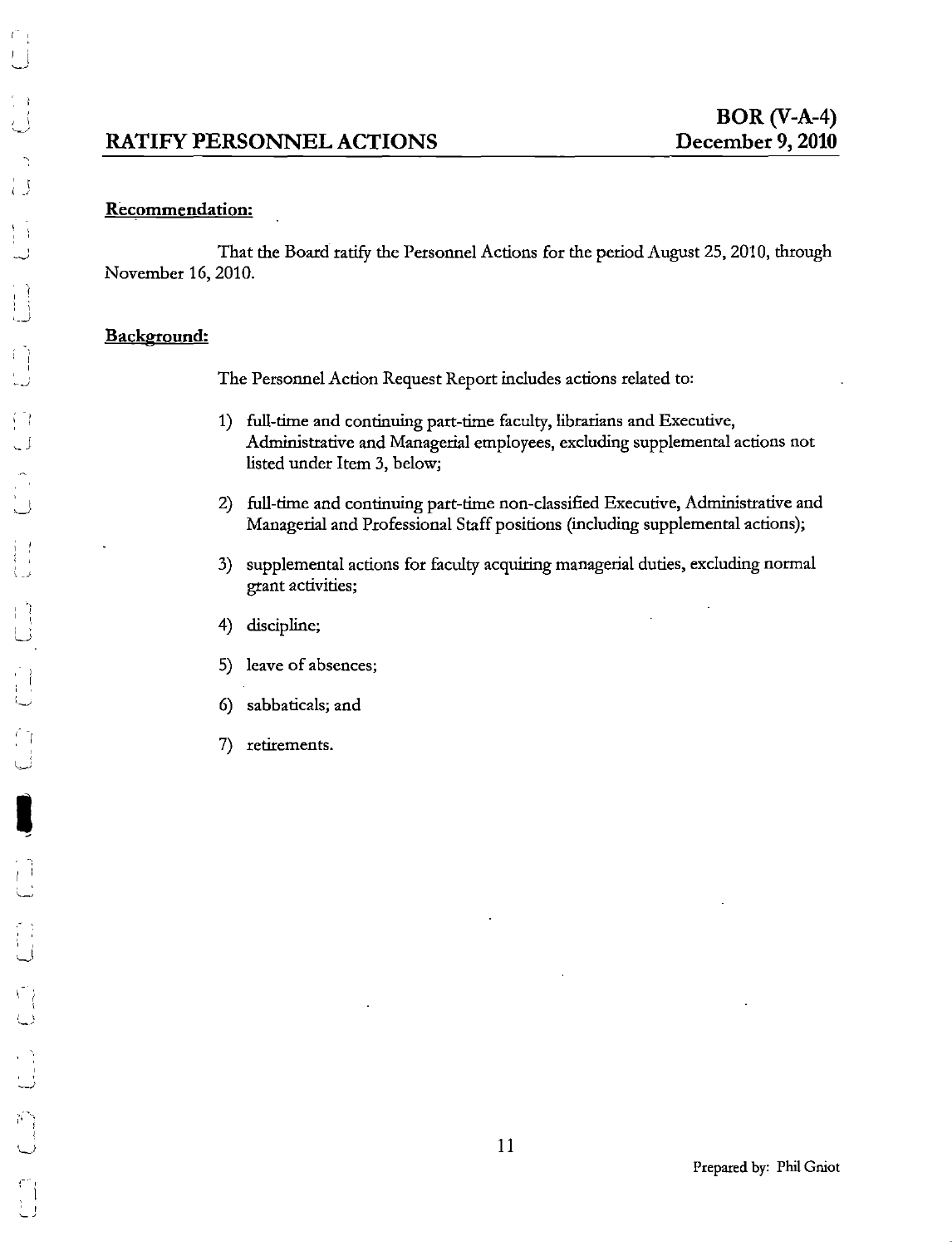con con consideration con una consideration con consideration consideration consideration consideration consideration consideration consideration consideration consideration consideration consideration consideration consid

# MOREHEAD STATE UNIVERSITY STANDING I AND STANDING II POSITIONS SUMMARY  $11/16/10$

|                |                                                       | July 1<br><b>Authorized</b><br><b>Positions</b> | Current<br><b>Authorized</b><br><b>Positions</b> | $+/-$<br><b>Position</b><br><b>Adjustments</b> | <b>Current</b><br><b>Position</b><br><b>Strength</b> | %<br><b>Current</b><br><b>Strength</b> |
|----------------|-------------------------------------------------------|-------------------------------------------------|--------------------------------------------------|------------------------------------------------|------------------------------------------------------|----------------------------------------|
|                | Office of the President                               | 4.50                                            | 4.50                                             | 0.00                                           | 4.50                                                 | 100.00                                 |
|                | Division of University Advancement                    | 47.00                                           | 47.00                                            | 0.00                                           | 46.00                                                | 97.87                                  |
|                | Division of Planning and Budgets                      | 5.00                                            | 5.00                                             | 0.00                                           | 5.00                                                 | 100.00                                 |
|                | Division of Administration and Fiscal Services        | 111.58                                          | 111.58                                           | 0.00                                           | 109.58                                               | 98.21                                  |
|                | <b>Facilities Management</b>                          | 154.70                                          | 154.70                                           | 0.00                                           | 150.70                                               | 97.41                                  |
|                | Division of Student Life                              | 115.15                                          | 116.15                                           | 1.00                                           | 111.15                                               | 95.70                                  |
|                | Division of Academic Affairs                          | 33.00                                           | 34.00                                            | 1.00                                           | 28.50                                                | 83.82                                  |
|                | Caudill College of Arts, Humanities & Social Sciences | 146.25                                          | 146.25                                           | 0.00                                           | 140.25                                               | 95.90                                  |
| $\overline{z}$ | College of Business and Public Affairs                | 71.50                                           | 70.50                                            | $-1.00$                                        | 63,50                                                | 90.07                                  |
|                | College of Education                                  | 92.50                                           | 91.50                                            | $-1.00$                                        | 86,50                                                | 94.54                                  |
|                | College of Science and Technology                     | 176.00                                          | 176.00                                           | 0.00                                           | 173.00                                               | 98.30                                  |
|                | Academic Programs and University Outreach             | 87.00                                           | 92.00                                            | 5.00                                           | 88.00                                                | 95.65                                  |
|                | Camden-Carroll Library                                | 38.00                                           | 38.00                                            | 0.00                                           | 36.00                                                | 94.74                                  |
|                |                                                       | 1082.18                                         | 1087.18                                          | 5.00                                           | 1042,68                                              | 95.91                                  |

 $\sim$ 

Note: Positions are expressed in terms of full-time equivalency.

 $\sim 10^{11}$ 

 $\bar{\alpha}$ 

 $\tau =$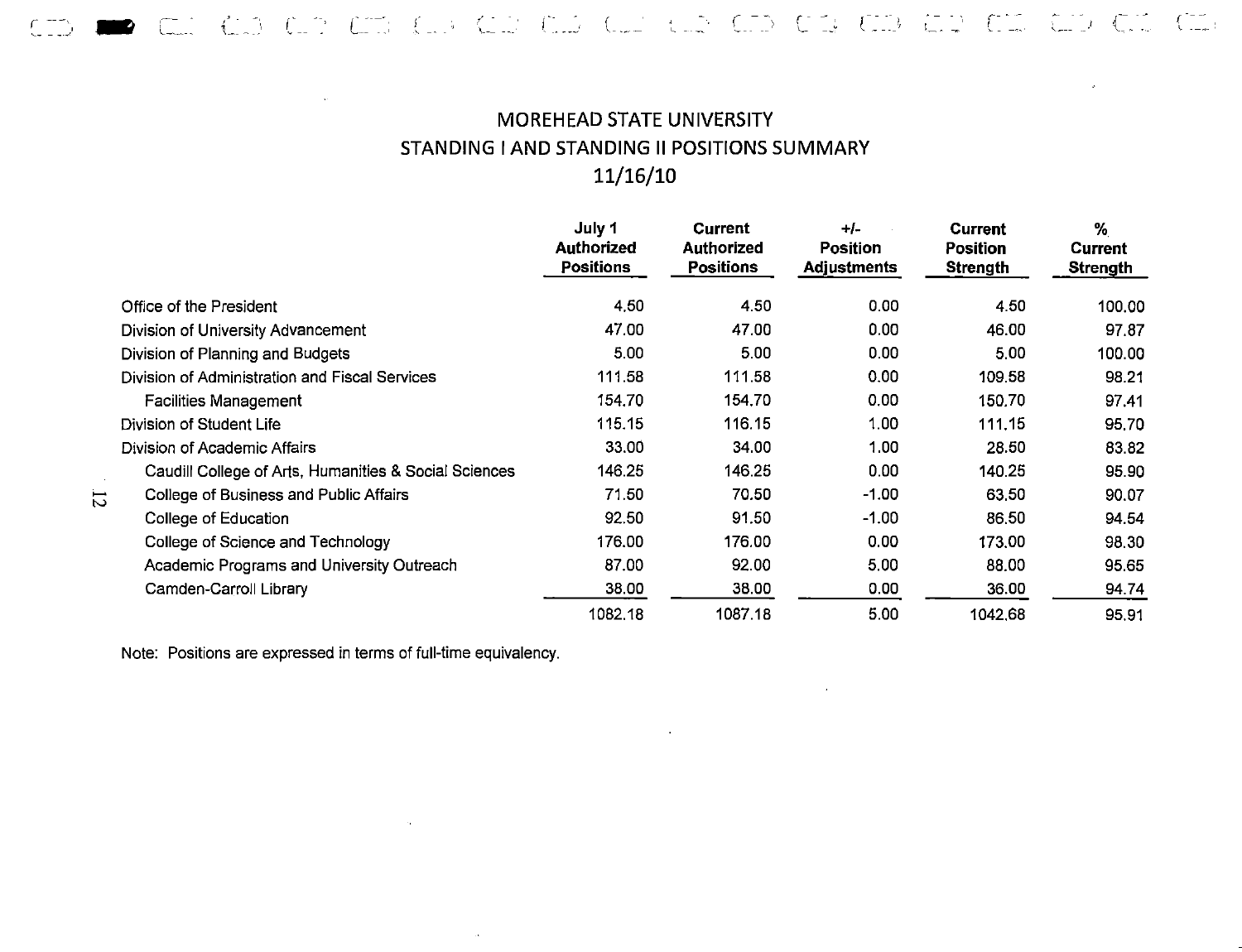# **DEFINITIONS OF THE DIFFERENT KINDS OF APPOINTMENTS**

| <b>Full-Time Standing:</b>           | A Full-Time Standing Appointment designates an appointment that is full-time and for which no ending date is<br>specified. Such appointments are terminable in accordance with the appropriate University policy. Full-time<br>Standing Appointments must be backed with budgeted funds. Full-Time Standing Appointments may be used for<br>all four payroll classification categories namely 1) Academic; 2) Administrative; 3) Staff Exempt; and 4) Staff<br>Nonexempt (see PG-2). Full-Time Standing Appointments may be specified for nine, ten, eleven, or twelve months<br>per fiscal year. This type of appointment is provided all regular University benefits.                                                                                                                                                                                                                                                                                                                                                                                            |
|--------------------------------------|--------------------------------------------------------------------------------------------------------------------------------------------------------------------------------------------------------------------------------------------------------------------------------------------------------------------------------------------------------------------------------------------------------------------------------------------------------------------------------------------------------------------------------------------------------------------------------------------------------------------------------------------------------------------------------------------------------------------------------------------------------------------------------------------------------------------------------------------------------------------------------------------------------------------------------------------------------------------------------------------------------------------------------------------------------------------|
| <b>Full-Time Fixed:</b><br>$\vec{u}$ | A Full-Time Fixed Appointment designates an appointment that is full-time for a fixed period of time and for<br>which an ending date is specified. Such appointments may be specified for nine, ten, eleven, or twelve months.<br>The appointments do not have to be backed by permanent funds. Full-Time Fixed Appointments may be used for<br>all four payroll classification categories namely 1) Academic; 2) Administrative; 3) Staff Exempt; and 4) Staff<br>Nonexempt (see PG-2). This includes instructors and any other individuals in a classification covered by the tenure<br>regulations. Such appointments are discontinued automatically at the specified ending date. Appointments may be<br>terminated before the ending date for cause or business necessity. Full-Time Fixed Appointments may be renewed.<br>Persons appointed to Full-Time Fixed Appointments are not converted to Full-Time Standing Appointments<br>without an appropriate search or search waiver. This type of appointment is provided all regular University<br>benefits. |
| Supplemental:                        | A Supplemental Appointment designates an appointment which is supplementary to a Full-Time Standing or<br>Full-Time Fixed Appointment and has the effect of providing an additional contractual provision beyond the term<br>of the Full-Time Standing or Full-Time Fixed Appointments. For example, a Supplemental Appointment may be<br>used if an individual whose regular appointment is for nine months but whose appointment is extended for one to<br>three additional months. Supplemental Appointments will also be used to designate those appointments which are<br>supplementary to Full-Time Standing or Full-Time Fixed Appointments to compensate for approved additional<br>services normally outside the scope of regular duties. For example, A Supplemental Appointment can be used<br>when an eligible employee is employed to teach a course for additional compensation. Regular University benefits,<br>except sick leave and vacation accrual, continue with a Supplemental Appointment.                                                   |

 $\sim$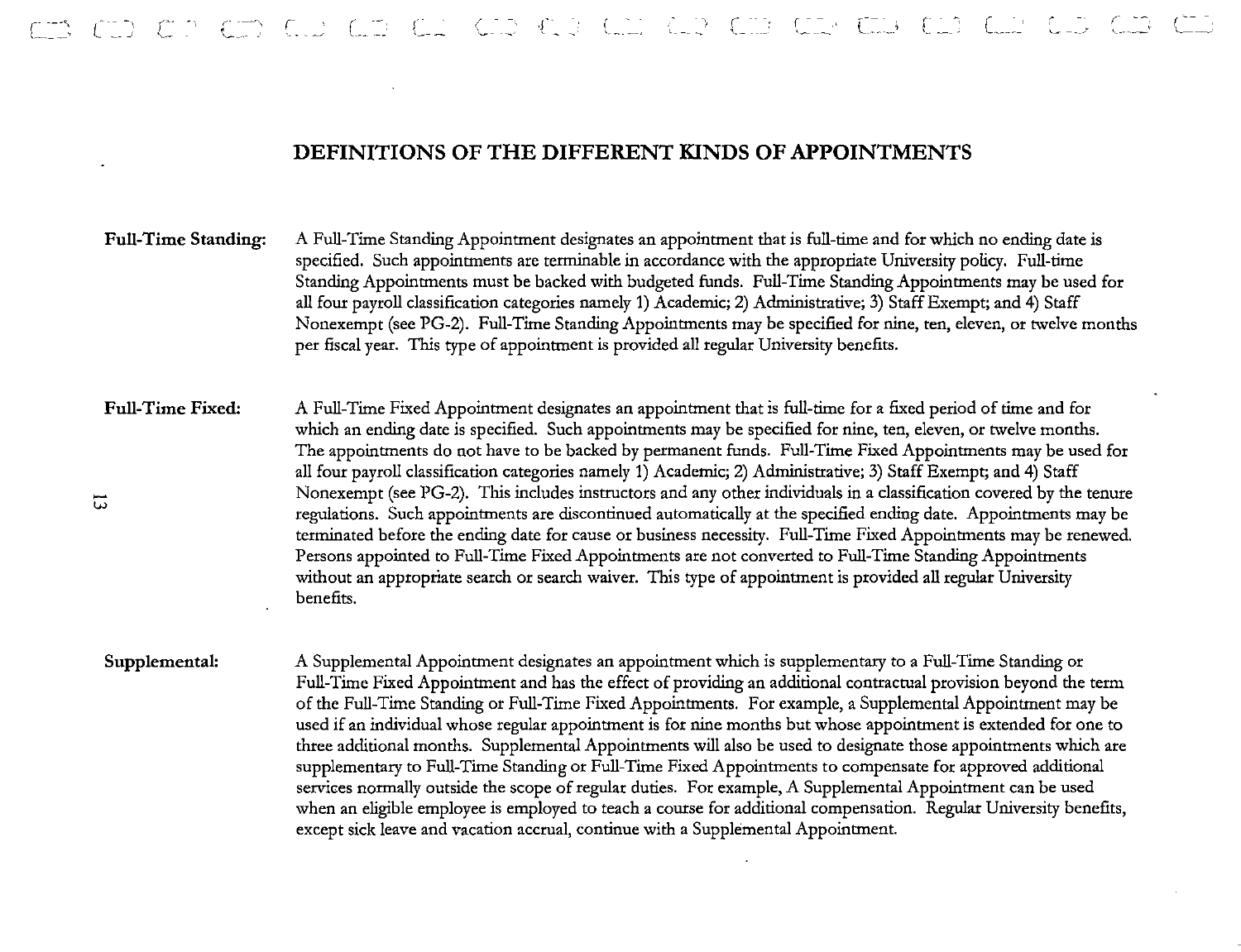# **APPOINTMENT STATUS ACTIONS**<br>8/25/2010 - 11/16/2010

 $\mathbf{L}$ 

 $\sim 10^{-1}$ 

 $\mathcal{L}(\mathcal{L}(\mathcal{L}(\mathcal{L}(\mathcal{L}(\mathcal{L}(\mathcal{L}(\mathcal{L}(\mathcal{L}(\mathcal{L}(\mathcal{L}(\mathcal{L}(\mathcal{L}(\mathcal{L}(\mathcal{L}(\mathcal{L}(\mathcal{L}(\mathcal{L}(\mathcal{L}(\mathcal{L}(\mathcal{L}(\mathcal{L}(\mathcal{L}(\mathcal{L}(\mathcal{L}(\mathcal{L}(\mathcal{L}(\mathcal{L}(\mathcal{L}(\mathcal{L}(\mathcal{L}(\mathcal{L}(\mathcal{L}(\mathcal{L}(\mathcal{L}(\mathcal{L}(\mathcal{$ 

 $\begin{picture}(220,20) \put(0,0){\line(1,0){10}} \put(15,0){\line(1,0){10}} \put(15,0){\line(1,0){10}} \put(15,0){\line(1,0){10}} \put(15,0){\line(1,0){10}} \put(15,0){\line(1,0){10}} \put(15,0){\line(1,0){10}} \put(15,0){\line(1,0){10}} \put(15,0){\line(1,0){10}} \put(15,0){\line(1,0){10}} \put(15,0){\line(1,0){10}} \put(15,0){\line($ 

 $\sim 10^{11}$  km  $^{-1}$ 

 $\mathcal{O}(\mathcal{A}^{\mathcal{A}})$  and  $\mathcal{O}(\mathcal{A}^{\mathcal{A}})$ 

 $\sim 10^{11}$ 

 $\mathcal{L}^{\mathcal{L}}$ 

and the state of the

| Name                | Date                                                                                                                                                                                                                                                                                                                                                                                                                                                                                                   |            |                                                                                                                                                                                                                                                                                              |                                                                                                                                                                                                                                                                                                                                                                                                                                                                                                                                                                                                                                                                                                                                                                                                                                                                                                                                                                                                                                                                                                                                                        |                                                                                                                                                                                                                                                                                  |                                                                                                                                                                                                                                                                                          |                                                                                                                                                                                                                                                                                                                                                                                        |
|---------------------|--------------------------------------------------------------------------------------------------------------------------------------------------------------------------------------------------------------------------------------------------------------------------------------------------------------------------------------------------------------------------------------------------------------------------------------------------------------------------------------------------------|------------|----------------------------------------------------------------------------------------------------------------------------------------------------------------------------------------------------------------------------------------------------------------------------------------------|--------------------------------------------------------------------------------------------------------------------------------------------------------------------------------------------------------------------------------------------------------------------------------------------------------------------------------------------------------------------------------------------------------------------------------------------------------------------------------------------------------------------------------------------------------------------------------------------------------------------------------------------------------------------------------------------------------------------------------------------------------------------------------------------------------------------------------------------------------------------------------------------------------------------------------------------------------------------------------------------------------------------------------------------------------------------------------------------------------------------------------------------------------|----------------------------------------------------------------------------------------------------------------------------------------------------------------------------------------------------------------------------------------------------------------------------------|------------------------------------------------------------------------------------------------------------------------------------------------------------------------------------------------------------------------------------------------------------------------------------------|----------------------------------------------------------------------------------------------------------------------------------------------------------------------------------------------------------------------------------------------------------------------------------------------------------------------------------------------------------------------------------------|
|                     |                                                                                                                                                                                                                                                                                                                                                                                                                                                                                                        | Date Title |                                                                                                                                                                                                                                                                                              | Months                                                                                                                                                                                                                                                                                                                                                                                                                                                                                                                                                                                                                                                                                                                                                                                                                                                                                                                                                                                                                                                                                                                                                 | Salary                                                                                                                                                                                                                                                                           | <b>Employment Status</b>                                                                                                                                                                                                                                                                 | Employment Action                                                                                                                                                                                                                                                                                                                                                                      |
|                     |                                                                                                                                                                                                                                                                                                                                                                                                                                                                                                        |            |                                                                                                                                                                                                                                                                                              |                                                                                                                                                                                                                                                                                                                                                                                                                                                                                                                                                                                                                                                                                                                                                                                                                                                                                                                                                                                                                                                                                                                                                        |                                                                                                                                                                                                                                                                                  |                                                                                                                                                                                                                                                                                          |                                                                                                                                                                                                                                                                                                                                                                                        |
| Howard, Christopher |                                                                                                                                                                                                                                                                                                                                                                                                                                                                                                        |            |                                                                                                                                                                                                                                                                                              |                                                                                                                                                                                                                                                                                                                                                                                                                                                                                                                                                                                                                                                                                                                                                                                                                                                                                                                                                                                                                                                                                                                                                        |                                                                                                                                                                                                                                                                                  |                                                                                                                                                                                                                                                                                          | )New                                                                                                                                                                                                                                                                                                                                                                                   |
| Combs, Chervi       |                                                                                                                                                                                                                                                                                                                                                                                                                                                                                                        |            |                                                                                                                                                                                                                                                                                              |                                                                                                                                                                                                                                                                                                                                                                                                                                                                                                                                                                                                                                                                                                                                                                                                                                                                                                                                                                                                                                                                                                                                                        |                                                                                                                                                                                                                                                                                  |                                                                                                                                                                                                                                                                                          | <b>INew</b>                                                                                                                                                                                                                                                                                                                                                                            |
| Christian, Carol    |                                                                                                                                                                                                                                                                                                                                                                                                                                                                                                        |            |                                                                                                                                                                                                                                                                                              | 11                                                                                                                                                                                                                                                                                                                                                                                                                                                                                                                                                                                                                                                                                                                                                                                                                                                                                                                                                                                                                                                                                                                                                     |                                                                                                                                                                                                                                                                                  |                                                                                                                                                                                                                                                                                          | <b>New</b>                                                                                                                                                                                                                                                                                                                                                                             |
| Clark, Matthew      |                                                                                                                                                                                                                                                                                                                                                                                                                                                                                                        |            |                                                                                                                                                                                                                                                                                              |                                                                                                                                                                                                                                                                                                                                                                                                                                                                                                                                                                                                                                                                                                                                                                                                                                                                                                                                                                                                                                                                                                                                                        |                                                                                                                                                                                                                                                                                  |                                                                                                                                                                                                                                                                                          | New                                                                                                                                                                                                                                                                                                                                                                                    |
|                     |                                                                                                                                                                                                                                                                                                                                                                                                                                                                                                        |            |                                                                                                                                                                                                                                                                                              |                                                                                                                                                                                                                                                                                                                                                                                                                                                                                                                                                                                                                                                                                                                                                                                                                                                                                                                                                                                                                                                                                                                                                        |                                                                                                                                                                                                                                                                                  |                                                                                                                                                                                                                                                                                          |                                                                                                                                                                                                                                                                                                                                                                                        |
|                     |                                                                                                                                                                                                                                                                                                                                                                                                                                                                                                        |            |                                                                                                                                                                                                                                                                                              |                                                                                                                                                                                                                                                                                                                                                                                                                                                                                                                                                                                                                                                                                                                                                                                                                                                                                                                                                                                                                                                                                                                                                        |                                                                                                                                                                                                                                                                                  |                                                                                                                                                                                                                                                                                          |                                                                                                                                                                                                                                                                                                                                                                                        |
|                     |                                                                                                                                                                                                                                                                                                                                                                                                                                                                                                        |            |                                                                                                                                                                                                                                                                                              |                                                                                                                                                                                                                                                                                                                                                                                                                                                                                                                                                                                                                                                                                                                                                                                                                                                                                                                                                                                                                                                                                                                                                        |                                                                                                                                                                                                                                                                                  |                                                                                                                                                                                                                                                                                          | Due to Reorganization                                                                                                                                                                                                                                                                                                                                                                  |
|                     |                                                                                                                                                                                                                                                                                                                                                                                                                                                                                                        |            |                                                                                                                                                                                                                                                                                              |                                                                                                                                                                                                                                                                                                                                                                                                                                                                                                                                                                                                                                                                                                                                                                                                                                                                                                                                                                                                                                                                                                                                                        |                                                                                                                                                                                                                                                                                  |                                                                                                                                                                                                                                                                                          |                                                                                                                                                                                                                                                                                                                                                                                        |
|                     |                                                                                                                                                                                                                                                                                                                                                                                                                                                                                                        |            |                                                                                                                                                                                                                                                                                              |                                                                                                                                                                                                                                                                                                                                                                                                                                                                                                                                                                                                                                                                                                                                                                                                                                                                                                                                                                                                                                                                                                                                                        |                                                                                                                                                                                                                                                                                  |                                                                                                                                                                                                                                                                                          |                                                                                                                                                                                                                                                                                                                                                                                        |
|                     |                                                                                                                                                                                                                                                                                                                                                                                                                                                                                                        |            |                                                                                                                                                                                                                                                                                              |                                                                                                                                                                                                                                                                                                                                                                                                                                                                                                                                                                                                                                                                                                                                                                                                                                                                                                                                                                                                                                                                                                                                                        |                                                                                                                                                                                                                                                                                  |                                                                                                                                                                                                                                                                                          | <b>IMedical</b>                                                                                                                                                                                                                                                                                                                                                                        |
|                     |                                                                                                                                                                                                                                                                                                                                                                                                                                                                                                        |            |                                                                                                                                                                                                                                                                                              |                                                                                                                                                                                                                                                                                                                                                                                                                                                                                                                                                                                                                                                                                                                                                                                                                                                                                                                                                                                                                                                                                                                                                        |                                                                                                                                                                                                                                                                                  |                                                                                                                                                                                                                                                                                          |                                                                                                                                                                                                                                                                                                                                                                                        |
|                     |                                                                                                                                                                                                                                                                                                                                                                                                                                                                                                        |            |                                                                                                                                                                                                                                                                                              |                                                                                                                                                                                                                                                                                                                                                                                                                                                                                                                                                                                                                                                                                                                                                                                                                                                                                                                                                                                                                                                                                                                                                        |                                                                                                                                                                                                                                                                                  |                                                                                                                                                                                                                                                                                          |                                                                                                                                                                                                                                                                                                                                                                                        |
|                     |                                                                                                                                                                                                                                                                                                                                                                                                                                                                                                        |            |                                                                                                                                                                                                                                                                                              |                                                                                                                                                                                                                                                                                                                                                                                                                                                                                                                                                                                                                                                                                                                                                                                                                                                                                                                                                                                                                                                                                                                                                        |                                                                                                                                                                                                                                                                                  |                                                                                                                                                                                                                                                                                          |                                                                                                                                                                                                                                                                                                                                                                                        |
|                     |                                                                                                                                                                                                                                                                                                                                                                                                                                                                                                        |            |                                                                                                                                                                                                                                                                                              |                                                                                                                                                                                                                                                                                                                                                                                                                                                                                                                                                                                                                                                                                                                                                                                                                                                                                                                                                                                                                                                                                                                                                        |                                                                                                                                                                                                                                                                                  |                                                                                                                                                                                                                                                                                          |                                                                                                                                                                                                                                                                                                                                                                                        |
|                     |                                                                                                                                                                                                                                                                                                                                                                                                                                                                                                        |            |                                                                                                                                                                                                                                                                                              |                                                                                                                                                                                                                                                                                                                                                                                                                                                                                                                                                                                                                                                                                                                                                                                                                                                                                                                                                                                                                                                                                                                                                        |                                                                                                                                                                                                                                                                                  |                                                                                                                                                                                                                                                                                          |                                                                                                                                                                                                                                                                                                                                                                                        |
|                     |                                                                                                                                                                                                                                                                                                                                                                                                                                                                                                        |            |                                                                                                                                                                                                                                                                                              |                                                                                                                                                                                                                                                                                                                                                                                                                                                                                                                                                                                                                                                                                                                                                                                                                                                                                                                                                                                                                                                                                                                                                        |                                                                                                                                                                                                                                                                                  |                                                                                                                                                                                                                                                                                          |                                                                                                                                                                                                                                                                                                                                                                                        |
|                     |                                                                                                                                                                                                                                                                                                                                                                                                                                                                                                        |            |                                                                                                                                                                                                                                                                                              |                                                                                                                                                                                                                                                                                                                                                                                                                                                                                                                                                                                                                                                                                                                                                                                                                                                                                                                                                                                                                                                                                                                                                        |                                                                                                                                                                                                                                                                                  |                                                                                                                                                                                                                                                                                          |                                                                                                                                                                                                                                                                                                                                                                                        |
|                     |                                                                                                                                                                                                                                                                                                                                                                                                                                                                                                        |            |                                                                                                                                                                                                                                                                                              |                                                                                                                                                                                                                                                                                                                                                                                                                                                                                                                                                                                                                                                                                                                                                                                                                                                                                                                                                                                                                                                                                                                                                        |                                                                                                                                                                                                                                                                                  |                                                                                                                                                                                                                                                                                          |                                                                                                                                                                                                                                                                                                                                                                                        |
|                     |                                                                                                                                                                                                                                                                                                                                                                                                                                                                                                        |            |                                                                                                                                                                                                                                                                                              |                                                                                                                                                                                                                                                                                                                                                                                                                                                                                                                                                                                                                                                                                                                                                                                                                                                                                                                                                                                                                                                                                                                                                        |                                                                                                                                                                                                                                                                                  |                                                                                                                                                                                                                                                                                          |                                                                                                                                                                                                                                                                                                                                                                                        |
|                     |                                                                                                                                                                                                                                                                                                                                                                                                                                                                                                        |            |                                                                                                                                                                                                                                                                                              |                                                                                                                                                                                                                                                                                                                                                                                                                                                                                                                                                                                                                                                                                                                                                                                                                                                                                                                                                                                                                                                                                                                                                        |                                                                                                                                                                                                                                                                                  |                                                                                                                                                                                                                                                                                          |                                                                                                                                                                                                                                                                                                                                                                                        |
|                     |                                                                                                                                                                                                                                                                                                                                                                                                                                                                                                        |            |                                                                                                                                                                                                                                                                                              |                                                                                                                                                                                                                                                                                                                                                                                                                                                                                                                                                                                                                                                                                                                                                                                                                                                                                                                                                                                                                                                                                                                                                        |                                                                                                                                                                                                                                                                                  |                                                                                                                                                                                                                                                                                          | <b>Discharge</b>                                                                                                                                                                                                                                                                                                                                                                       |
|                     |                                                                                                                                                                                                                                                                                                                                                                                                                                                                                                        |            |                                                                                                                                                                                                                                                                                              |                                                                                                                                                                                                                                                                                                                                                                                                                                                                                                                                                                                                                                                                                                                                                                                                                                                                                                                                                                                                                                                                                                                                                        |                                                                                                                                                                                                                                                                                  |                                                                                                                                                                                                                                                                                          | Discharge                                                                                                                                                                                                                                                                                                                                                                              |
|                     |                                                                                                                                                                                                                                                                                                                                                                                                                                                                                                        |            |                                                                                                                                                                                                                                                                                              |                                                                                                                                                                                                                                                                                                                                                                                                                                                                                                                                                                                                                                                                                                                                                                                                                                                                                                                                                                                                                                                                                                                                                        |                                                                                                                                                                                                                                                                                  |                                                                                                                                                                                                                                                                                          | Discharge                                                                                                                                                                                                                                                                                                                                                                              |
|                     |                                                                                                                                                                                                                                                                                                                                                                                                                                                                                                        |            |                                                                                                                                                                                                                                                                                              |                                                                                                                                                                                                                                                                                                                                                                                                                                                                                                                                                                                                                                                                                                                                                                                                                                                                                                                                                                                                                                                                                                                                                        |                                                                                                                                                                                                                                                                                  |                                                                                                                                                                                                                                                                                          | <b>Discharge</b>                                                                                                                                                                                                                                                                                                                                                                       |
|                     |                                                                                                                                                                                                                                                                                                                                                                                                                                                                                                        |            |                                                                                                                                                                                                                                                                                              |                                                                                                                                                                                                                                                                                                                                                                                                                                                                                                                                                                                                                                                                                                                                                                                                                                                                                                                                                                                                                                                                                                                                                        |                                                                                                                                                                                                                                                                                  |                                                                                                                                                                                                                                                                                          | Layoff                                                                                                                                                                                                                                                                                                                                                                                 |
|                     |                                                                                                                                                                                                                                                                                                                                                                                                                                                                                                        |            |                                                                                                                                                                                                                                                                                              |                                                                                                                                                                                                                                                                                                                                                                                                                                                                                                                                                                                                                                                                                                                                                                                                                                                                                                                                                                                                                                                                                                                                                        |                                                                                                                                                                                                                                                                                  |                                                                                                                                                                                                                                                                                          | Layoff                                                                                                                                                                                                                                                                                                                                                                                 |
|                     |                                                                                                                                                                                                                                                                                                                                                                                                                                                                                                        |            |                                                                                                                                                                                                                                                                                              |                                                                                                                                                                                                                                                                                                                                                                                                                                                                                                                                                                                                                                                                                                                                                                                                                                                                                                                                                                                                                                                                                                                                                        |                                                                                                                                                                                                                                                                                  |                                                                                                                                                                                                                                                                                          | Layoff                                                                                                                                                                                                                                                                                                                                                                                 |
|                     |                                                                                                                                                                                                                                                                                                                                                                                                                                                                                                        |            |                                                                                                                                                                                                                                                                                              |                                                                                                                                                                                                                                                                                                                                                                                                                                                                                                                                                                                                                                                                                                                                                                                                                                                                                                                                                                                                                                                                                                                                                        |                                                                                                                                                                                                                                                                                  |                                                                                                                                                                                                                                                                                          | Resignation                                                                                                                                                                                                                                                                                                                                                                            |
|                     |                                                                                                                                                                                                                                                                                                                                                                                                                                                                                                        |            |                                                                                                                                                                                                                                                                                              |                                                                                                                                                                                                                                                                                                                                                                                                                                                                                                                                                                                                                                                                                                                                                                                                                                                                                                                                                                                                                                                                                                                                                        |                                                                                                                                                                                                                                                                                  |                                                                                                                                                                                                                                                                                          | Resignation                                                                                                                                                                                                                                                                                                                                                                            |
|                     |                                                                                                                                                                                                                                                                                                                                                                                                                                                                                                        |            |                                                                                                                                                                                                                                                                                              |                                                                                                                                                                                                                                                                                                                                                                                                                                                                                                                                                                                                                                                                                                                                                                                                                                                                                                                                                                                                                                                                                                                                                        |                                                                                                                                                                                                                                                                                  |                                                                                                                                                                                                                                                                                          | Retirement                                                                                                                                                                                                                                                                                                                                                                             |
|                     |                                                                                                                                                                                                                                                                                                                                                                                                                                                                                                        |            |                                                                                                                                                                                                                                                                                              |                                                                                                                                                                                                                                                                                                                                                                                                                                                                                                                                                                                                                                                                                                                                                                                                                                                                                                                                                                                                                                                                                                                                                        |                                                                                                                                                                                                                                                                                  |                                                                                                                                                                                                                                                                                          | Retirement                                                                                                                                                                                                                                                                                                                                                                             |
|                     |                                                                                                                                                                                                                                                                                                                                                                                                                                                                                                        |            |                                                                                                                                                                                                                                                                                              |                                                                                                                                                                                                                                                                                                                                                                                                                                                                                                                                                                                                                                                                                                                                                                                                                                                                                                                                                                                                                                                                                                                                                        |                                                                                                                                                                                                                                                                                  |                                                                                                                                                                                                                                                                                          | Retirement                                                                                                                                                                                                                                                                                                                                                                             |
|                     |                                                                                                                                                                                                                                                                                                                                                                                                                                                                                                        |            |                                                                                                                                                                                                                                                                                              |                                                                                                                                                                                                                                                                                                                                                                                                                                                                                                                                                                                                                                                                                                                                                                                                                                                                                                                                                                                                                                                                                                                                                        |                                                                                                                                                                                                                                                                                  |                                                                                                                                                                                                                                                                                          | Retirement<br>Retirement                                                                                                                                                                                                                                                                                                                                                               |
|                     |                                                                                                                                                                                                                                                                                                                                                                                                                                                                                                        |            |                                                                                                                                                                                                                                                                                              |                                                                                                                                                                                                                                                                                                                                                                                                                                                                                                                                                                                                                                                                                                                                                                                                                                                                                                                                                                                                                                                                                                                                                        |                                                                                                                                                                                                                                                                                  |                                                                                                                                                                                                                                                                                          |                                                                                                                                                                                                                                                                                                                                                                                        |
|                     |                                                                                                                                                                                                                                                                                                                                                                                                                                                                                                        |            |                                                                                                                                                                                                                                                                                              |                                                                                                                                                                                                                                                                                                                                                                                                                                                                                                                                                                                                                                                                                                                                                                                                                                                                                                                                                                                                                                                                                                                                                        |                                                                                                                                                                                                                                                                                  |                                                                                                                                                                                                                                                                                          | Retirement-Disability                                                                                                                                                                                                                                                                                                                                                                  |
|                     |                                                                                                                                                                                                                                                                                                                                                                                                                                                                                                        |            |                                                                                                                                                                                                                                                                                              |                                                                                                                                                                                                                                                                                                                                                                                                                                                                                                                                                                                                                                                                                                                                                                                                                                                                                                                                                                                                                                                                                                                                                        |                                                                                                                                                                                                                                                                                  |                                                                                                                                                                                                                                                                                          |                                                                                                                                                                                                                                                                                                                                                                                        |
|                     |                                                                                                                                                                                                                                                                                                                                                                                                                                                                                                        |            |                                                                                                                                                                                                                                                                                              |                                                                                                                                                                                                                                                                                                                                                                                                                                                                                                                                                                                                                                                                                                                                                                                                                                                                                                                                                                                                                                                                                                                                                        |                                                                                                                                                                                                                                                                                  |                                                                                                                                                                                                                                                                                          |                                                                                                                                                                                                                                                                                                                                                                                        |
|                     |                                                                                                                                                                                                                                                                                                                                                                                                                                                                                                        |            |                                                                                                                                                                                                                                                                                              |                                                                                                                                                                                                                                                                                                                                                                                                                                                                                                                                                                                                                                                                                                                                                                                                                                                                                                                                                                                                                                                                                                                                                        |                                                                                                                                                                                                                                                                                  |                                                                                                                                                                                                                                                                                          | Advanced Degree Increase<br>Advanced Degree Increase                                                                                                                                                                                                                                                                                                                                   |
|                     |                                                                                                                                                                                                                                                                                                                                                                                                                                                                                                        |            |                                                                                                                                                                                                                                                                                              |                                                                                                                                                                                                                                                                                                                                                                                                                                                                                                                                                                                                                                                                                                                                                                                                                                                                                                                                                                                                                                                                                                                                                        |                                                                                                                                                                                                                                                                                  |                                                                                                                                                                                                                                                                                          | Advanced Degree Increase                                                                                                                                                                                                                                                                                                                                                               |
|                     |                                                                                                                                                                                                                                                                                                                                                                                                                                                                                                        |            |                                                                                                                                                                                                                                                                                              |                                                                                                                                                                                                                                                                                                                                                                                                                                                                                                                                                                                                                                                                                                                                                                                                                                                                                                                                                                                                                                                                                                                                                        |                                                                                                                                                                                                                                                                                  |                                                                                                                                                                                                                                                                                          | Advanced Degree Increase                                                                                                                                                                                                                                                                                                                                                               |
|                     |                                                                                                                                                                                                                                                                                                                                                                                                                                                                                                        |            |                                                                                                                                                                                                                                                                                              |                                                                                                                                                                                                                                                                                                                                                                                                                                                                                                                                                                                                                                                                                                                                                                                                                                                                                                                                                                                                                                                                                                                                                        |                                                                                                                                                                                                                                                                                  |                                                                                                                                                                                                                                                                                          |                                                                                                                                                                                                                                                                                                                                                                                        |
|                     |                                                                                                                                                                                                                                                                                                                                                                                                                                                                                                        |            |                                                                                                                                                                                                                                                                                              |                                                                                                                                                                                                                                                                                                                                                                                                                                                                                                                                                                                                                                                                                                                                                                                                                                                                                                                                                                                                                                                                                                                                                        |                                                                                                                                                                                                                                                                                  |                                                                                                                                                                                                                                                                                          | Advanced Degree Increase<br><b>Equity Increase</b>                                                                                                                                                                                                                                                                                                                                     |
|                     |                                                                                                                                                                                                                                                                                                                                                                                                                                                                                                        |            |                                                                                                                                                                                                                                                                                              |                                                                                                                                                                                                                                                                                                                                                                                                                                                                                                                                                                                                                                                                                                                                                                                                                                                                                                                                                                                                                                                                                                                                                        |                                                                                                                                                                                                                                                                                  |                                                                                                                                                                                                                                                                                          |                                                                                                                                                                                                                                                                                                                                                                                        |
|                     |                                                                                                                                                                                                                                                                                                                                                                                                                                                                                                        |            |                                                                                                                                                                                                                                                                                              |                                                                                                                                                                                                                                                                                                                                                                                                                                                                                                                                                                                                                                                                                                                                                                                                                                                                                                                                                                                                                                                                                                                                                        |                                                                                                                                                                                                                                                                                  |                                                                                                                                                                                                                                                                                          |                                                                                                                                                                                                                                                                                                                                                                                        |
|                     | Comett, Karen<br>Ratajeski Esther<br>O'Connor Wade<br>Conner, Timothy<br>Emst, John<br>Fletcher, Richard<br>Collins, Daniel<br><b>Troxell, Marcus</b><br>Haney Michelle<br>Hall, Sandra<br>Rowe, Joe<br>Jude, Sabrina<br>Russell, Maria<br>Grady Matthew<br>Ratajeski, Esther<br>Thompson, Linda<br>Moore, Keith<br>Stamper, Donald<br>Hall, James<br>Collins, Betty<br>Hesler, James<br>Wilburn, Brenda<br>Masterson, James<br>Bessett, Murray<br>Sloan Margaret<br>Hsieh, Chia-Ling<br>Price, Joseph |            | 11/16/10<br>08/15/11<br>10/16/10<br>09/01/10<br>11/04/10<br>11/02/10<br>11/12/10<br>11/12/10<br>10/31/10<br>12/31/10<br>12/31/10<br>09/08/10<br>11/12/10<br>12/31/10<br>12/31/10<br>12/31/10<br>12/31/10<br>12/31/10<br>12/31/10<br>01/01/11<br>09/16/10<br>00/16/10<br>08/16/10<br>08/01/10 | 09/14/10   03/31/11   Assistant Basketball Coach<br>09/01/10   06/30/11   Mental Health Counselor<br>10/19/10   10/25/10 Asst. Prof. and Director of P-16<br>10/01/10   08/31/11   Project Coordinator/Instructor of HWHP<br>Administrative Support Assistant<br>10/13/10 01/17/11 Asst. Prof. of Geography<br>10/01/10   03/31/11   Associate Head Basketball Coach<br>Asst. Prof. of Educational Psychology<br>Chair HPRL<br>ISr. Assoc. Director of Athletics/Compliance<br>Staff Psychologist<br>Groundskeeper<br>Director of Talent Search Programs<br>Trio Program Specialist IV<br>Director of Paintsville Innovation Center<br><b>Administrative Support Specialist</b><br>General Service Worker<br>Associate Head Basketball Coach<br>Asst. Prof. of Geography<br>Counseling Coordinator<br>Maintenance Technician II<br>Maintenance Supervison/Preventive Maintenance<br>Chief Engineer<br>Instructor of Education<br>Painter III<br>Director of Counseling & Health Services<br>Asst. Prof. of Government<br>Asst. Prof. of Government<br>Asst. Prof. of Government<br>Instructor of Music<br>09/13/10 03/31/11 Assistant Basketball Coach | 12<br>12<br>$\overline{12}$<br>12<br>9<br>$\overline{12}$<br>g<br>12<br>$\overline{12}$<br>$\overline{12}$<br>12<br>12<br>$\overline{12}$<br>12<br>$\overline{12}$<br>12<br>12<br>Ţ<br>12<br>12<br>12<br>12<br>可<br>12 <sup>2</sup><br>$\overline{12}$<br>9<br>9<br>9<br>g<br>12 | S41 057.00<br>58.89<br>\$49,473.00<br>\$14.62<br>\$45,000.00<br>\$11.38<br>\$8.89<br>\$60,000.00<br>\$44,000,00<br>\$38,148.00<br>\$15,38<br>\$19.22]<br>\$57,668.00<br>\$37,447.00<br>\$12.79<br>\$90,800.00<br>\$46,000.00<br>\$50,000.00<br>\$50,300.00<br>\$38,661.00<br>\$55,000.00 | \$40,000.00 Full-Time Fixed, Probationary<br>\$33,645.00 Full-Time Fixed, Probationary<br>\$56,667.00 Full-Time, Standing<br>\$34 239.00 Full-Time Fixed<br>\$15.85 Full-Time Standing<br>\$44,000.00 Leave of Absence without Pay<br>\$60,000.00 Full-Time Fixed, Probationary<br>\$46,000.00 Full-Time Standing<br>\$100,000.00 Full-Time Standing<br>\$61,469.00 Full-Time Standing |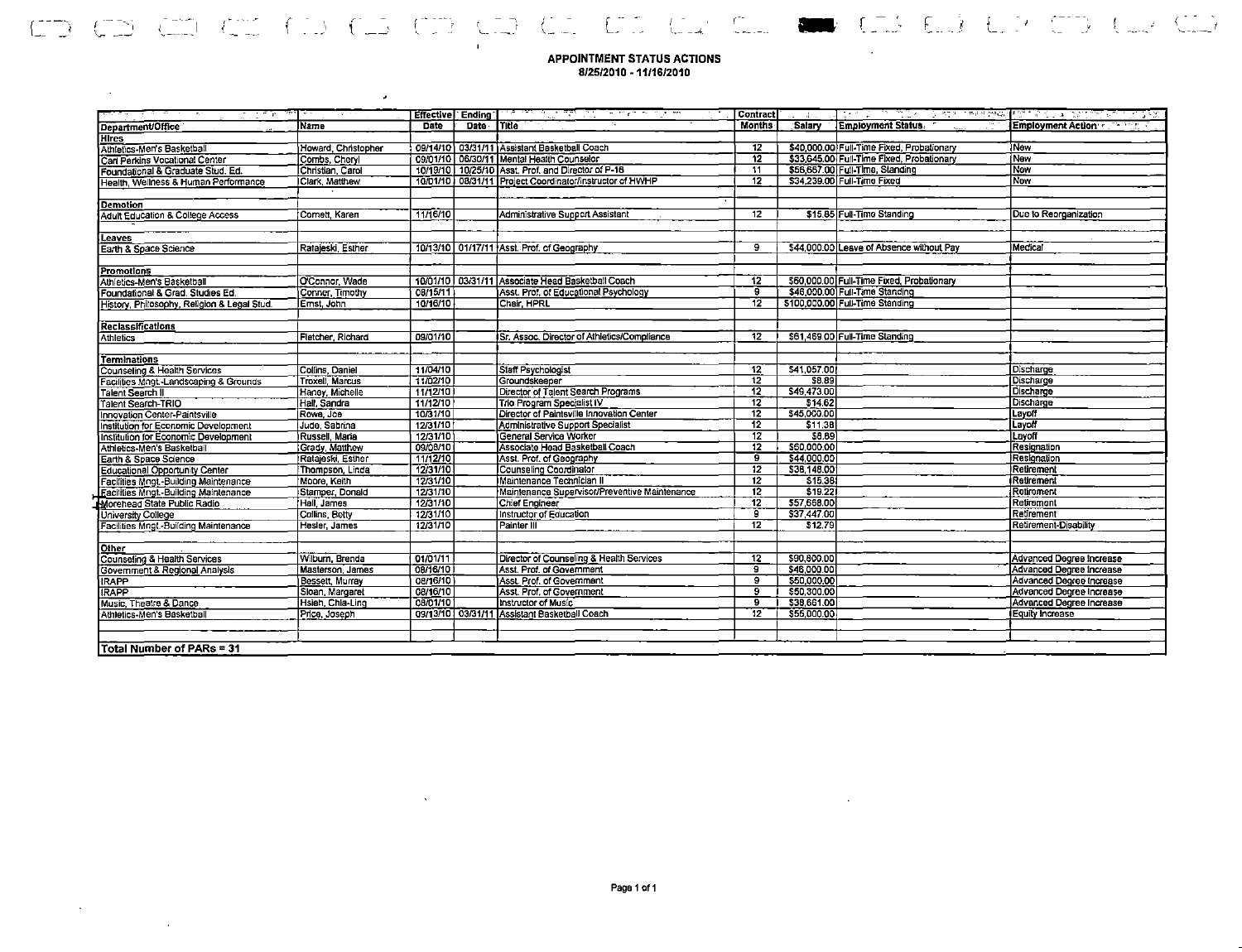# res una cha che que una cue que una cue que que que una cue que

#### **SUPPLEMENTAL ACTIONS** 8/25/2010 - 11/16/2010

|                                    |                                         |                                           | <b>Effective Ending</b> |             |               |                                                                |
|------------------------------------|-----------------------------------------|-------------------------------------------|-------------------------|-------------|---------------|----------------------------------------------------------------|
| Name.                              | <b>Title</b>                            | Department/Office                         | <b>Date</b>             | <b>Date</b> | <b>Salary</b> | Description                                                    |
| Abell, Ritta                       | Asst. Prof. of Speech                   | Communication, Media & Leadership Studies | 08/23/10                | 12/17/10    |               | \$2,500,00 Black Gospel Ensemble Advisor                       |
| Atkins, Joan                       | Asst. Prof. of Journalism               | Communication, Media & Leadership Studies | 08/23/10                | 05/13/11    |               | \$4,200,00 Trail Blazer Advisor                                |
| Barker, Stephanie                  | Head Women's Golf Coach                 | Athletics-Women's Golf                    | 08/15/10                | 06/30/11    |               | \$3,000,00 Produces compliance and rules, newsletters, monitor |
| Bruder, Holly                      | Head Women's Softball Coach             | Athletics-Women's Softball                | 11/01/10                | 12/01/10    |               | \$9,000,00 Softball Camp                                       |
| Neal, Jason                        | Assistant Baseball Coach                | Athletics-Baseball                        | 09/26/10                | 09/26/10    |               | \$250,00 Baseball Showcase Camp                                |
| Neal, Jason                        | Assistant Baseball Coach                | Athletics-Baseball                        | 10/24/10                | 10/24/10    |               | \$500,00 Baseball Showcase Camp                                |
| Seelig, Dayna                      | Assoc. VP for Acad. Affairs/Acad. Prog. | Health, Wellness & Human Performance      | 09/01/10                | 08/31/11    |               | \$16,170,00 Project Director                                   |
| Sorg, John                         | Head Baseball Coach                     | Athletics-Baseball                        | 09/26/10                | 09/26/10    |               | \$200.00 Baseball Showcase Camp                                |
| Sorg, John                         | Head Baseball Coach                     | Athletics-Baseball                        | 09/30/10                | 06/15/11    |               | \$4,000.00 Strength and conditioning duties                    |
| Sorg, John                         | Head Baseball Coach                     | Athletics-Baseball                        | 10/24/10                | 10/24/10    |               | \$150,00 Baseball Showcase Camp                                |
| Steele, Paul                       | Director for Justice Studies            | Center for Justice Studies                | 07/01/10                | 07/31/10    |               | \$7.481.00 Evaluation work on Education Project                |
|                                    |                                         |                                           |                         |             |               |                                                                |
|                                    |                                         |                                           |                         |             |               |                                                                |
| TOTAL NUMBER OF SUPPLEMENTALS = 11 |                                         |                                           |                         |             |               |                                                                |

 $\sim 10^{-1}$ 

 $\mathcal{L}^{\mathcal{L}}$  and  $\mathcal{L}^{\mathcal{L}}$ 

 $\sim 10$ 

 $\mathcal{L}$ 

 $\sim$ 

 $\ddot{\phantom{a}}$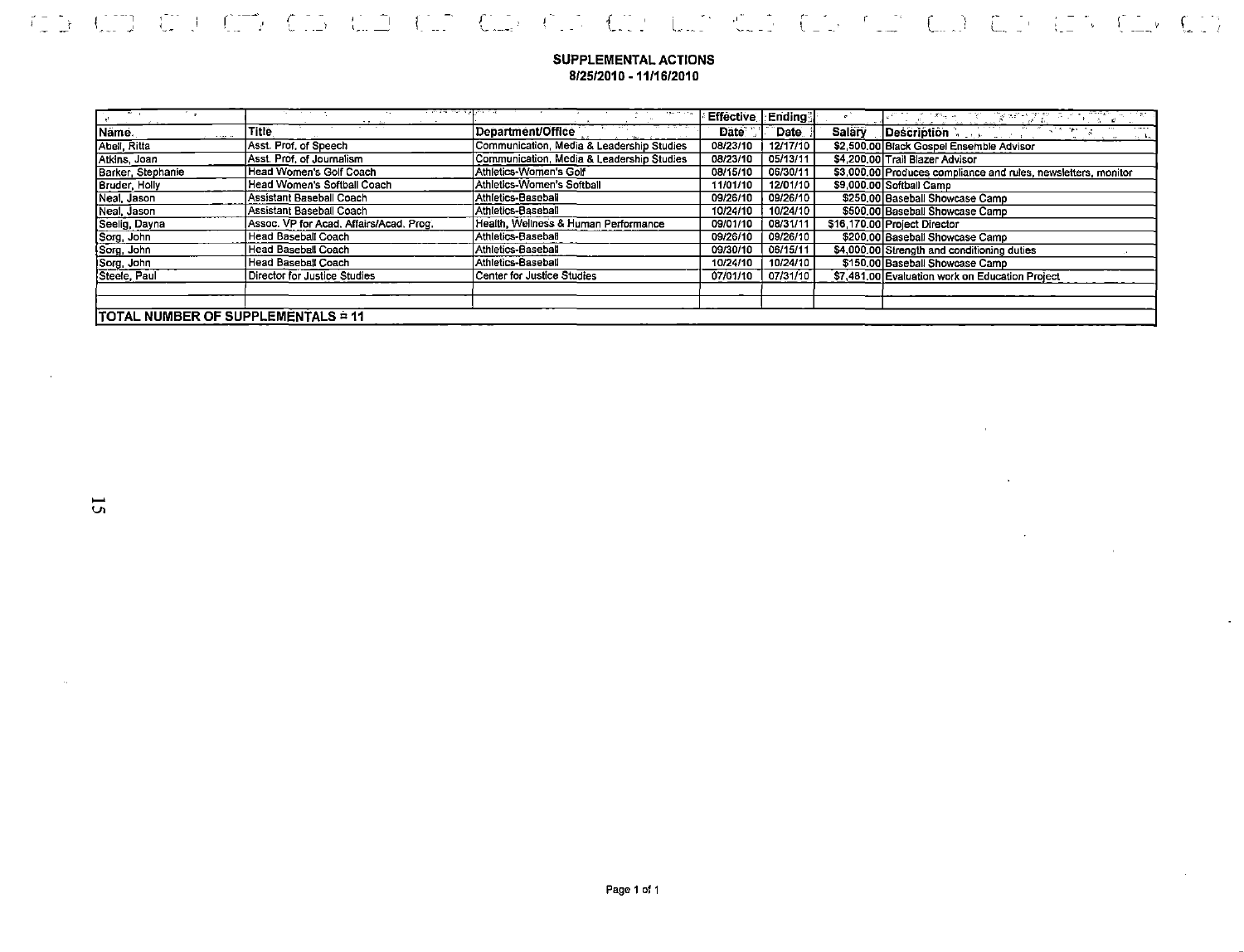# **ACCEPT 2009-10 AUDIT REPORT AND AMEND OPERATING BUDGET**

#### **Recommendation:**

That the Board accept the audit report for the fiscal year ended June 30, 2010 as presented by Dean, Dorton & Ford, PSC, accept the reports related to the fourth quarter financial information and capital outlay, and amend the operating budget for the 2009-10 fiscal year.

#### **Background:**

KRS 164A.570 requires an annual audit to be conducted by all universities in the state system. The audit is to be conducted by an independent public accounting firm. At the June 10, 2010 meeting, the Board of Regents approved the recommendation of the Audit Committee for the appointment of Dean, Dorton & Ford, PSC to conduct the 2009-10 fiscal year audit. The Board also approved the Audit Committee's recommendation for the minimum scope of the audit work to be performed.

The Audit Committee met on November 18, 2010. Representatives from Dean, Dorton & Ford presented the University's audited financial statements to the Committee for acceptance. The audit report was issued with an unqualified opinion on the financial statements.

The information contained in the audited financial statements is reflective of all transactions for the fiscal year and serves as the University's fourth quarter financial report to the Board. Also presented as a part of the fourth quarter financial report are amendments to the operating budget and a capital outlay status report.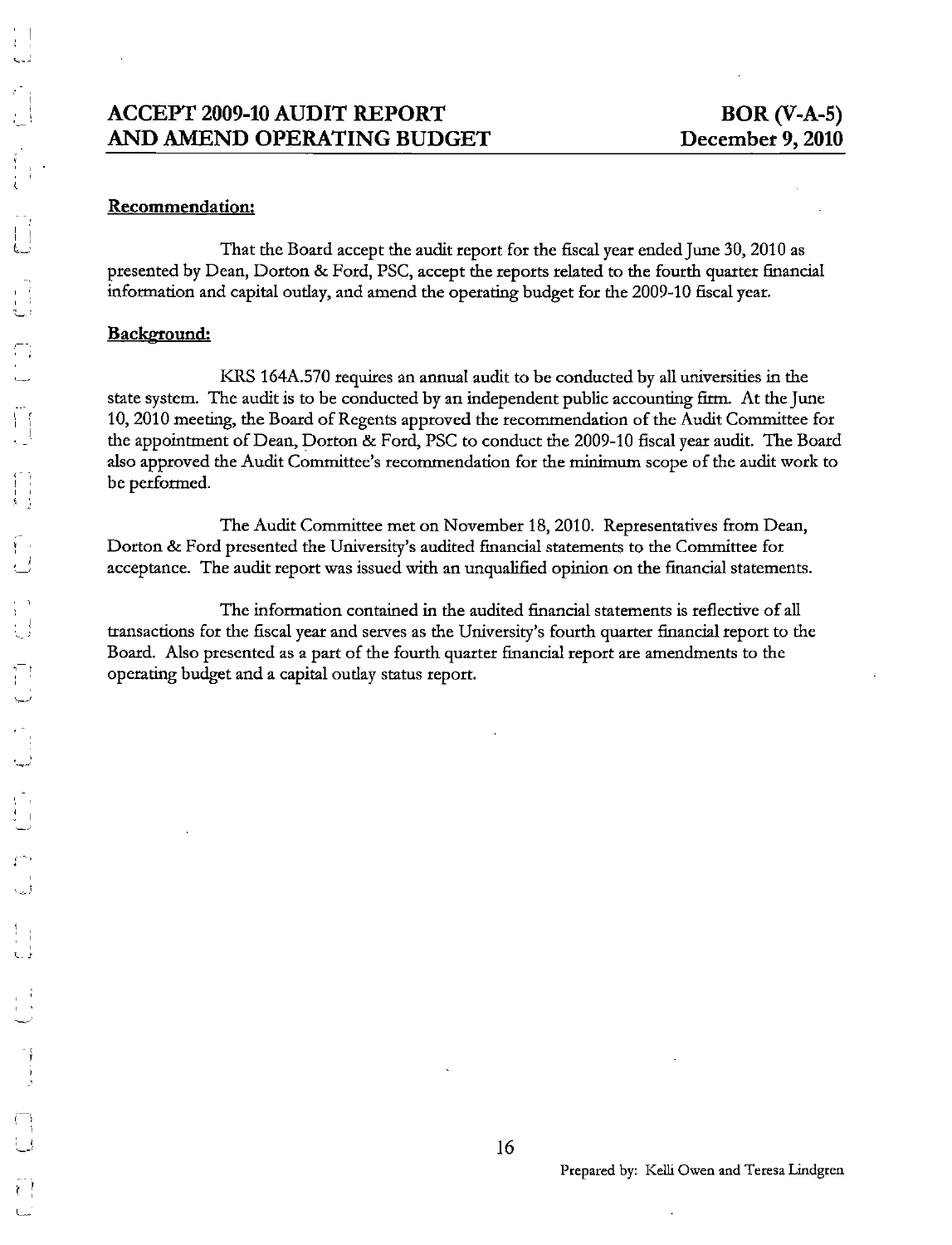,- •- <sup>I</sup> للساف المنتها السبها *r* --- r

 $\sim$ 

 $\mathcal{L}_{\mathrm{eff}}$ 

 $\mathbf{r}$ 

# **MOREHEAD STATE UNIVERSITY Unrestricted Current Funds Budget Amendments**  For the Period April 1, 2010 to June 30, 2010

| <b>Description</b>                                                                | <b>Amended</b><br><b>Budget</b><br>As of<br>4/1/2010 | <b>Adjustments</b>        | Amended<br><b>Budget</b><br>As of<br>6/30/2010 |
|-----------------------------------------------------------------------------------|------------------------------------------------------|---------------------------|------------------------------------------------|
| <b>Revenues and Other Additions</b>                                               |                                                      |                           |                                                |
| <b>Tuition and Fees</b>                                                           | \$<br>55,576,545                                     | \$<br>36,883              | 55,613,428<br>\$                               |
| Government Appropriations                                                         | 45,351,653                                           | (2,699,421)               | 42,652,232                                     |
| Indirect Cost Reimbursement                                                       | 365,000                                              |                           | 365,000                                        |
| Sales and Services of Ed. Activities                                              | 2,407,130                                            | 272,232                   | 2,679,362                                      |
| <b>Other Sources</b>                                                              | 2,717,305                                            | 145,449                   | 2,862,754                                      |
| Budgeted Fund Balance - E&G                                                       | 8,785,623                                            | 418,962                   | 9,204,585                                      |
| <b>Auxiliary Enterprises</b>                                                      | 13,402,447                                           | 143,042                   | 13,545,489                                     |
| <b>Budgeted Fund Balance - AUX</b>                                                | 1,087,552                                            | 89.675                    | 1.177,227                                      |
| <b>Total Revenues and Other Additions</b>                                         | \$129,693,255                                        | S<br>(1,593,178)          | \$128,100,077                                  |
| <b>Expenditure Authorizations by Division</b><br><b>Educational &amp; General</b> |                                                      |                           |                                                |
| President & Administration                                                        | \$<br>760,863                                        | \$<br>23,726              | \$<br>784,589                                  |
| <b>University Advancement</b>                                                     | 4,804,187                                            | (1,756)                   | 4802,431                                       |
| Planning, Budgets & Technology                                                    | 7,018,097                                            | 87,821                    | 7,105,918                                      |
| <b>Administration &amp; Fiscal Services</b>                                       | 13,775,877                                           | (61, 108)                 | 13,714,769                                     |
| <b>Student Life</b>                                                               | 10,812,448                                           | 290,149                   | 11,102,597                                     |
| <b>Academic Affairs</b>                                                           | 70,028,995                                           | (2, 240, 474)             | 67,788,521                                     |
| Debt Service & Mandatory Transfers                                                | 3,943,973                                            |                           | 3,943,973                                      |
| Other                                                                             | 3,469,880                                            | (508, 509)                | 2,961,371                                      |
| <b>Total Educational &amp; General</b>                                            | \$114,614,320                                        | $\sqrt{2}$<br>(2,410,151) | \$112,204,169                                  |
| <b>Auxiliary Enterprises</b>                                                      |                                                      |                           |                                                |
| Planning, Budgets & Technology                                                    | \$<br>2,341,200                                      | 45,712<br>\$              | 2,386,912<br>\$                                |
| <b>Administration &amp; Fiscal Services</b>                                       | 9,368,020                                            | 774,237                   | 10,142,257                                     |
| <b>Student Life</b>                                                               | 846,043                                              | (2,976)                   | 843,067                                        |
| <b>Debt Service</b>                                                               | 2,448,570                                            |                           | 2,448,570                                      |
| Other                                                                             | 75,102                                               |                           | 75,102                                         |
| <b>Total Auxiliary Enterprises</b>                                                | 15,078,935                                           | \$<br>816,973             | \$<br>15,895,908                               |
| <b>Total Expenditure Authorizations</b>                                           | \$129,693,255                                        | \$<br>(1,593,178)         | \$128,100,077                                  |

 $\sim$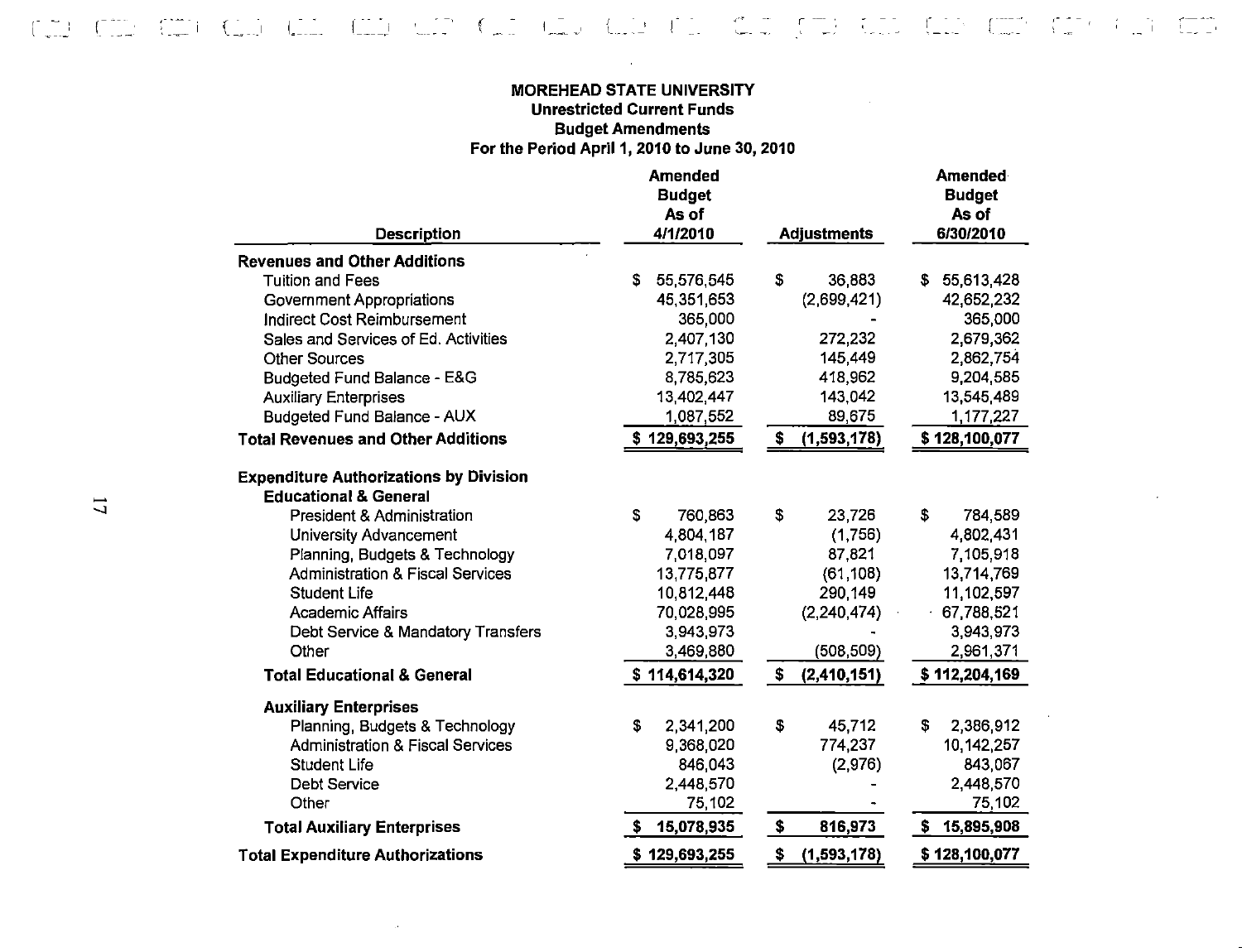#### **MOREHEAD STATE UNIVERSITY Unrestricted Current Funds Budget Amendments For the Period April1, 2010 to June 30, 2010 Notes of Significant Adjustments to Revenue and Other Additions**

 $\mathcal{L}(\mathcal{A})=\{1,2,3,4,5\}$ 

#### **Government Appropriations**

Budgeted revenue from government appropriations decreased by \$2,699,421

 $\label{eq:3.1} \mathcal{A} = \mathcal{A} \mathcal{A} = \mathcal{A} \mathcal{A}$ 

 $\frac{1}{2}$ 

- Federally funded State Fiscal Stabilization Funds (SFSF) totaling \$3,053,200 were transferred to the restricted fund for reporting purposes
- Unbudgeted revenue totaling \$58,932 received from Kentucky Law Enforcement Foundation Program Fund (KLEFPF) was allocated to University Police for incentive pay to police officers
- Revenue reduction reserve totaling \$294,847 was allocated to Out-of-State Tuition Waiver

#### **Sales & Services of Educational Activities**

Unbudgeted revenue allocated during the fourth quarter totaled \$272,232

- Eagle Excellence Fund (EEF) support from the MSU Foundation totaled \$100,986
- Other athletic revenue totaled \$85,117
- Other miscellaneous revenue totaling \$86,129 was allocated primarily to Academic Affairs

#### **Other Sources**

Budget allocations from other sources increased by \$145,449

- Unbudgeted support from the MSU Foundation totaled \$42,798
	- \$ 7,775 President
	- \$20,569 Academic Affairs
	- \$13,454 University Advancement
	- \$ 1,000 Student Life
	- Endowment Income allocations totaled \$57,624
	- Miscellaneous other income totaling \$45,027 was received and allocated primarily to Academic Affairs

# **Fund Balance- E&G**

Budget allocations from fund balance for educational and general purposes totaled \$418,962

- \$ 306,548 Instructional equipment for CHER building (to be reimbursed by construction project account in Frankfort)
- \$ 71,125 Touchnet (tuition payment plan management software)
- \$ 34,686 E&G facility remodeling projects in Baird Music Hall, Allie Young, and Wetherby Gym
- \$ 5,037 Minor infrastructure improvements at Space Science Center (to be reimbursed by construction project account in Frankfort)

#### **Auxiliary Enterprises**

Budget allocations from Auxiliary Enterprises increased by \$143,042

- \$ 139,600 Bookstore revenues to support University Bookstore purchases
- \$ 2,605 Vending-Soft Drinks revenue to support Snack Vending purchases

 $\overline{8}$ 

 $r^+$ 1  $r^+$ المصيلات المرضاط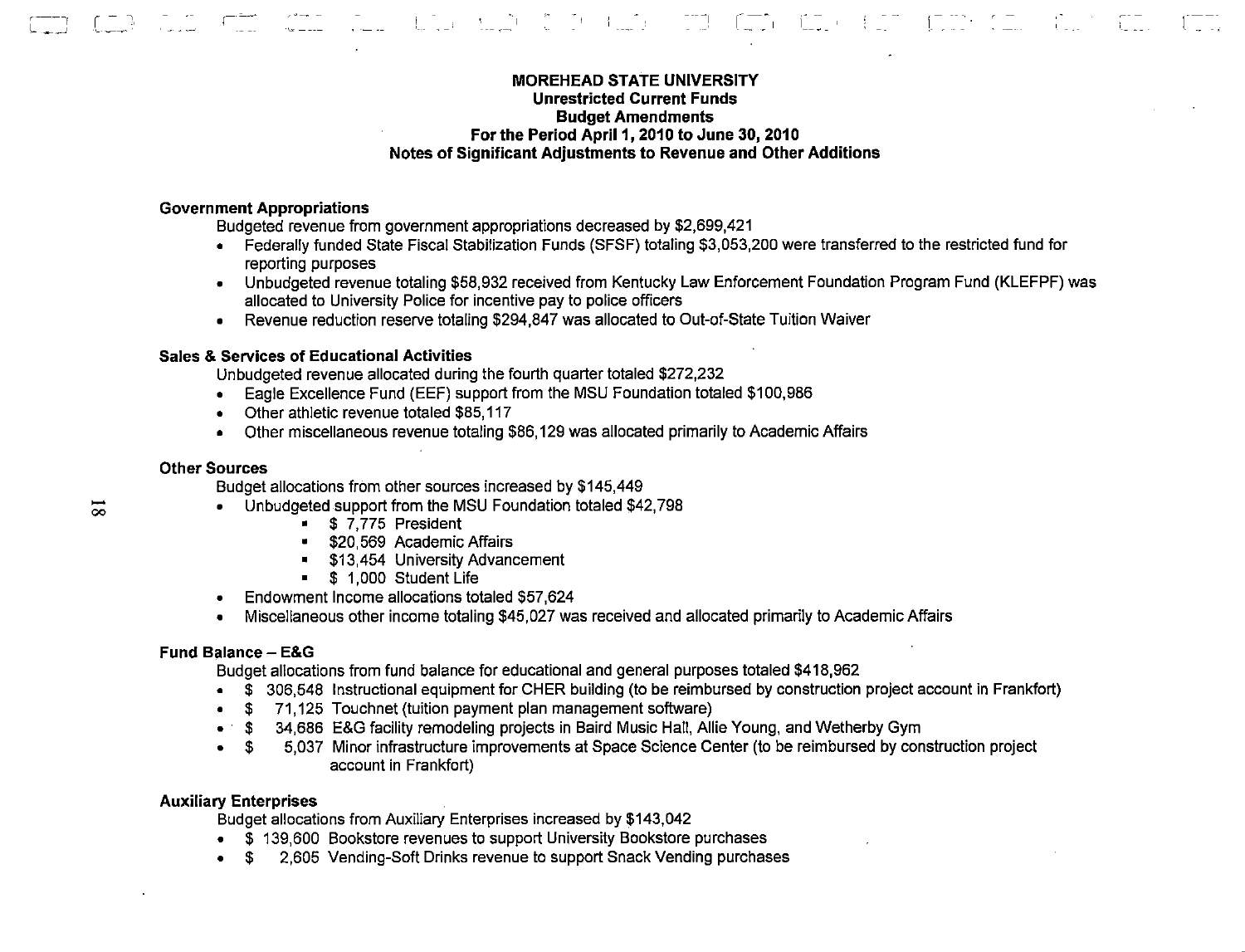# **MOREHEAD STATE UNIVERSITY Budget Amendments Greater Than \$200,000 For the Period April 1, 2010 to June 30, 2010**

 $\mathcal{L}^{\mathcal{L}}(\mathcal{A})$  .

c--\_, ~·~-- i ' -,.- --' ' \_\_ .,.\_ 1 *-!* 

 $\mathcal{L}^{\text{max}}_{\text{max}}$  .

| From:<br><b>Revenue and Other Additions</b>                                          | To:<br>Division/<br><b>Budget Unit</b>                                 |    | <b>Amount</b>  | <b>Description</b>                                                                                                                                                                                                                                                                                                                                                                                                                                                                                                                                                                                                                                                                                                                                                                                                                        |  |
|--------------------------------------------------------------------------------------|------------------------------------------------------------------------|----|----------------|-------------------------------------------------------------------------------------------------------------------------------------------------------------------------------------------------------------------------------------------------------------------------------------------------------------------------------------------------------------------------------------------------------------------------------------------------------------------------------------------------------------------------------------------------------------------------------------------------------------------------------------------------------------------------------------------------------------------------------------------------------------------------------------------------------------------------------------------|--|
| Government Appropriations<br><b>State Appropriations</b><br><b>Reduction Reserve</b> | <b>Academic Affairs</b><br><b>Enrollment Services - Tuition Waiver</b> |    | 294,847        | When the 2009-10 operating budget was approved last<br>June, the state had not finalized the budget reduction to<br>be imposed on July 1, 2009. In preparation of the<br>reduction, we set aside funds in a reduction reserve<br>account. Approximately \$1.3 million of the reserve was in<br>excess of the amount needed to cover the final state<br>appropriation reduction. In the third quarter, \$1 million of<br>the reserve funds was allocated to the Department of<br>Nursing for instructional equipment needed for the Center<br>for Health, Education & Research (CHER) building. The<br>remaining \$294,847 was allocated to out-of-state tuition<br>waiver in the fourth quarter.                                                                                                                                          |  |
| Government Appropriations                                                            | <b>Academic Affairs</b>                                                |    |                |                                                                                                                                                                                                                                                                                                                                                                                                                                                                                                                                                                                                                                                                                                                                                                                                                                           |  |
| <b>State Appropriations</b><br>$\overline{5}$<br>Fund Balance - E&G                  | <b>Enrollment Services - Scholarships</b><br>Other                     |    | \$ (3,053,200) | In 2009-10, the state implemented a general fund<br>appropriation reduction of \$4,408,700 from the amount<br>previously authorized in HB 406 enacted by the 2008<br>Regular Session of the General Assembly. The reduction<br>was mitigated by the replacement of \$3,053,200 in federal<br>funds from the State Fiscal Stabilization Fund (SFSF)<br>Program under the American Recovery and Reinvestment<br>Act (ARRA). The SFSF funds were transferred from state<br>appropriation revenue in the unrestricted fund to the<br>restricted fund where federal funds are recorded. Student<br>financial aid was one of the allowable expenditures of<br>SFSF funds. Therefore, institutional scholarship<br>expenditures in the unrestricted fund were also transferred<br>to the restricted fund and recorded as a use of SFSF<br>funds. |  |
|                                                                                      | Non-Mandatory Transfers                                                | S. | 306 548        | Fund balance allocation for instructional equipment at                                                                                                                                                                                                                                                                                                                                                                                                                                                                                                                                                                                                                                                                                                                                                                                    |  |
|                                                                                      |                                                                        |    |                | CHER building to be reimbursed from construction project<br>funds in Frankfort account.                                                                                                                                                                                                                                                                                                                                                                                                                                                                                                                                                                                                                                                                                                                                                   |  |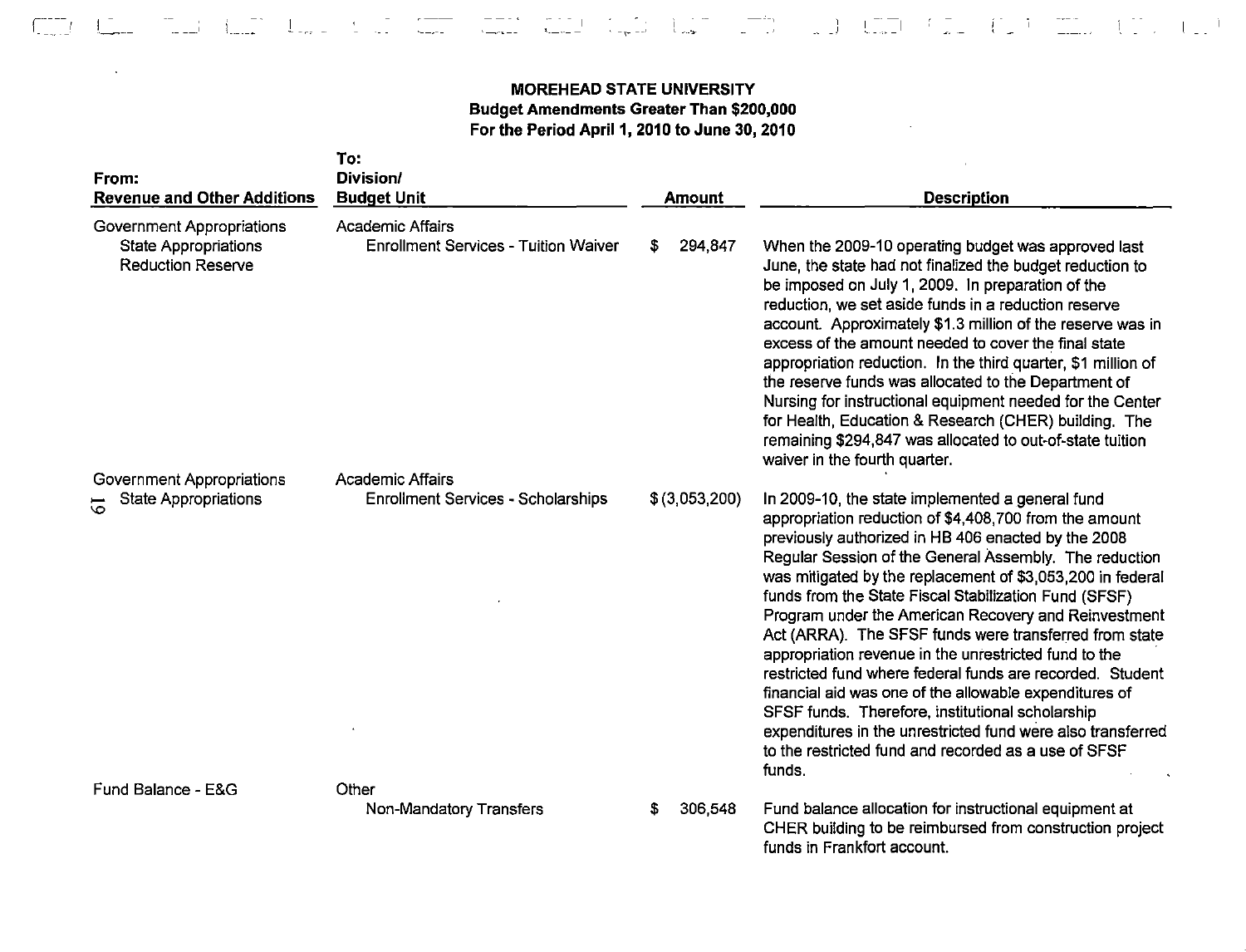# **MOREHEAD STATE UNIVERSITY Capital Outlay Status Report** Agency Funds<br>For the Period of April 1, 2010 to June 30, 2010

 $\bar{\phantom{a}}$ 

The Council Chinese and Council the Council Chinese

 $\sim 40^{\circ}$ 

 $\int$ 

 $\sim$ 

|    |                                                                                                                                                                                                                |    | <b>Estimated</b><br>Project<br><b>Scope</b> | <b>Completion</b><br>Date | <b>Project</b><br><b>Status</b>                                 |
|----|----------------------------------------------------------------------------------------------------------------------------------------------------------------------------------------------------------------|----|---------------------------------------------|---------------------------|-----------------------------------------------------------------|
| L. | <b>Equipment Purchases \$200,000 or Greater</b><br><b>None</b>                                                                                                                                                 |    |                                             |                           |                                                                 |
| н. | <b>Capital Construction Projects, Information Technology Systems</b><br>or Land Acquisitions \$600,000 or Greater                                                                                              |    |                                             |                           |                                                                 |
|    | <b>ERP Implementation Project</b><br>Technical Setup and Training (June 2005)<br>Financial System (July 2006)<br>Human Resources (December 2006)<br>Student System (December 2007)<br><b>Auxiliary Modules</b> | \$ | 4,000,000                                   |                           | Completed<br>Completed<br>Completed<br>Completed<br>In Progress |
|    | Nunn Hall Renovation                                                                                                                                                                                           | S  | 5,000,000                                   | Sept., 2009               | Completed                                                       |
|    | Alumni Tower Renovation                                                                                                                                                                                        | \$ | 4,600,000                                   |                           | In Progress                                                     |
|    | <b>Student Recreation Center</b>                                                                                                                                                                               | S. | 30,000,000                                  |                           | In Progress                                                     |

 $\sim$ 

 $\int_{0}^{\infty}$  $\overline{\phantom{a}}_i$ 

 $\mathcal{A}^{\mathcal{A}}$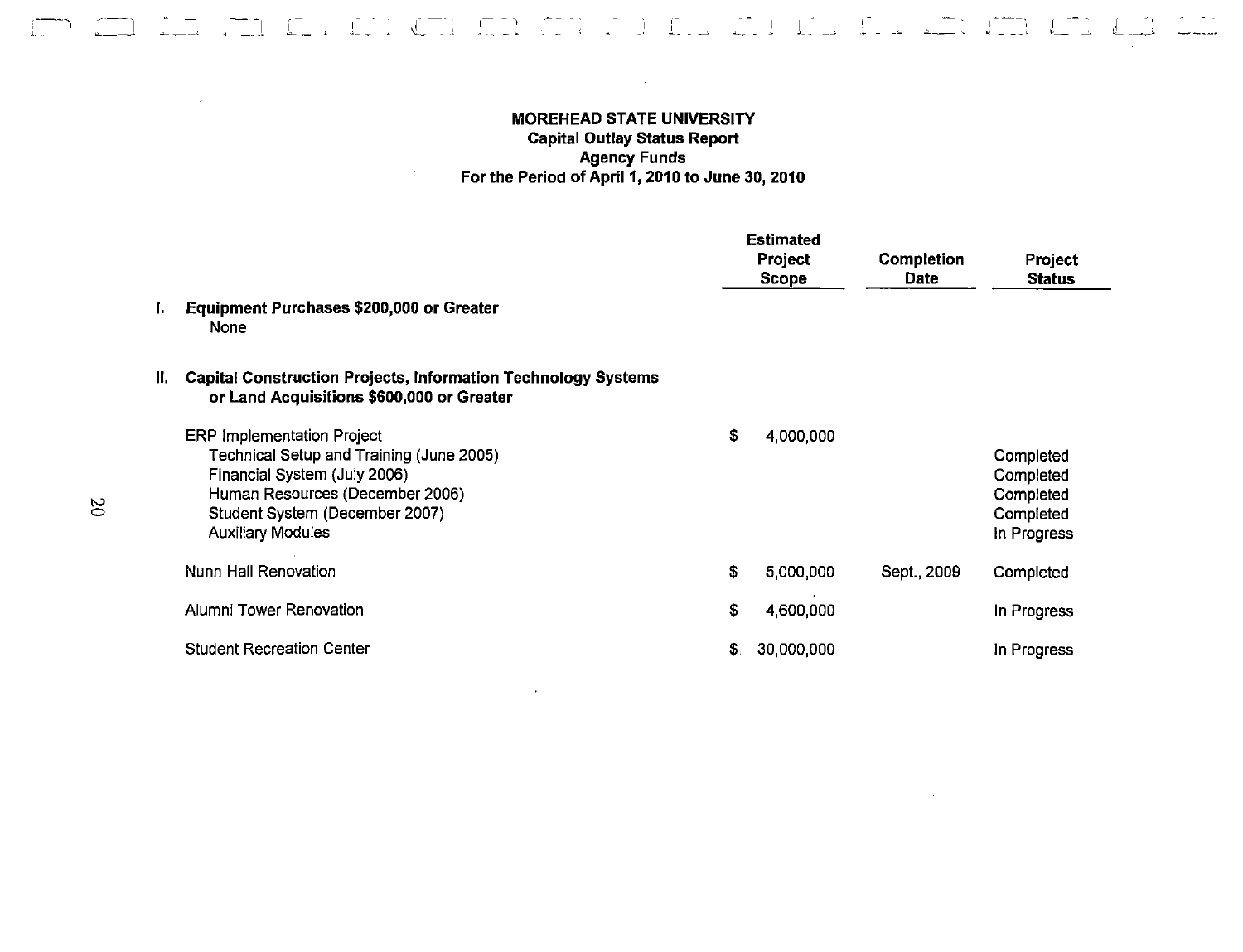# **ACCEPT FIRST QUARTER FINANCIAL REPORT AND AMEND OPERATING BUDGET**

# **Recommendation:**

That the Board accept the financial statements and amend the operating budget for the first quarter of the fiscal year that will end June 30, 2011, and amend the operating budget.

#### **Background:**

The University has a statutory requirement to furnish quarterly financial reports to the Board of Regents. Financial statements have been prepared as of September 30, 2010, the first quarter of the fiscal year ending June 30, 2011. The statements, along with management's discussion and analysis and budget amendment information are attached. '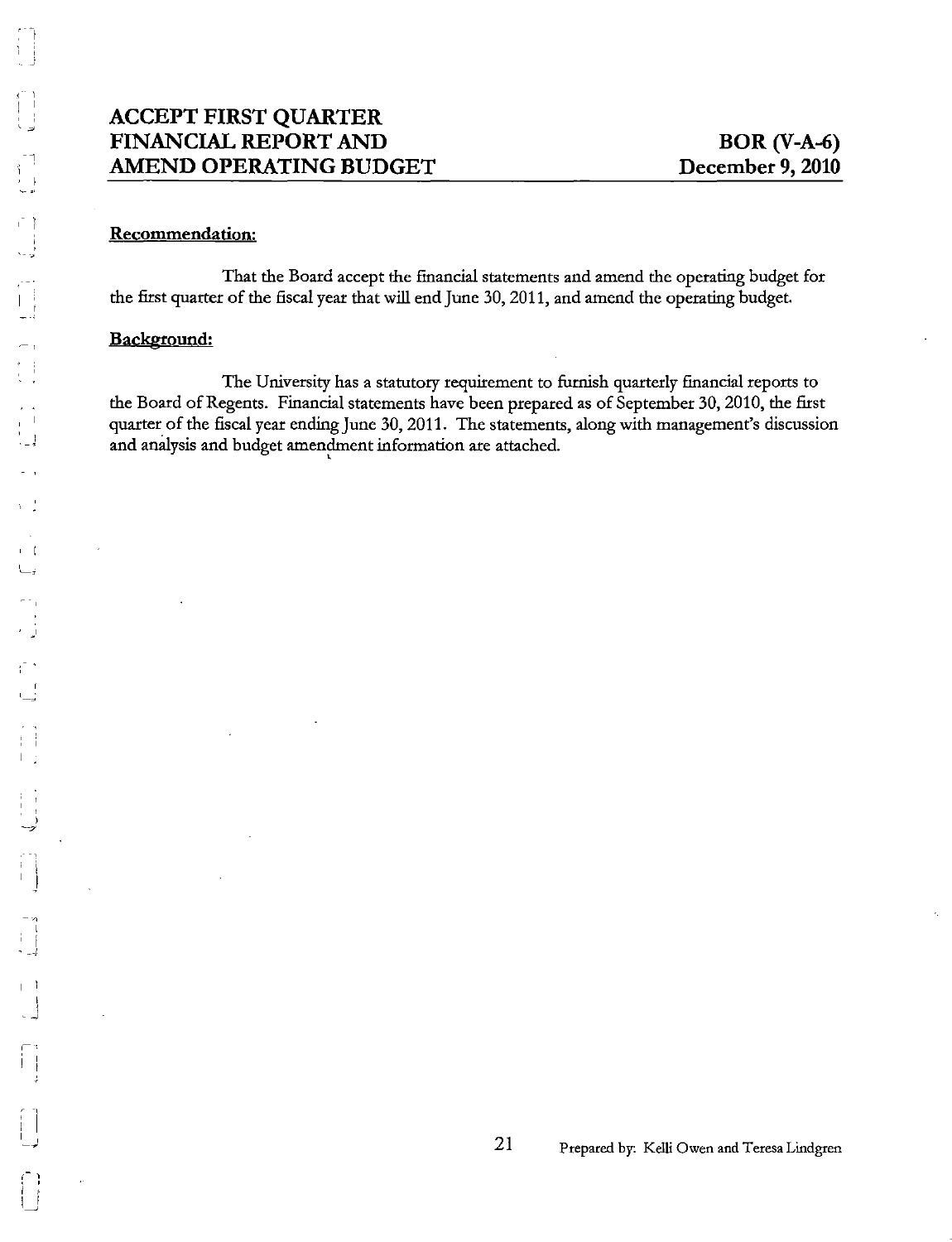# Morehead State University Management's Discussion and Analysis First Quarter Financial Statements September 30, 2010

1bis discussion and analysis of Morehead State University's fmancial statements provides an overview of the University's financial activities for the three months that ended on September 30, 2010. The statements and this discussion and analysis have been prepared by Accounting and Financial Services staff.

#### Using These Financial Statements

1bis report consists of two basic financial statements. The Statement of Net Assets includes information about the assets, liabilities and net assets, or fund balances, of the entire University. The Statement of Revenues, Expenditures and Changes in Fund Balance provides information about the unrestricted current funds revenues, expenditures and transfers of the University. The statements are prepared on an accrual basis and reflect the results of all transactions that affect the financial status of Morehead State University. These financial statements have not been prepared in full accordance with *Government Accounting Standards Board Statement 35 (GASB* 35). Interim statements are prepared using a fund approach to facilitate budget comparisons and management decisions. Yearend statements are prepared in the GASB 35 format.

#### Financial Highlights

Morehead State University's financial picture remains stable through the first quarter of the 2010-2011 fiscal ·year. Doring the period July 1, 2010 through September 30, 2010 the University operated with a surplus of revenues over expenditures and transfers in the amount of \$18,993,764. 1bis level of operating surplus is expected at this time, since most of the billings for the Fall 2010 semester are reflected in the tuition and fees revenue and only expenditures through September 30, 2010 are reflected. As the fiscal year proceeds, the variance between revenues and expenditures will continue to decrease and should reflect a more appropriate operating surplus or deficit.

#### Significant trends and variances for the three months are summarized as follows:

- > Total revenues increased \$0.3 million over last year to \$52.9 million. Tuition & fees increased \$1.8 million, primarily due to a 5.6% weighted average increase in the per credit hour tuition rate schedule. Government appropriations decreased by \$1.3 million from \$14.1 million at September 30, 2009 to \$12.8 million at September 30, 2010. Housing revenue decreased approximately \$164 thousand due to **a decrease in students living in campus housing.**
- > Total expenses were approximately \$33.9 million at September 30, 2010 and \$33 million at September 30, 2009. 1bis increase was primarily due to a \$1.6 million increase in other expenses and a \$1.2 million decrease in academic affairs, both related to timing differences. Information Technology accounts were moved from Planning, Budgets & Technology to Administration and Fiscal Services as part of a reorganization in Planning, Budgets & Technology.
- > Net change in fund balance decreased \$0.5 million to \$19 million as compared to \$19.5 million at September 30, 2009.

' I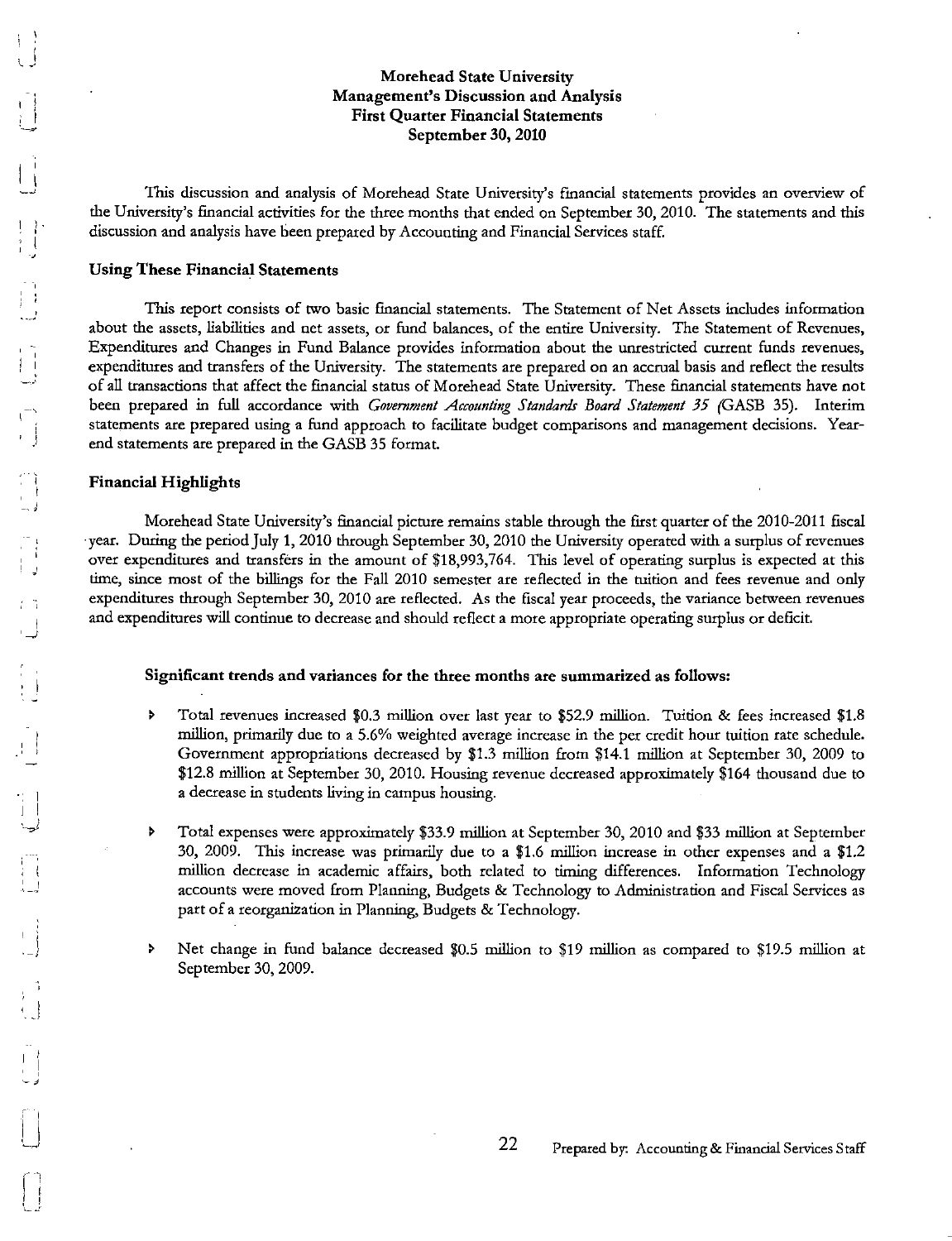# Morehead State University Unrestricted Current Funds Statement of Revenues, Expenditures & Changes in Fund Balance For the Three Months Ended September 30, 2010 and 2009

 $\binom{m}{n}$ 

 $\mathbf{r}$ 

 $\mathcal{L}$ 

 $\sqrt{1-\frac{1}{2}}$ 

 $\mathbb{C}^{\pm}$ 

 $C =$ 

 $\bar{z}$ 

 $\overline{C}$ 

 $C_{11}$ ,  $C_{12}$ ,  $C_{13}$ ,  $C_{12}$ ,  $C_{13}$ ,  $C_{12}$ ,  $C_{13}$ ,  $C_{14}$ ,  $C_{15}$ 

[=:J c ( -·- -

 $\mathcal{L}_{\mathcal{A}}$ 

 $\cdot$ 

 $\bar{a}$ 

 $\blacksquare$ 

|                                      | 2010-2011     |              |               | 2009-2010     |              |               |
|--------------------------------------|---------------|--------------|---------------|---------------|--------------|---------------|
|                                      |               |              | Percent of    |               |              | Percent of    |
|                                      | Amended       |              | Actual to     | Amended       |              | Actual to     |
|                                      | <b>Budget</b> | Actual       | <b>Budget</b> | <b>Budget</b> | Actual       | <b>Budget</b> |
| <b>REVENUES</b>                      |               |              |               |               |              |               |
| <b>Educational and General</b>       |               |              |               |               |              |               |
| Tuition and Fees                     | \$58,817,141  | \$30,725,076 | 52.24%        | \$55,529,888  | \$28,966,210 | 52.16%        |
| Govt Appropriations                  | 45,303,100    | 12,843,450   | 28.35%        | 44,351,653    | 14,116,324   | 31.83%        |
| Indirect Cost Reimbursement          | 365,000       | 236,657      | 64.84%        | 365,000       | 167,190      | 45.81%        |
| Sales & Services Ed Activities       | 2,009,860     | 889,242      | 44.24%        | 2,043,098     | 863,415      | 42.26%        |
| Other Sources                        | 2,140,159     | 1,350,765    | 63.12%        | 2,379,196     | 1,352,539    | 56.85%        |
| Budgeted Fund Balance-E&G            | 9,931,370     | 0            | 0.00%         | 5,944,765     | 0            | 0.00%         |
| <b>Total Educational and General</b> | \$118,566,630 | \$46,045,190 | 38.83%        | \$110,613,600 | \$45,465,678 | 41.10%        |
| Nauxiliary Enterprises               |               |              |               |               |              |               |
| نتا<br>Housing                       | \$8,601,300   | \$4,335,875  | 50.41%        | \$8,190,319   | \$4,499,851  | 54.94%        |
| University Store                     | 3,978,272     | 2,133,892    | 53.64%        | 3,976,690     | 2,256,024    | 56.73%        |
| <b>Food Services</b>                 | 780,000       | 128,184      | 16.43%        | 750,000       | 192,296      | 25.64%        |
| Other                                | 1,370,935     | 247,370      | 18.04%        | 1,475,052     | 180,083      | 12.21%        |
| <b>Total Auxiliary Enterprises</b>   | \$14,730,507  | \$6,845,321  | 46.47%        | \$14,392,061  | \$7,128,254  | 49.53%        |
| <b>TOTAL REVENUES</b>                | \$133,297,137 | \$52,890,511 | 39.68%        | \$125,005,661 | \$52,593,932 | 42.07%        |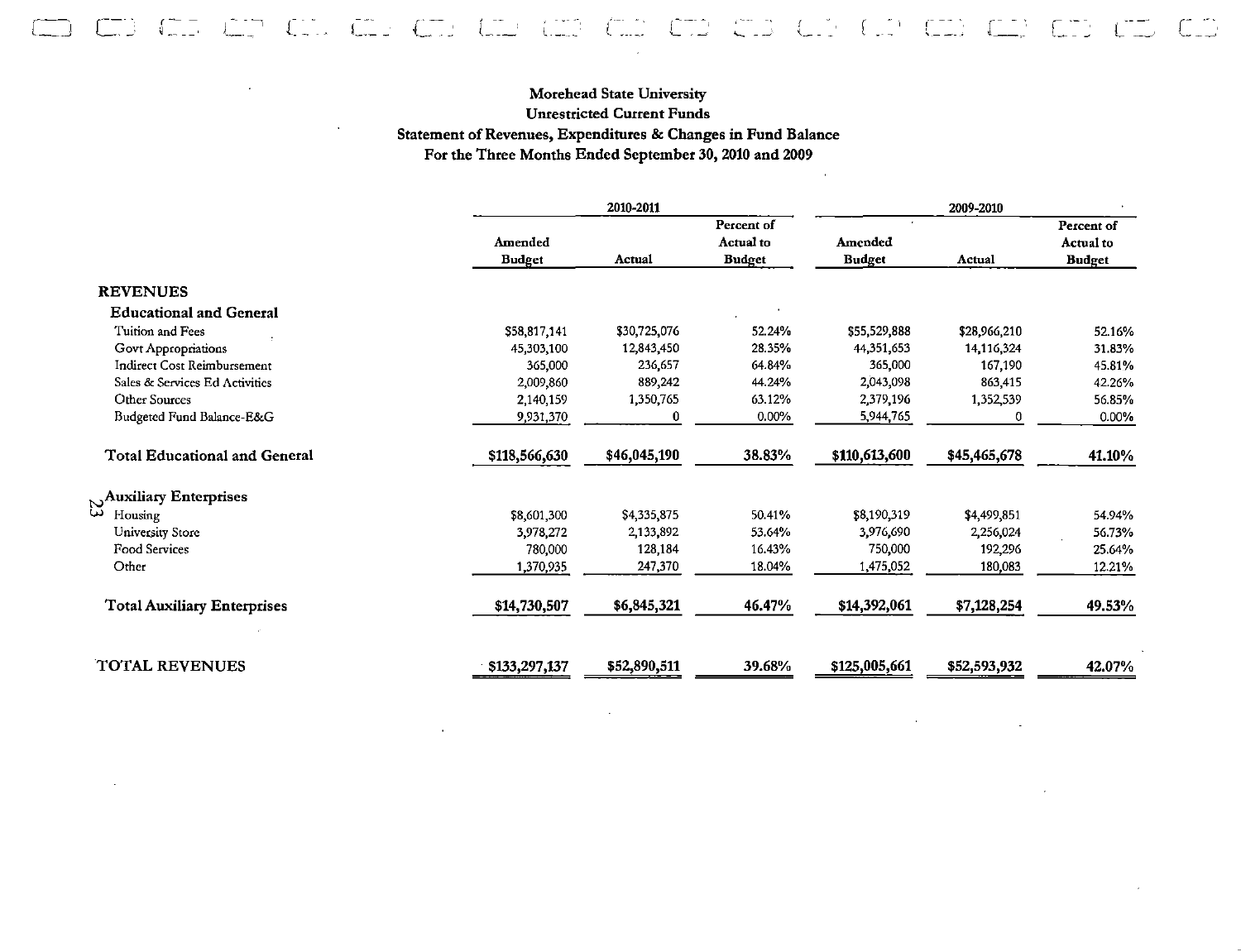# **Morehead State University Unrestricted Current Funds Statement of Revenues, Expenditures & Changes in Fund Balance**  For the Three Months Ended September 30, 2010 and 2009

~---· -(\_- L \_\_ ,- <sup>l</sup>[ \_\_\_ , r \_\_ :-\_ ,-- l \_\_ \_

 $\mathcal{L}$ 

 $\left(\begin{array}{ccc} - & & - \end{array}\right)$ 

i e mei m

|                                               | 2010-2011     |              |               | 2009-2010     |              |               |
|-----------------------------------------------|---------------|--------------|---------------|---------------|--------------|---------------|
|                                               |               |              | Percent of    |               |              | Percent of    |
|                                               | Amended       |              | Actual to     | Amended       |              | Actual to     |
|                                               | <b>Budget</b> | Actual       | <b>Budget</b> | <b>Budget</b> | Actual       | <b>Budget</b> |
| <b>EXPENDITURES AND TRANSFERS BY DIVISION</b> |               |              |               |               |              |               |
| <b>Educational &amp; General</b>              |               |              |               |               |              |               |
| President & Administration                    | \$763,373     | \$186,625    | 24.45%        | \$735,215     | \$172,438    | 23.45%        |
| University Advancement                        | 4,624,010     | 1,090,432    | 23.58%        | 4,330,397     | 1,112,793    | 25.70%        |
| Administration & Fiscal Services              | 18,645,295    | 6,257,118    | 33.56%        | 13,383,888    | 3,915,267    | 29.25%        |
| Planning & Budgets                            | 489,836       | 117,138      | 23.91%        | 5,647,857     | 2,355,483    | 41.71%        |
| Student Life                                  | 11,179,001    | 3,380,616    | 30.24%        | 10,656,431    | 3,170,445    | 29.75%        |
| Academic Affairs                              | 71,274,890    | 17,681,579   | 24.81%        | 66,610,827    | 18,917,137   | 28.40%        |
| Other                                         | 10,983,685    | 2,059,003    | 18.75%        | 8,651,678     | 438,205      | 5.06%         |
| <b>Total Educational &amp; General</b>        | \$117,960,090 | \$30,772,511 | 26.09%        | \$110,016,293 | \$30,081,768 | 27.34%        |
| N                                             |               |              |               |               |              |               |
| Auxiliary Enterprises                         |               |              |               |               |              |               |
| Housing                                       | \$10,322,265  | \$838,094    | 8.12%         | \$10,101,515  | \$809,062    | 8.01%         |
| <b>University Store</b>                       | 3,768,392     | 1,916,461    | 50.86%        | 3,755,634     | 1,807,828    | 48.14%        |
| <b>Food Services</b>                          | 551,154       | 107,776      | 19.55%        | 455,517       | 92,100       | 20.22%        |
| Other                                         | 695,236       | 261,905      | 37.67%        | 676,702       | 258,468      | 38.20%        |
| <b>Total Auxiliary Enterprises</b>            | \$15,337,047  | \$3,124,236  | 20.37%        | \$14,989,368  | \$2,967,458  | 19.80%        |
| TOTAL EXPENDITURES AND                        |               |              |               |               |              |               |
|                                               |               |              |               |               |              | 26.44%        |
| <b>TRANSFERS BY DIVISION</b>                  | \$133,297,137 | \$33,896,747 | 25.43%        | \$125,005,661 | \$33,049,226 |               |
| <b>NET CHANGE IN</b>                          |               |              |               |               |              |               |
| <b>FUND BALANCE</b>                           |               | \$18,993,764 |               |               | \$19,544,706 |               |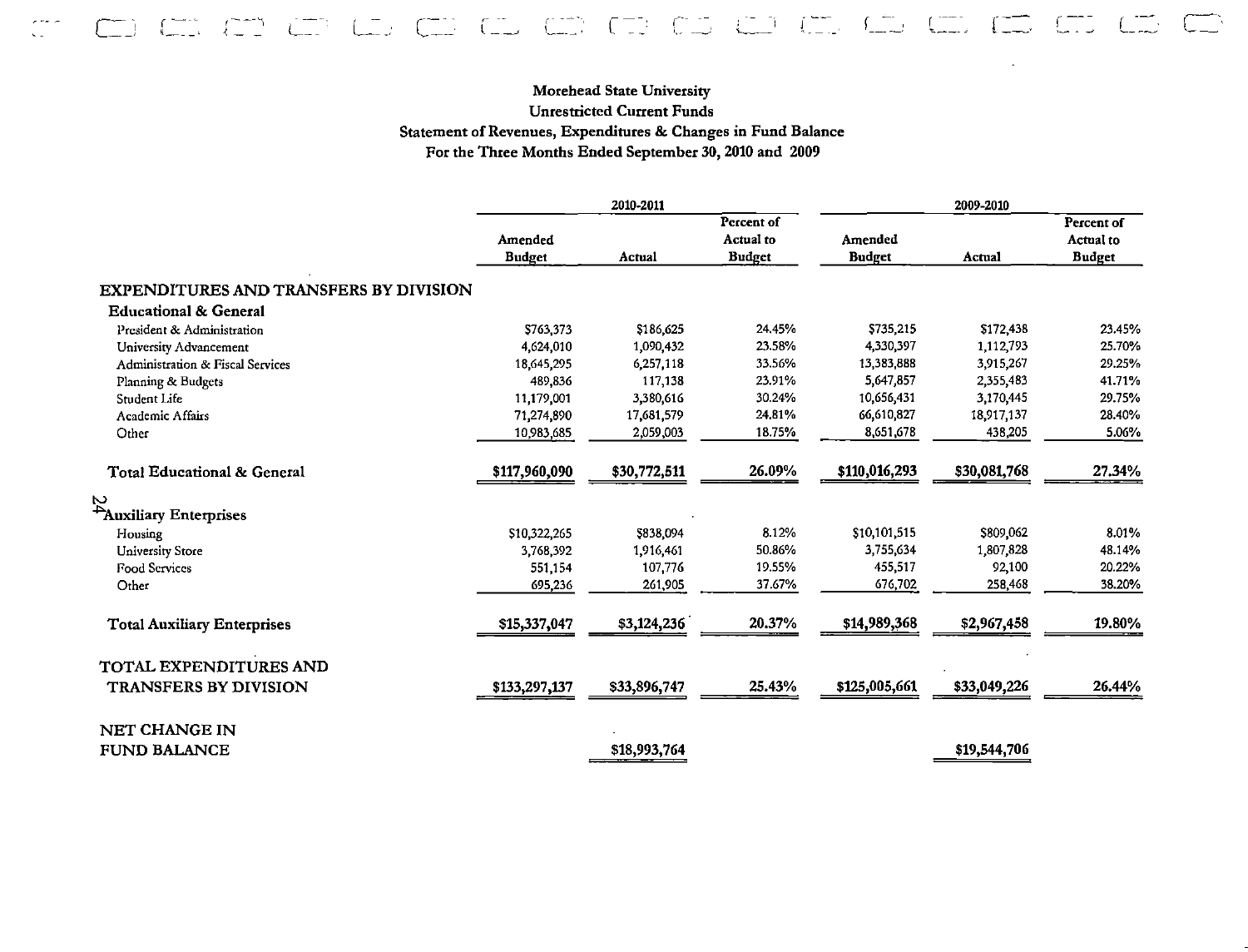#### Morehead State University Statement of Net Assets September 30, 2010 and 2009

 $\sim$ 

 $\bigcup$ 

 $\mathcal{Y}$ 

 $\begin{bmatrix} 1 \\ 1 \end{bmatrix}$ l\_,)

 $\cup$  .

 $\frac{1}{1}$  i LJ

*\_, \_\_* }

À,

I I I ·'. ~\_j

 $\mathbf{I}_{\mathbf{r}}$ I

> I  $\bigcup$

 $\mathbf{I}$ 

Ť,

 $\mathbf{f}$ 

'I I *'\_\_)* 

J

 $\left( \begin{array}{c} 1 \end{array} \right)$ ł.

 $\begin{matrix} \n\end{matrix}$ 

|                                                                | 2010          | 2009          |
|----------------------------------------------------------------|---------------|---------------|
| <b>ASSETS</b>                                                  |               |               |
| <b>Current Assets:</b>                                         |               |               |
| Cash and cash equivalents                                      | \$41,604,833  | \$35,780,608  |
| Accounts, grants and loans receivable, net                     | 20,274,850    | 31,554,928    |
| Prepaid interest                                               | 124,649       | 124,649       |
| Inventories                                                    | 1,404,776     | 1,352,497     |
| <b>Other current Assets</b>                                    | 28,471        | $\bf{0}$      |
| Total current assets                                           | 63,437,579    | 68,812,682    |
| <b>Noncurrent Assets:</b>                                      |               |               |
| Accounts, grants and loans receivable, net                     | 3,839,981     | 3,856,425     |
| Prepaid interest                                               | 351,488       | 476,137       |
| Investments                                                    | 13,349,462    | 13,070,365    |
| Capital assets, net                                            | 177,824,243   | 155,373,541   |
| Total noncurrent assets                                        |               |               |
|                                                                | 195,365,174   | 172,776,468   |
| <b>TOTAL ASSETS</b>                                            | \$258,802,753 | \$241,589,150 |
| <b>LIABILITIES AND NET ASSETS</b>                              |               |               |
| <b>Current liabilities:</b>                                    |               |               |
| Accounts payable and accrued liabilities                       | \$7,964,172   | \$5,105,504   |
| Deferred revenue                                               | 1,559,880     | 1,415,833     |
| Bonds, notes and capital lease obligations, current portion    | 4,224,982     | 3,259,128     |
| Total current liabilities                                      | 13,749,034    | 9,780,465     |
| Long-term liabilities:                                         |               |               |
| Bonds, notes and capital lease obligations, noncurrent portion | 53,443,146    | 51,973,086    |
| Advances from federal government for student loans             | 3,813,100     | 3,848,297     |
| Deferred revenue                                               | 290,235       | 0             |
| Total long-term liabilities                                    | 57,546,481    | 55,821,383    |
| <b>TOTAL LIABILITIES</b>                                       | 71,295,515    | 65,601,848    |
| <b>NET ASSETS</b>                                              |               |               |
| Invested in capital assets, net of related debt                | 120,632,250   | 100,742,113   |
| Restricted:                                                    |               |               |
| Expendable                                                     | 18,226,264    | 29,190,722    |
| Nonexpendable                                                  | 12,009,089    | 11,726,941    |
| Unrestricted                                                   | 36,639,635    | 34,327,526    |
| <b>TOTAL NET ASSETS</b>                                        | 187,507,238   | 175,987,302   |
| <b>TOTAL LIABILITIES AND NET ASSETS</b>                        | \$258,802,753 | \$241,589,150 |
|                                                                |               |               |

See Attached Notes To Statement of Net Assets

 $\epsilon$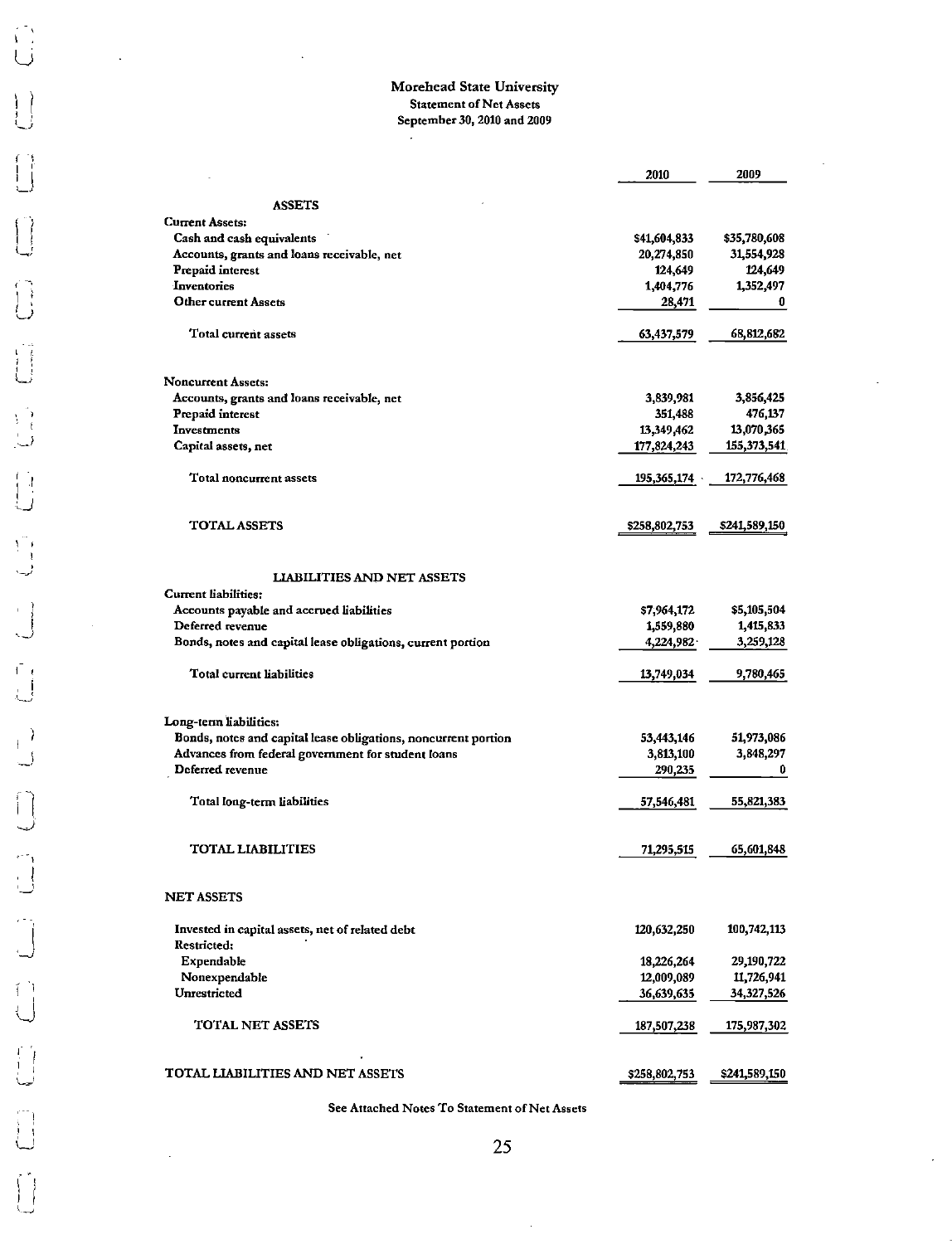# **Morehead State University**  *Notes to* **the Statement of** *Net* **Assets September 30, 2010 and 2009**

- 1. The Statement of Net Assets include the unrestricted current funds, restricted current funds, endowment funds, loan funds, and plant funds of the University. Agency funds held for others are not included.
- 2. **Accounts, grants, and loans receivable are shown net of allowance for uncollectible student accounts of**  \$1,123,885 at September 30, 2010 and \$515,161 at September 30, 2009. Accounts, grants, and loans receivable decreased approximately \$11.2 million to \$20.3 million at September 30, 2010 from \$31.5 million at September 30, 2009. This is primarily due to a decrease in Student A/R of \$3.4 million and a decrease in A/R from the Commonwealth of KY of \$8.8 million.
- 3. Noncurrent accounts, grants and loans receivable represent balances owed the University from borrowers who have participated in the Federal Perkins Loan Program. The balance is presented net of allowance for uncollectible accounts in the amount of \$83,960 at September 30, 2010 and \$90,991 at September 30, 2009.
- 4. Prepaid interest represents interest paid to advance refund the University's Housing and Dining System Revenue Bonds.
- 5. Capital Assets, net increased approximately \$22 million from the previous year; this increase was primarily due to the addition of the CHER Building. Accumulated depreciation on property, plant and equipment was \$128,012,921 at September 30, 2010 and \$120,563,488 at September 30, 2009.
- 6. Accounts payable and accrued liabilities include amounts due to vendors and amounts due for withheld and matching portions of payroll taxes and estimated claims payable, but not paid until after the Statement of Net Assets date. Accounts payable and accrued liabilities increased \$2.8 million from the prior year due to the timing of payments being submitted.
- 7. Deferred revenue from federal and state grants represent amounts received but not expended at the Statement of Net Assets date.
- 8. Bonds and notes payable include both the current and long-term portions of amounts borrowed to finance the purchase of plant assets. The University issued 2009 Series A Build America Bonds in the amount of\$28.9 million on July 15, 2009 and 2010 Series A Build America Bonds in the amount of\$5.7 million on June 29,2010.
- 9. The capital portion of the net assets balance is the equity the University has in land, buildings, equipment, and library holdings.
- 10. Restricted net assets include the fund balances of the restricted current funds, endowment funds, loan funds, and expendable plant funds.

\_J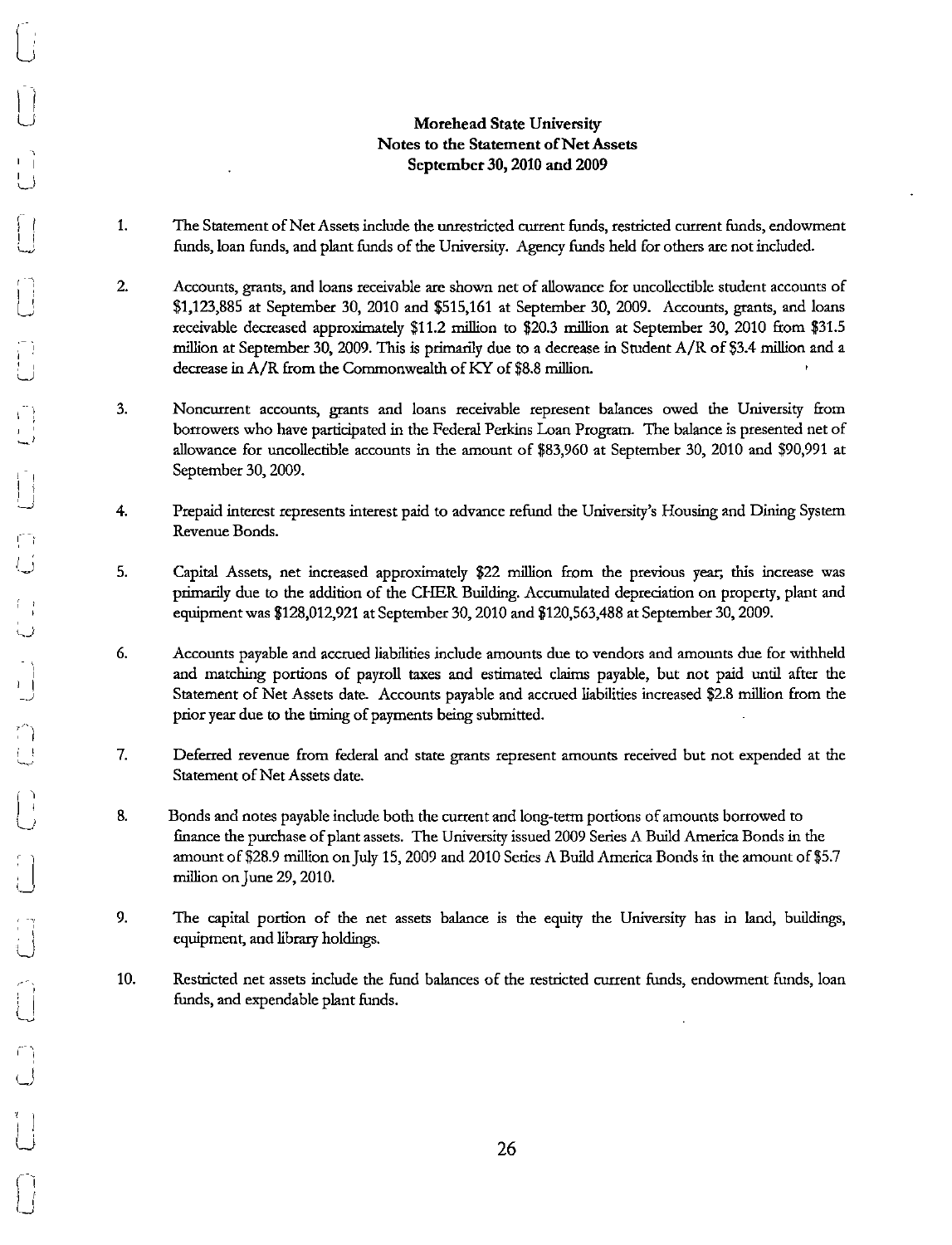# **MOREHEAD STATE UNIVERSITY Unrestricted Current Funds Budget Amendments For the Period July 1, 2010 to September 30, 2010**

 $\sim$ 

 $\mathbf{r}$ 

 $\ddot{\phantom{a}}$ 

 $r \in \mathbb{C}$  and  $r \in \mathbb{C}$  ,  $r \in \mathbb{C}$  is the  $r \in \mathbb{C}$  th  $r \in \mathbb{C}$ 

| <b>Description</b>                                                                | Opening<br><b>Budget</b><br>As of<br>7/1/2010 | <b>Adjustments</b>            | <b>Amended</b><br><b>Budget</b><br>As of<br>9/30/2010 |
|-----------------------------------------------------------------------------------|-----------------------------------------------|-------------------------------|-------------------------------------------------------|
| <b>Revenues and Other Additions</b>                                               |                                               |                               |                                                       |
| <b>Tuition and Fees</b>                                                           | \$<br>58,792,540                              | $\mathsf{s}$<br>24,601        | 58,817,141<br>\$                                      |
| <b>Government Appropriations</b>                                                  | 45,303,100                                    |                               | 45,303,100                                            |
| <b>Indirect Cost Reimbursement</b>                                                | 365,000                                       |                               | 365,000                                               |
| Sales and Services of Ed. Activities                                              | 1,907,558                                     | 102,302                       | 2,009,860                                             |
| <b>Other Sources</b>                                                              | 1,959,008                                     | 181,151                       | 2,140,159                                             |
| <b>Budgeted Fund Balance - E&amp;G</b>                                            | 6,460,544                                     | 3,470,826                     | 9,931,370                                             |
| <b>Auxiliary Enterprises</b>                                                      | 13,772,500                                    | 79,057                        | 13,851,557                                            |
| <b>Budgeted Fund Balance - AUX</b>                                                | 644,750                                       | 234,200                       | 878,950                                               |
| <b>Total Revenues and Other Additions</b>                                         | \$129,205,000                                 | $\boldsymbol{s}$<br>4,092,137 | \$133,297,137                                         |
| <b>Expenditure Authorizations by Division</b><br><b>Educational &amp; General</b> |                                               |                               |                                                       |
| President & Administration                                                        | $\mathbf S$<br>708,796                        | $\mathbf s$<br>54,577         | \$<br>763,373                                         |
| University Advancement                                                            | 4,358,575                                     | 265,435                       | 4,624,010                                             |
| Planning & Budgets                                                                | 971,278                                       | (481, 442)                    | 489,836                                               |
| <b>Administration &amp; Fiscal Services</b>                                       | 16,856,194                                    | 1,789,101                     | 18,645,295                                            |
| <b>Student Life</b>                                                               | 10,943,671                                    | 235,330                       | 11,179,001                                            |
| <b>Academic Affairs</b>                                                           | 67,721,743                                    | 3,553,147                     | 71,274,890                                            |
| Debt Service & Mandatory Transfers                                                | 3,832,263                                     | 52,013                        | 3,884,276                                             |
| Other                                                                             | 8,926,545                                     | (1,827,136)                   | 7,099,409                                             |
| <b>Total Educational &amp; General</b>                                            | \$114,319,065                                 | $\boldsymbol{s}$<br>3,641,025 | \$117,960,090                                         |
| <b>Auxiliary Enterprises</b>                                                      |                                               |                               |                                                       |
| <b>Administration &amp; Fiscal Services</b>                                       | S<br>10,835,192                               | S<br>609,798                  | 11,444,990<br>£                                       |
| <b>Student Life</b>                                                               | 781,060                                       | 63,576                        | 844,636                                               |
| <b>Academic Affairs</b>                                                           |                                               |                               |                                                       |
| <b>Debt Service</b>                                                               | 2,639,933                                     |                               | 2,639,933                                             |
| Other                                                                             | 629,750                                       | (222, 262)                    | 407,488                                               |
| <b>Total Auxiliary Enterprises</b>                                                | 14,885,935<br>S.                              | $\mathbf{\hat{S}}$<br>451,112 | 15,337,047<br>- \$                                    |
| <b>Total Expenditure Authorizations</b>                                           | \$129,205,000                                 | \$<br>4,092,137               | \$133,297,137                                         |

 $\sim$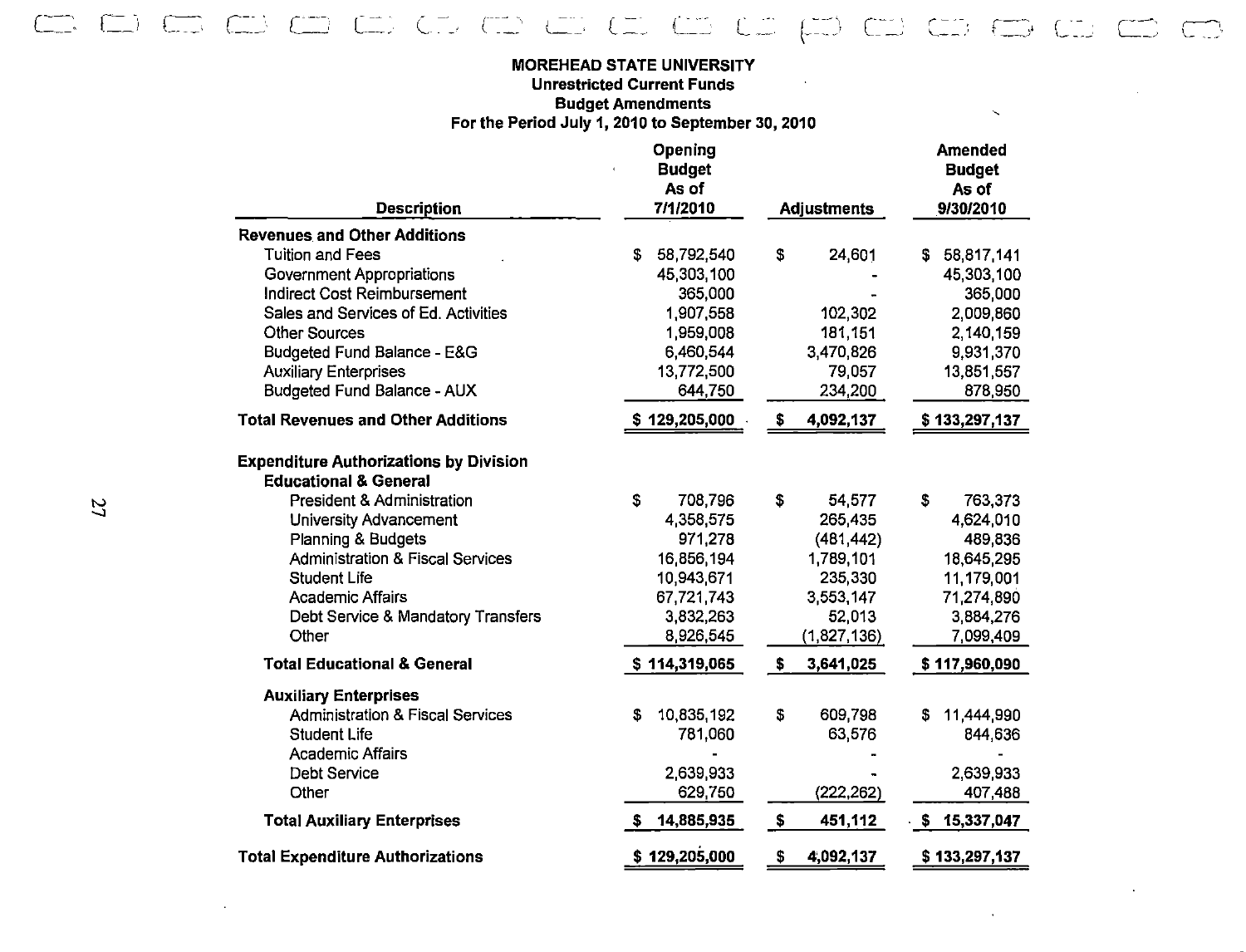#### **MOREHEAD STATE UNIVERSITY Unrestricted Current Funds Budget Amendments For the Period July 1, 2010 to September 30, 2010 Notes of Significant Adjustments to Revenue and Other Additions**

L.

-

l~-

)<br>) ( ا - ' ' ---

 $r^{\perp}$ r $r^{\perp}$  r $r^{\perp}$ 

 $\mathbb{C}$   $\mathbb{C}$   $\mathbb{C}$   $\mathbb{C}$   $\mathbb{C}$ '~ -~-' <sup>L</sup>- --

#### **Sales & Services of Educational Activities**

Unbudgeted revenue allocated during the first quarter totaled \$102,302

• Eagle Excellence Fund (EEF) support from the MSU Foundation totaled \$34,512

 $\omega$   $\omega$   $\infty$   $\infty$   $\infty$   $\infty$   $\infty$ 

- Other athletic revenue totaled \$29,470
- Other miscellaneous revenue totaling \$38,320 was allocated to Academic Affairs

#### **Other Sources**

Budget allocations from other sources increased by \$181,151

- Unbudgeted support from the MSU Foundation totaled \$150,148
	- \$75,714 Academic Affairs
	- \$45,000 University Advancement
	- \$ 9,434 Student Life
	- \$20,000 Administration and Fiscal Services
- Miscellaneous other income totaling \$31,003 was received and allocated primarily to Academic Affairs

#### **Fund Balance- E&G**

Budget allocations from fund balance for educational and general purposes totaled \$3,470,826

- \$ 500,000 Land acquisition- property adjacent to Warehouse
- \$1,790,870 Carry forward to Nursing for equipment for CHER building
- \$ 890,349 Carry forward to Technology Projects for technology for CHER building
- \$ 46,388 President's Office, Special Assistant to President
- \$ 65,000 Reed Greenhouse demolition
- \$ 23,250 Accounting & Financial Services for Touchnet student billing software
- \$ 99,536 Minor renovation projects (i.e. AY Clinic-\$43,000; CY Gallery-\$18,000, etc.)
- \$ 33,000 Football locker room project
- \$ 13,557 Salary adjustments for two academic deans
- \$ 7,050 AACSB accreditation
- \$ 1,826 Supplemental pay to Athletic Director

#### **Fund Balance - Auxiliary**

Budget allocations from fund balance for auxiliary purposes totaled \$234,200

• \$234,200 Mignon Tower renovation; to be reimbursed by Bond Funds held in Frankfort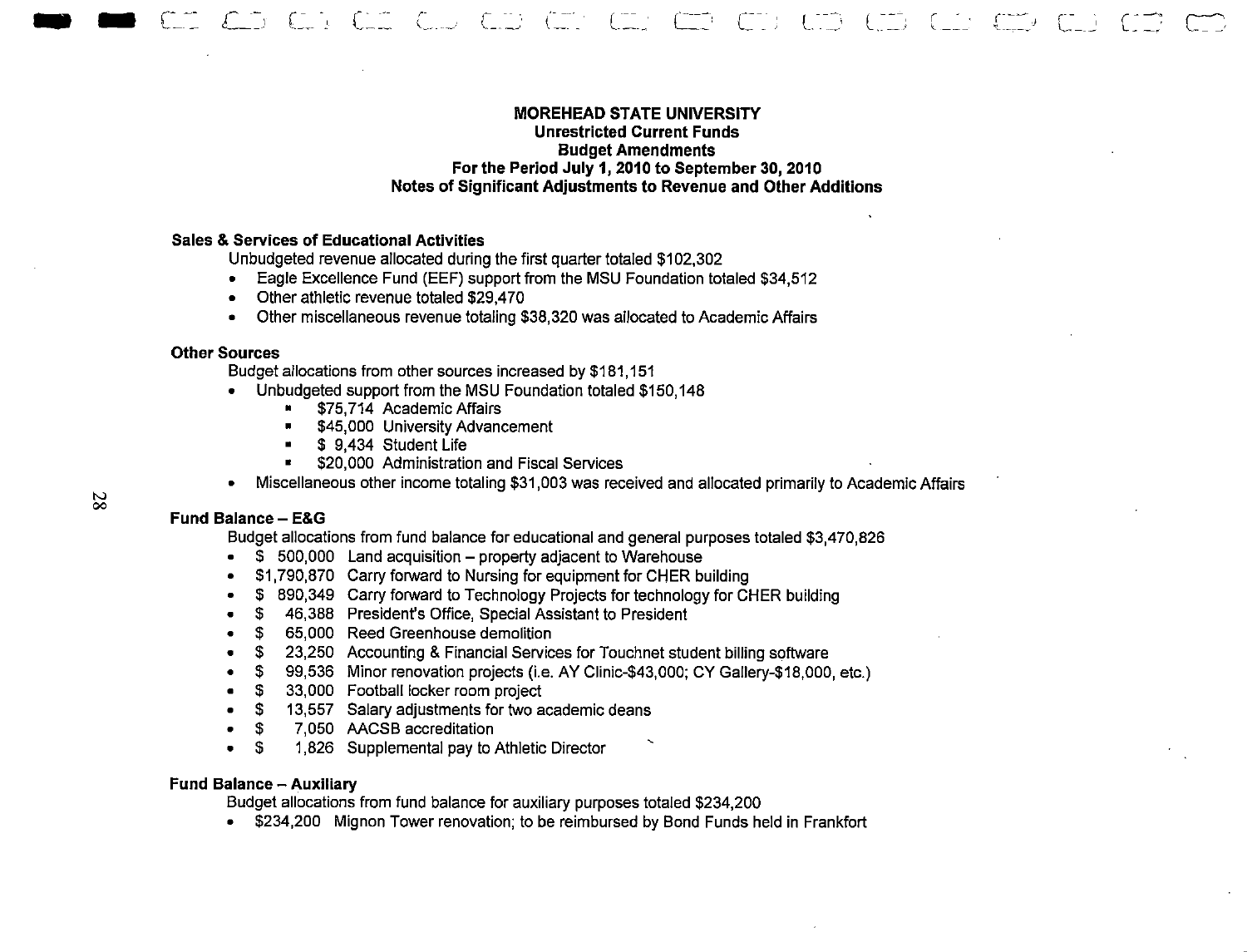,-- ~-- - c-= c\_\_-:-:- *c--* c L:: r· r --- - ( -- c:= --- - [ - - - [ - <sup>r</sup>c=-:' *<sup>r</sup>*\_\_\_ , r - L\_ : L \_\_ : l-- : '---- ' - ~- -- -- <sup>~</sup>- -- - '--- - - L\_ -- c u~

 $\sim$ 

# **MOREHEAD STATE UNIVERSITY Budget Amendments Greater Than \$200,000 For the Period July 1, 2010 to September 30, 2010**

 $\mathcal{L}$ 

 $\Delta \phi$ 

 $\mathbb{Z}^2$ 

| From:<br><b>Revenue and Other Additions</b> | To:<br>Division/<br><b>Budget Unit</b>                                                                               | <b>Amount</b>                                         | <b>Description</b>                                                                                                                                                                                                                                                                                                                                                                                                                                                                                             |
|---------------------------------------------|----------------------------------------------------------------------------------------------------------------------|-------------------------------------------------------|----------------------------------------------------------------------------------------------------------------------------------------------------------------------------------------------------------------------------------------------------------------------------------------------------------------------------------------------------------------------------------------------------------------------------------------------------------------------------------------------------------------|
| Fund Balance - E&G                          | Academic Affairs<br>Department of Nursing<br><b>Administration &amp; Fiscal Services</b><br>IT - Technology Projects | $\mathfrak{F}$<br>1,790,870<br>890,347<br>\$2,681,217 | In the prior fiscal year, \$3,145,129 was allocated<br>from fund balance and \$1,000,000 from revenue<br>reserves for instructional and technology equipment<br>at the Center for Health, Education and Research<br>(CHER) building. The advance of fund balance<br>made in 09/10 will be reimbursed from the<br>construction project account in Frankfort. A fund<br>balance allocation was necessary in 10/11 for carry<br>forward of remaining 09/10 budget balances in<br>Nursing and Technology Projects. |
| Fund Balance - E&G                          | Other<br>Non-Mandatory Transfers                                                                                     | S.<br>500,000                                         | Fund balance allocation for land acquisition of<br>property adjacent to Warehouse                                                                                                                                                                                                                                                                                                                                                                                                                              |
| Fund Balance - Auxiliary                    | <b>Administration &amp; Fiscal Services</b><br><b>Auxiliary Facility Remodeling</b>                                  | 234,200<br>S                                          | An advance of fund balance was made to purchase<br>technology equipment and wiring as part of the<br>Mignon Tower renovation project. These funds will<br>be reimbursed from the sale of bond funds.                                                                                                                                                                                                                                                                                                           |

 $\mathcal{L}^{\mathcal{L}}$  , where  $\mathcal{L}^{\mathcal{L}}$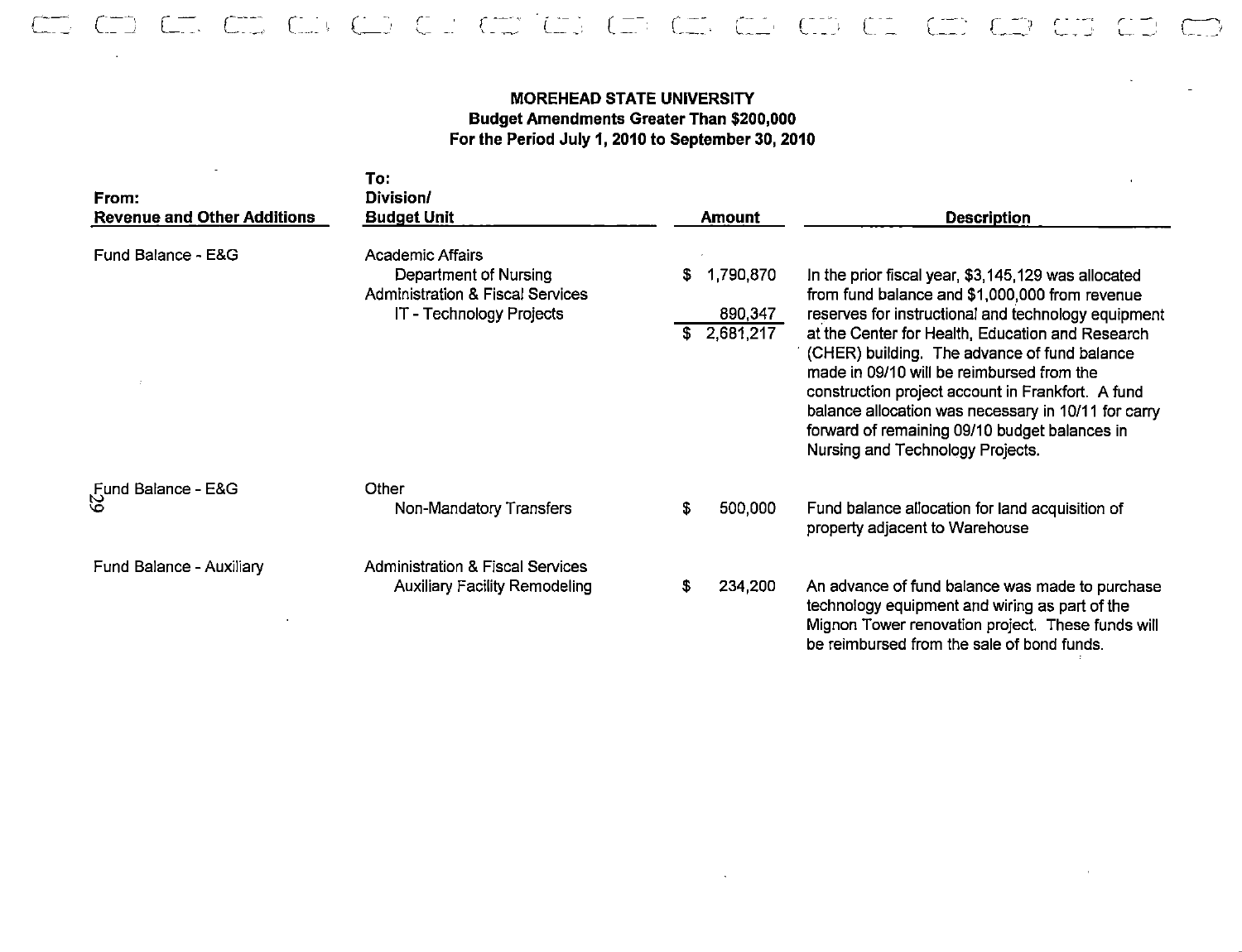

# **MOREHEAD STATE UNIVERSITY Capital Outlay Status Report Agency Funds For the Period of July 1, 2010 to September 30, 2010**

 $\sim$ 

 $\alpha$ 

|     |                                                                                                                                                                                                                          |    | <b>Estimated</b><br>Project<br><b>Scope</b> | <b>Completion</b><br><b>Date</b> | <b>Project</b><br><b>Status</b>                               |
|-----|--------------------------------------------------------------------------------------------------------------------------------------------------------------------------------------------------------------------------|----|---------------------------------------------|----------------------------------|---------------------------------------------------------------|
| I.  | <b>Equipment Purchases \$200,000 or Greater</b><br><b>None</b>                                                                                                                                                           |    |                                             |                                  |                                                               |
| 11. | <b>Capital Construction Projects, Information Technology Systems</b><br>or Land Acquisitions \$600,000 or Greater                                                                                                        |    |                                             |                                  |                                                               |
|     | <b>ERP Implementation Project</b><br>Technical Setup and Training (June 2005)<br>Financial System (July 2006)<br>Human Resources (December 2006)<br>Student System (December 2007)<br>Auxiliary Modules (September 2010) | \$ | 4,000,000                                   |                                  | Completed<br>Completed<br>Completed<br>Completed<br>Completed |
|     | Alumni Tower Renovation                                                                                                                                                                                                  | \$ | 4,600,000                                   | <b>July, 2010</b>                | Completed                                                     |
|     | Mignon Tower Renovation                                                                                                                                                                                                  | \$ | 5,682,000                                   |                                  | In Progress                                                   |
|     | <b>Student Recreation Center</b>                                                                                                                                                                                         | S. | 30,000,000                                  |                                  | In Progress                                                   |

 $\epsilon$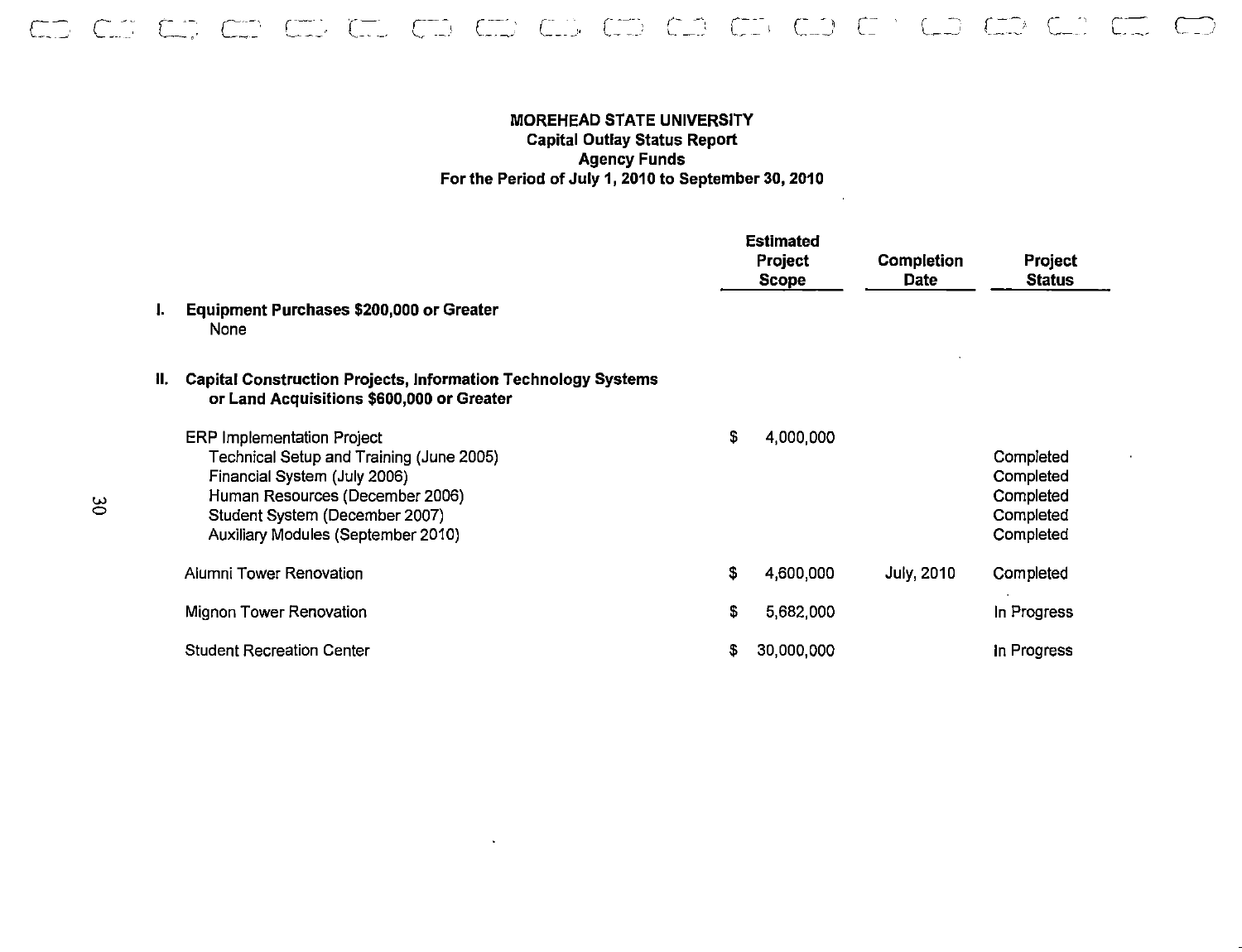# HEADCOUNT ENROLLMENT

| Year | <b>Headcount</b> | % Change                |
|------|------------------|-------------------------|
| 2006 | 9,025            | $-0.4%$                 |
| 2007 | 9,066            | 0.5%                    |
| 2008 | 8,981            | $-0.9%$                 |
| 2009 | 9,046            | 0.7%                    |
| ЖĆ   | ાન મા<br>化化 医无子的 | $3\%$ $-2.3\%$ $-2.3\%$ |

\*Note: Official data.

# FULL-TIME EQUIVALENCY

| Year | FTE.   | % Change                      |
|------|--------|-------------------------------|
| 2006 | 7,088  | 6.4%                          |
| 2007 | 6,988  | $N/A**$                       |
| 2008 | 6,866  | $-1.7%$                       |
| 2009 | 6,800  | $-1.0%$                       |
|      | (6,64) | -25%<br>3 Y 20<br><b>ROLL</b> |

\*\*Beginning in Fall2007, the Council on Postsecondary Education revised the formula used to calculate full-time equivalency therefore the rate change between 2006 and 2007 are not comparable figures. The new formula is as follows: Undergraduate- total student credit hours divided by 15; Graduate- total student credit hours divided by 12.

# CREDIT HOUR PRODUCTION

| Year | <b>Total Credit Hours</b> | % Change |
|------|---------------------------|----------|
| 2006 | 102,938                   | $-1.0%$  |
| 2007 | 102,747                   | $-0.2%$  |
| 2008 | 100,143                   | $-2.5%$  |
| 2009 | 99,917                    | $-0.2%$  |
|      | <b>Q2</b>                 |          |

# FIRST-TIME FRESHMEN\*\*\*

| Year | <b>Headcount</b> | % Change | <b>Average ACT</b> | % Change |
|------|------------------|----------|--------------------|----------|
| 2006 | 1,306            | 0.5%     | 20.7               | 1.5%     |
| 2007 | 1,409            | 7.9%     | 20.9               | 1.0%     |
| 2008 | 1,338            | -5.0%    | 21.5               | 2.9%     |
| 2009 | 1,260            | $-5.8%$  | 21.4               | $-0.5%$  |
|      |                  |          |                    |          |

\*\*\*Admission criteria were changed starting in Fall 2008 to require an admissions index of 450. Prior to 2008, the admissions index was 400.

Office of Institutional Research and Analysis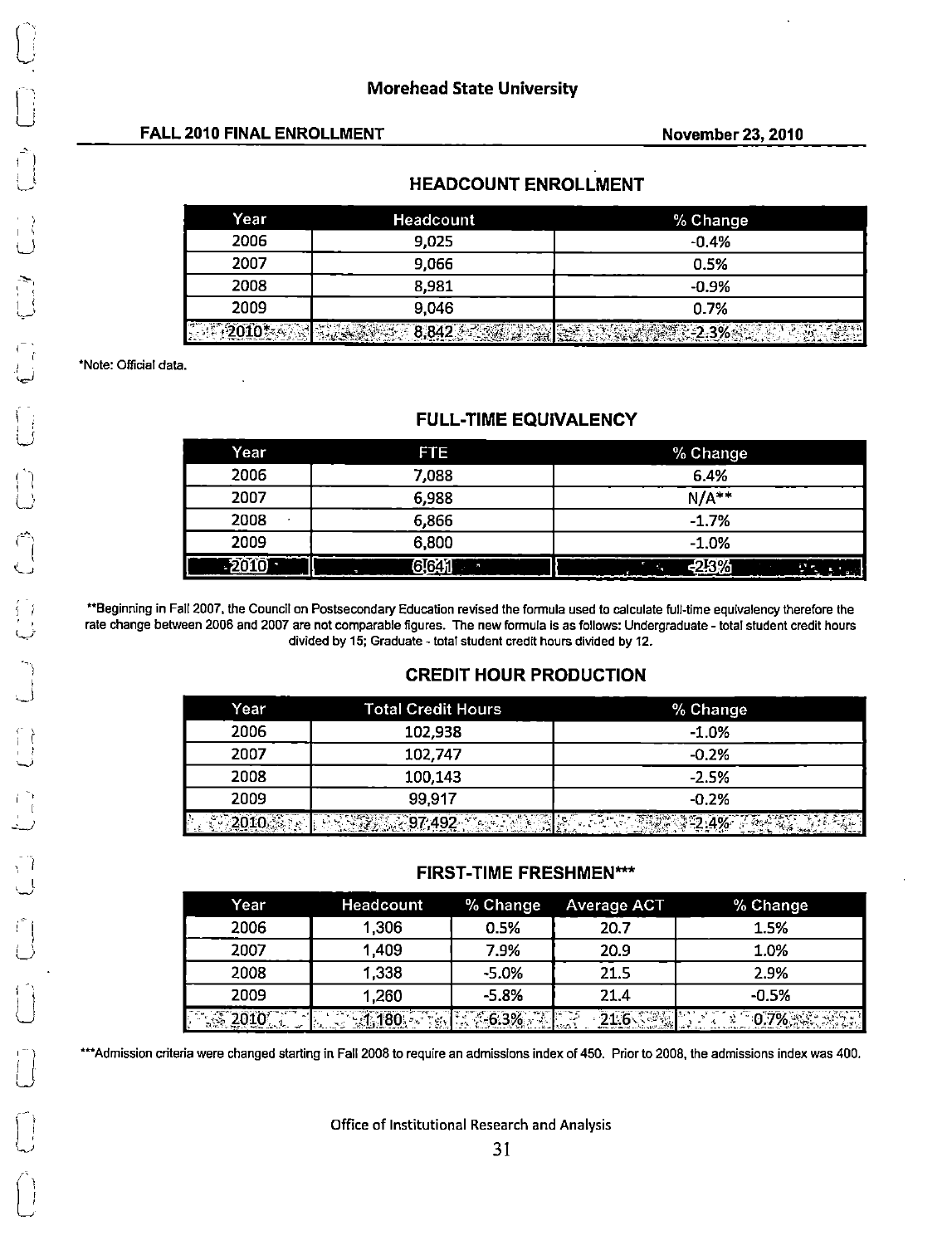#### **REPORT ON HEALTH INSURANCE AND BENEFITS FOR PLAN YEAR 2011 BOR(V-B-2) December 9, 2010**

Morehead State University remains committed to providing affordable health benefits to employees and their families and to also provide resources and tools to help and encourage employees to be actively involved in obtaining optimal health.

MSU will remain fully insured for 2010 and will be changing the health insurance provider from Humana to Anthem, The Office of Human Resources and the MSU Benefits Committee conducted a healthcare RFP to see if an effective partnership could be maintained while improving plan benefits, lowering costs, and continuing our consumer driven health philosophy. Anthem was selected for 2011 because it offered the best response to our needs. Anthem provides high quality health care coverage at affordable premiums as well as robust tools to assist employees in improving their health.

The five primary objectives of the 2011 health plan ate:

- Continue to maintain high-quality, market-competitive and affordable health care coverage so that we can maintain our ability to recruit and retain superior faculty and staff who carry out the mission of this University.
- Continue the passive health incentives, health education programs, health diagnostic programs, and the active wellness incentive programs that ate an integral part of our strategy to improve employee health and therefore reduce health claims cost.
- Leave existing plans structure essentially the same while adding enhancements to encourage healthy practices.
- Continue to manage the employee Health Reimbursement Account.
- Continue to incorporate employee suggestions into plan design/ philosophy.

The University's overall health insurance increase for 2011 is 4.36%. This is well below the national average and reflects the positive trend brought about by improved employee health. In addition, as part of our strategy for 2011, the University will include covered employee spouses in participation for the wellness incentives. Both employee and the covered spouse can participate in two passive wellness incentives and a "well point" program (Live Well, Work Well  $@$ MSU) that can further reduce employee premiums up to \$500 annually. The strategy engages our employees and their spouses to take a more active role in their health, encourages early detection and diagnosis of potentially serious health conditions such as hypertension and diabetes, empowers employees to choose a healthy lifestyle, provides ongoing education and resources to improve/ maintain health, and provides incentives for participation.

In response to resolutions from both our Faculty Senate and Staff Congress, MSU will be adding health coverage options for Sponsored Dependents (same sex and opposite sex partners and their dependents) in 2011. This coverage option is offered at no additional premium cost to MSU.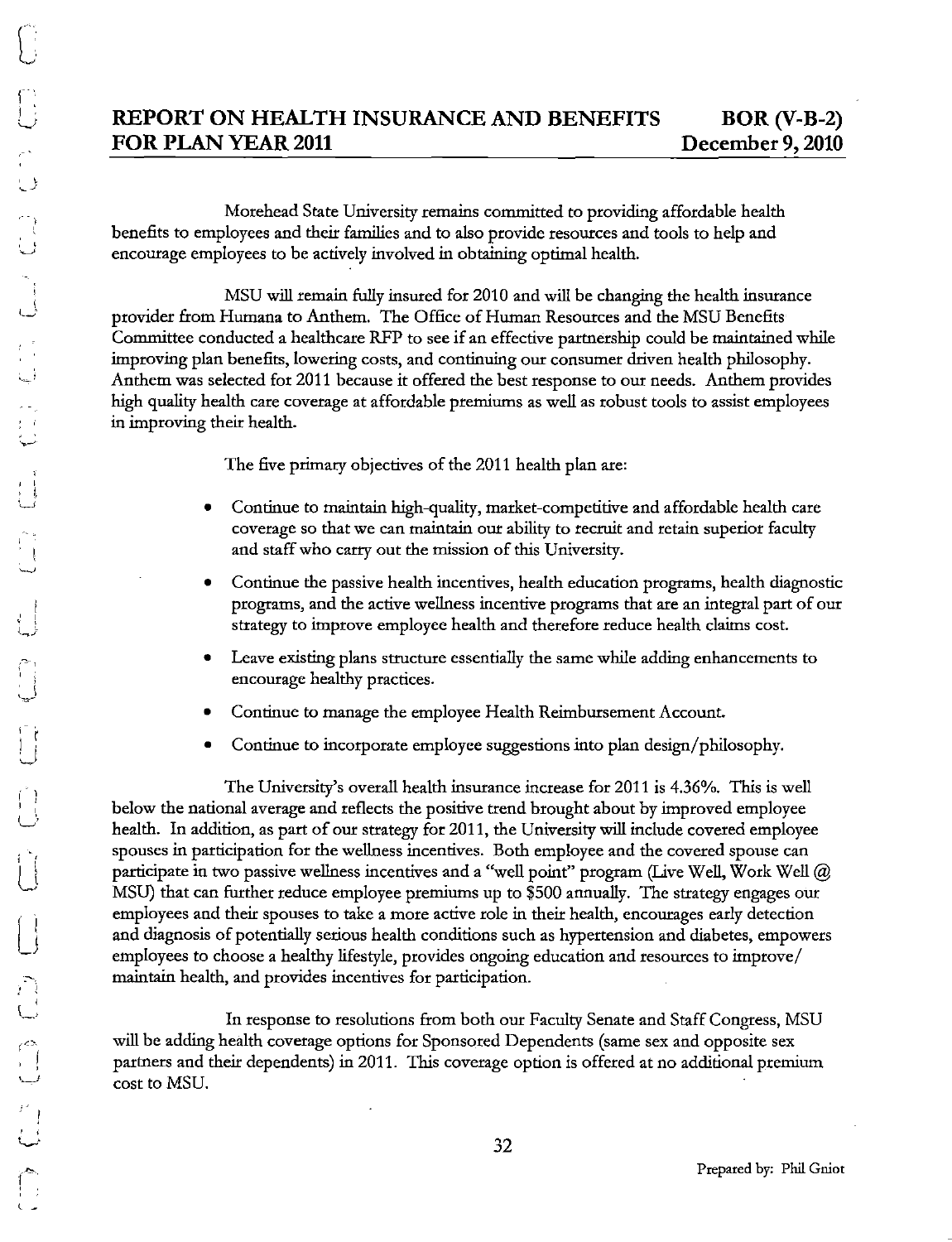The monthly employer/employee cost breakdown for each 2011 health insurance plan is reflected in the following table and does not reflect wellness incentives or HRA contribution:

| 2011<br>Monthly<br>Premium | 2011%<br>iiima. | University Employee<br><b>Contribution</b> | <b><i><u>Alexander 2010</u></i></b><br>Côsi | <b>GREASE LINGREASE</b> |      |  |  |  |  |
|----------------------------|-----------------|--------------------------------------------|---------------------------------------------|-------------------------|------|--|--|--|--|
| Blue Access \$500 (POS)    |                 |                                            |                                             |                         |      |  |  |  |  |
| Single                     | \$574           | \$402                                      | \$172                                       | \$12                    | \$12 |  |  |  |  |
| 2-person                   | \$861           | \$525                                      | \$336                                       | \$8                     | \$28 |  |  |  |  |
| Family                     | \$1,148         | \$620                                      | \$528                                       | \$8                     | \$40 |  |  |  |  |
| Blue Access \$1,500 (CDHP) |                 |                                            |                                             |                         |      |  |  |  |  |
| Single                     | \$453           | \$390                                      | \$63                                        | \$17                    | \$2  |  |  |  |  |
| 2-Person                   | \$679           | \$489                                      | \$190                                       | \$18                    | \$10 |  |  |  |  |
| Family                     | \$905           | \$615                                      | \$290                                       | \$22                    | \$15 |  |  |  |  |
| Blue Access \$2,500 (HDHP) |                 |                                            |                                             |                         |      |  |  |  |  |
| Single                     | \$383           | \$362                                      | \$21                                        | \$15                    | \$1  |  |  |  |  |
| 2-person                   | \$575           | \$443                                      | \$132                                       | $$21$ .                 | \$3  |  |  |  |  |
| Family                     | \$766           | \$559                                      | \$207                                       | \$23                    | \$9  |  |  |  |  |

Our benefit strategy for 2011 reached beyond healthcare and included a comprehensive review of the employee dental insurance program, The 2010 Plan design for the Delta Dental Premier plan did not include periodontal coverage and the plan maximums had not been reviewed for many years. 2011 dental plans will increase the yearly maximum benefit amount from \$1,500 to \$2,000 and the lifetime orthodontic maximum will be increased from \$1,500 to \$2,000. The Premier plan will include periodontal coverage at 50%. All dental plans will be improved for 2011 with no increase in premium.

# Summary:

- Employee health care for 2011 represent enhancements in health benefits with a minimal increase in premiums while maintaining our philosophy of consumer driven healthy lifestyle choices.
- Dental plans are enhanced to increase plan maximums, increase coverage with no increase in premium.
- Employee life insurance rates were reduced by 26% last year and the rates remain unchanged for 2011.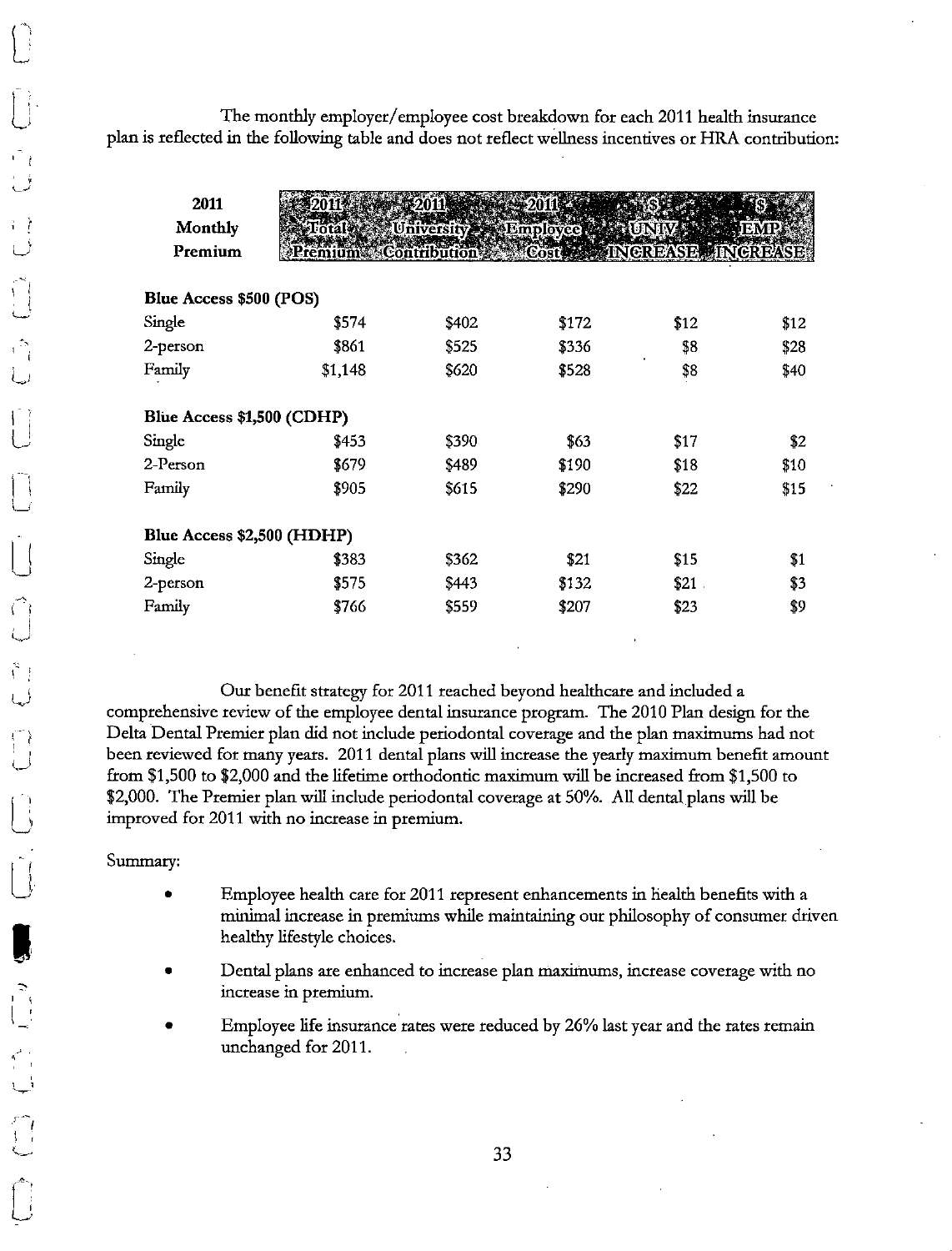The attached list of personal service contracts represents all such contracts issued with amounts greater than \$10,000 between September 1, 2010 and December 1, 2010.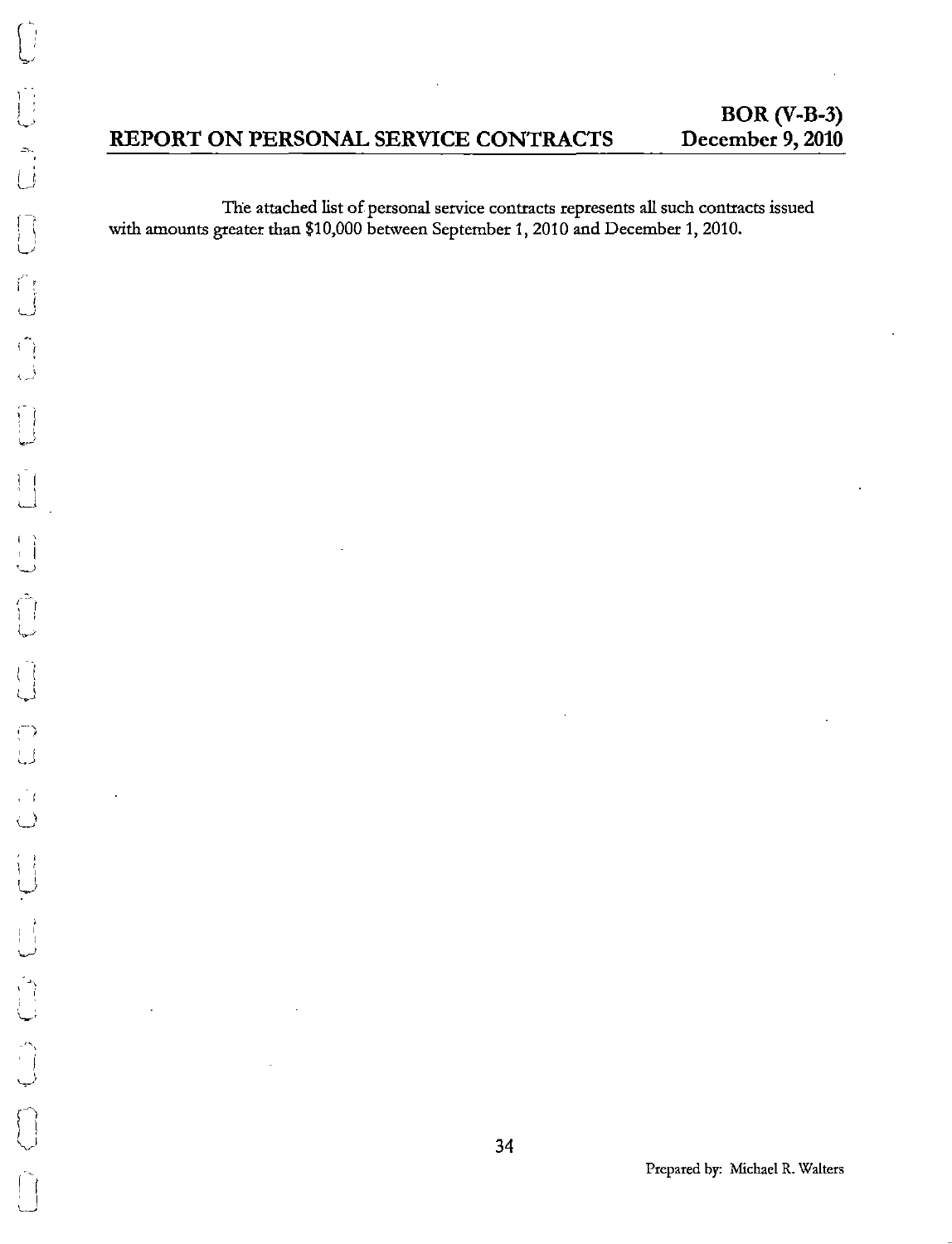$\mathcal{A}^{\text{max}}_{\text{max}}$ 

 $\label{eq:2.1} \mathcal{L}(\mathcal{L}(\mathcal{L})) = \mathcal{L}(\mathcal{L}(\mathcal{L})) = \mathcal{L}(\mathcal{L}(\mathcal{L})) = \mathcal{L}(\mathcal{L}(\mathcal{L})) = \mathcal{L}(\mathcal{L}(\mathcal{L}))$ 

 $\mathcal{L}(\mathcal{L}(\mathcal{L}(\mathcal{L}(\mathcal{L}(\mathcal{L}(\mathcal{L}(\mathcal{L}(\mathcal{L}(\mathcal{L}(\mathcal{L}(\mathcal{L}(\mathcal{L}(\mathcal{L}(\mathcal{L}(\mathcal{L}(\mathcal{L}(\mathcal{L}(\mathcal{L}(\mathcal{L}(\mathcal{L}(\mathcal{L}(\mathcal{L}(\mathcal{L}(\mathcal{L}(\mathcal{L}(\mathcal{L}(\mathcal{L}(\mathcal{L}(\mathcal{L}(\mathcal{L}(\mathcal{L}(\mathcal{L}(\mathcal{L}(\mathcal{L}(\mathcal{L}(\mathcal{$ 

| PERSONAL SERVICE CONTRACTS<br>$\sim$ September 1, 2010 through December 1, 2010 $\epsilon$ |                                    |                                                  |                 |                 |                               |  |  |
|--------------------------------------------------------------------------------------------|------------------------------------|--------------------------------------------------|-----------------|-----------------|-------------------------------|--|--|
| Individual/Firm                                                                            | <b>Contract Description</b>        | <b>Contract</b><br>Beginning Date   Ending Date" | <b>Contract</b> | Contract Amount | Method of<br><b>Selection</b> |  |  |
| Amelia Confides                                                                            | Sign language interpretation       | 11/1/10                                          | 6/30/11         | \$35,520.00     | Request for<br>Proposal       |  |  |
| Stamats Inc.                                                                               | Design of Viewbook and<br>Envelope | 11/1/10                                          | 6/30/11         | \$25,100.00     | Request for<br>Proposal       |  |  |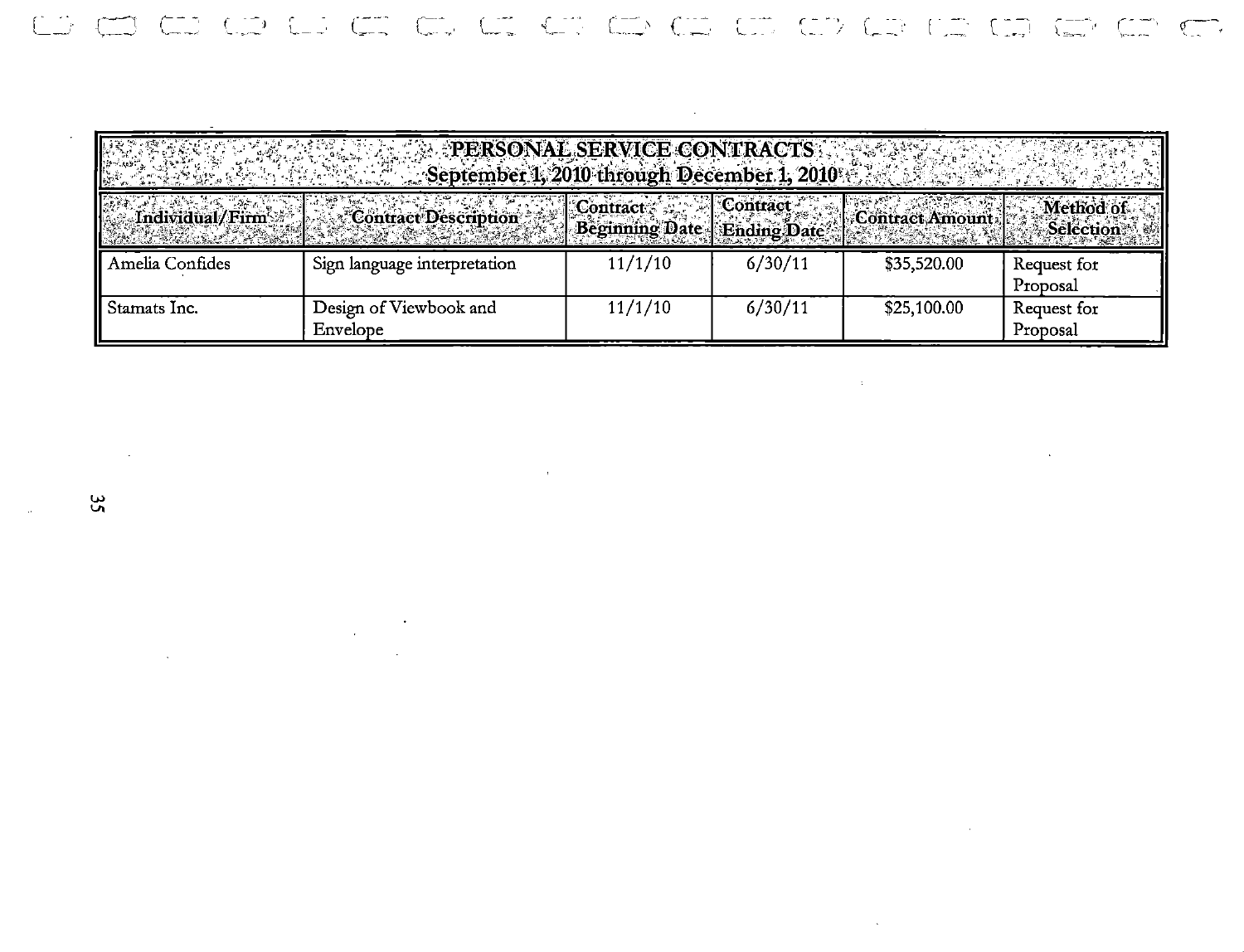# **Recommendation:**

I

I '  $\cup$ 

 $\gamma$  $\frac{1}{\sqrt{2}}$ 

I I J

' '  $~\cdot$ 

*<sup>i</sup>*I

That the Board approve a midyear pay supplement in the amount of \$750 for each full-time faculty and staff member employed prior to July 1, 2010, in an authorized position funded in the University's unrestricted operating budget and serving in a non-probationary performance status.

# **Background:**

Due to ongoing fiscal challenges, Morehead State University has been unable to include base salary increases for faculty and staff in the operating budget for the past two years. Employees have worked both individually and collectively to remain focused on initiatives to further advance the University toward achieving its strategic goals. Also, extensive effort on the part of faculty and staff to identify and implement multiple cost-saving initiatives has enabled the University to operate more effectively and efficiently. As a result, MSU has been able to generate an institutional fund balance capable of supporting a one-time gross supplemental pay of \$750 for each full-time faculty and staff member. Employees recommended to receive the supplemental pay include all full-time faculty and staff employed prior to the start of the current fiscal period in an authorized position funded in the University's unrestricted operating budget and serving in a non-probationary performance status.